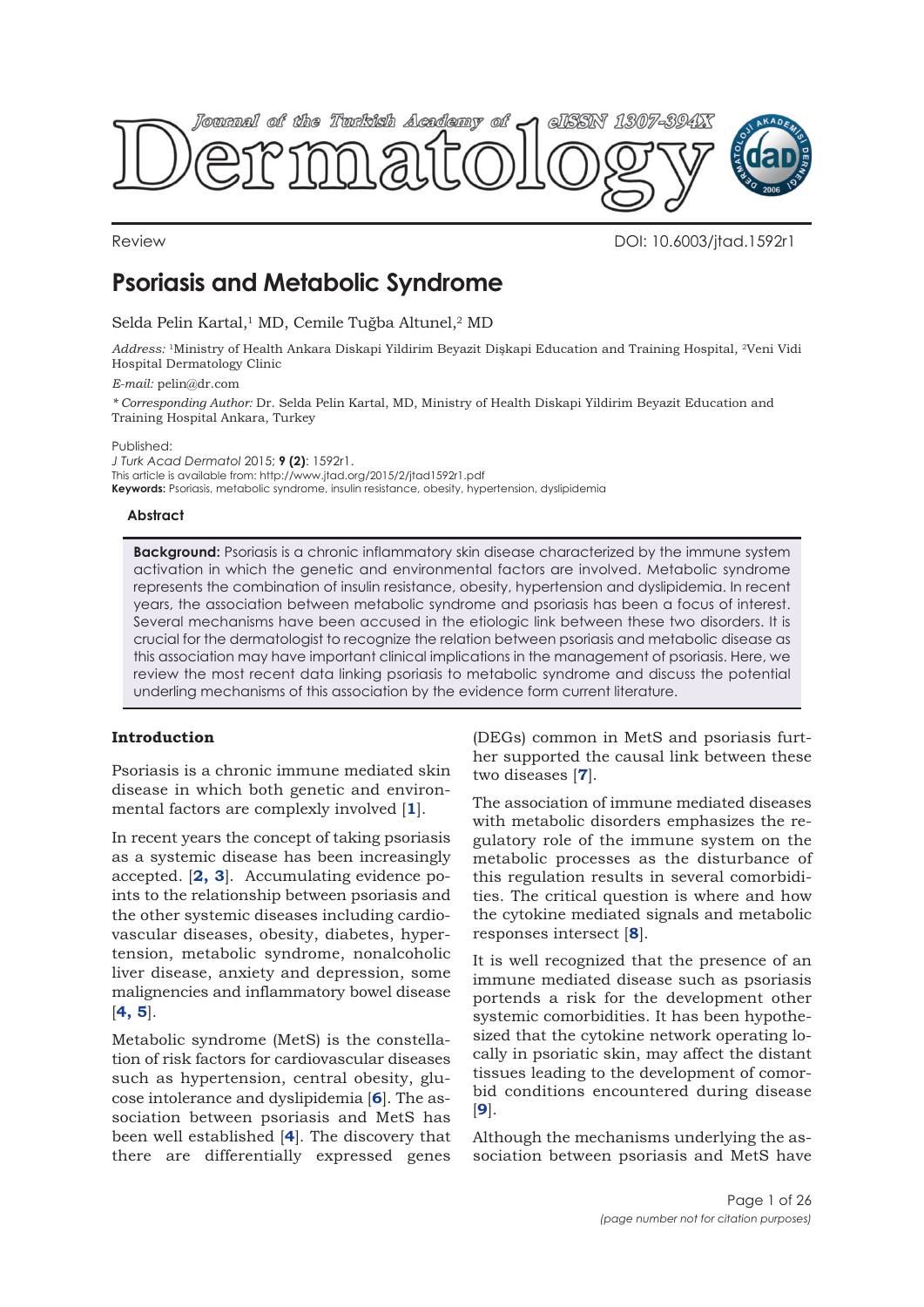yet to be determined, inflammatory pathways are suggested to be involved. Also risk factors common for two diseases including smoking, sedentary lifestyle and alcohol abuse has been indicated in this connection [**[4](#page-14-0)**].

## **The Clinical Implications of the Association Between Psoriasis and MetS**

UAs it is suggested that the individual components of MetS have etiologic role in the development psoriasis, it is compelling to identify and comprehend the relationship between these two conditions. It is thought that the treatment of these comorbidities may remove their negative impact on psoriasis and assist the management of disease.

The drugs for psoriasis may interfere with the concomitant metabolic diseases and obligate the dermatologists to change the treatment option or conversely, they may have beneficial effects on the course of disease [**[10](#page-15-0)**]. For example, retinoids have negative impact on serum lipid profile and they are indicated to decrease insulin sensitivity [**[11,](#page-15-0) [12](#page-15-0)**]. Cyclosporine has been demonstrated to increase triglyceride and cholesterol levels and also increase blood pressure [**[13, 14](#page-15-0)**]. Pioglitazone, one of the antidiabetic drugs, which has antiinflammatory effect and increases the insulin sensitivity, has been reported to decrease PASI scores in psoriasis patients [**[15](#page-15-0)**]. Lipid lowering statins which also have anti-inflammatory actions have been implied to have a positive impact on psoriasis course [**[16, 17](#page-15-0)**]. Additionally, beta blockers used for hypertension have been shown to exacerbate psoriasis, again indicating the importance of recognizing concomitant diseases in patients [**[18](#page-15-0)**].

From another perspective, as the chronic psoriatic inflammation has been accused in the development of metabolic complications, it is suggested that the associated morbidity and mortality could be controlled by the proper management of psoriasis [**[19](#page-15-0)**]. There are studies revealing the beneficial effect of psoriasis treatments on accompanying comorbidities. There is evidence that methotrexate has a cardioprotective role in psoriasis patients, by decreasing the vascular diseases [**[20,](#page-15-0) [5](#page-14-0)**]. Although the treatment with TNF-α inhibitors

has been associated with weight gain [**[21](#page-15-0)**], these drugs are reported to improve insulin sensitivity [**[22,](#page-15-0) [23](#page-15-0)**] and reduce CRP levels [**[24](#page-15-0)**].

Finally, the evidence that the metabolic syndrome contributes to the risk of cardiovascular complications, type 2 diabetes and stroke in patients with psoriasis validates the measures regarding the awareness and the prevention of concomitant metabolic disturbances in these patients [**[25](#page-15-0)**].

In conclusion, the recognition of these comorbidities by the dermatologists and screening the patients for metabolic risks enables the early referral of patients to relevant specialists, allow the selection of appropriate treatment for the patient and also, may even improve the treatment outcomes.

#### **Metabolic Syndrome and Psoriasis**

The MetS is an important health problem and defined as the collection of cardiometabolic risk factors including insulin resistance, abdominal obesity, hyperlipidemia and hypertension [**[6](#page-14-0)**].

## *Etiology of MetS*

The underlying cause of the MetS has yet to be determined but both insulin resistance and obesity are indicated as the major contributors [**[26](#page-15-0)**]. Genetic susceptibility, physical inactivity, proinflammatory state and hormonal changes also are suggested to have role in the establishment of MetS [**[6,](#page-14-0) [26](#page-15-0)**].

#### *Definition Criteria of MetS*

Although the diagnostic criteria may vary between different organizations, authorities agree about the fundamental components.

As stated by International Diabetes Federation (IDF), a diagnosis of MetS is made when a person has central obesity (defined as waist circumference for males ≥ 94 cm and females ≥ 80 cm for Europids, Eastern Mediterranean and Middle East (Arab) populations) (if BMI is >30kg/m², the existence of central obesity can be concluded)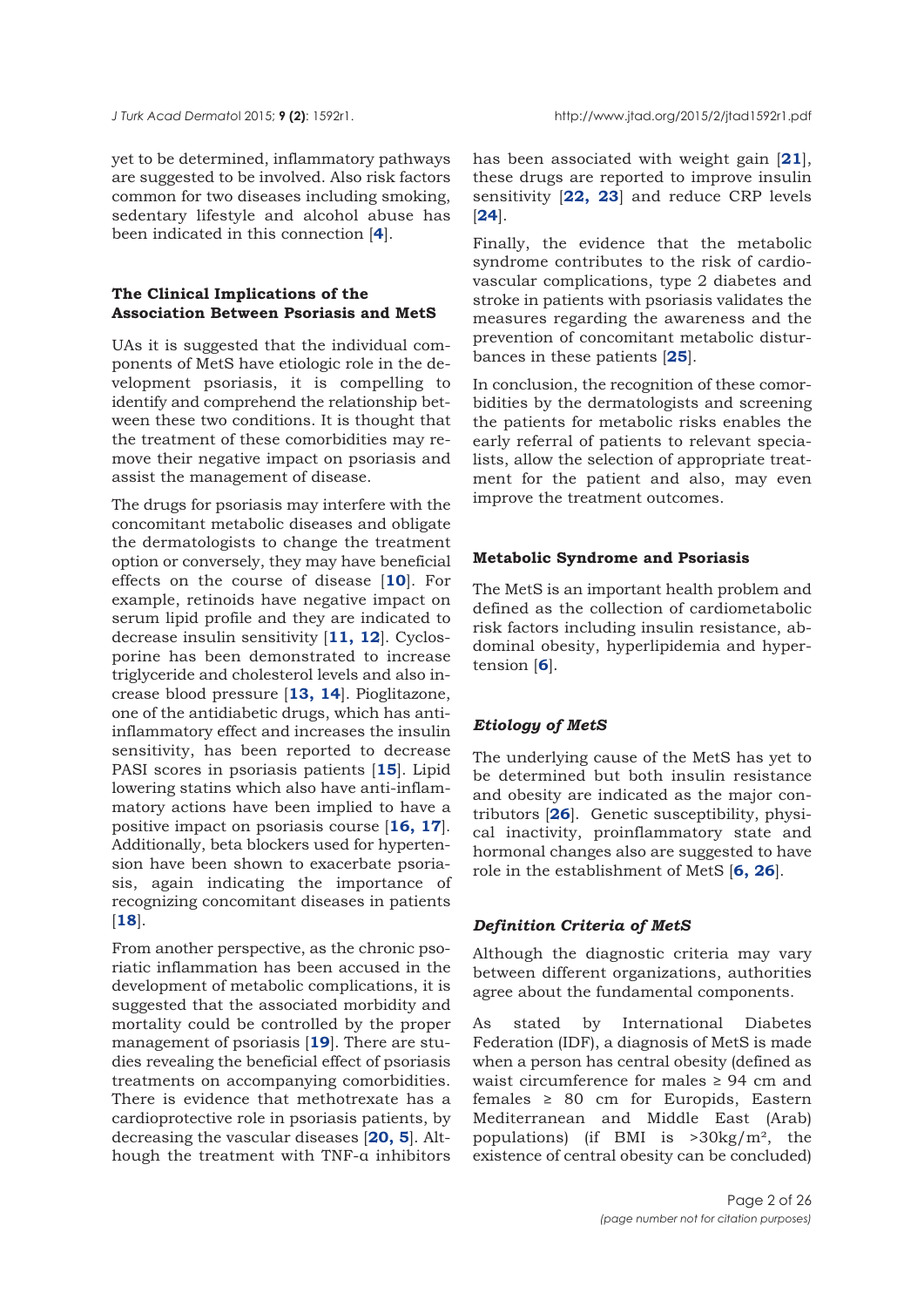plus any two of the following four factors: 1) Raised triglycerides≥ 150 mg/dL or receiving drug therapy for hypertriglyceridemia 2) Reduced high density lipoprotein (HDL) cholesterol <40 mg/dL in males or <50 mg/dL in females or receiving drug therapy for reduced HDL cholesterol 3) Raised blood pressure systolic ≥ 130 mmHg or diastolic ≥ 85 mmHg or receiving drug therapy for hypertension 4) Raised fasting plasma  $glucose \geq 100$  mg/dL, or previously diagnosed type 2 diabetes [**[6](#page-14-0)**].

IDF consensus recommended adding novel biochemical markers to MetS criteria including leptin, adiponectin, apolipoprotein B and CRP which are suggested to be etiologically related to MetS [**[6](#page-14-0)**]. Interestingly, these parameters are also implicated in the psoriasis pathogenesis as discussed below.

## *The Epidemiologic Data Regarding the Asssociation Between Psoriasis and MetS*

In a recent study, the prevalence of MetS in U.S. adults has been found to be 22.9 % [**[27](#page-15-0)**]. Among European population, the frequency of MetS has been found to be 24.3% [**[28](#page-15-0)**].

Accumulating evidence supports the higher frequency of MetS in psoriasis patients [**[29,](#page-15-0) [30](#page-15-0)**]. Although the prevalence of MetS among psoriasis patients varies according to the study, *Armstrong* et al., in their meta-analysis of 12 different observational studies, has found a pooled odds ratio (OR) of 2.26 (95% confidence interval [CI] 1.70-3.01) for MetS among psoriasis patients. They also noticed an association between the psoriasis severity and the frequency of MetS [**[31](#page-15-0)**].

Although the study by *Gisondi* et al. confirms the higher frequency of MetS in psoriasis, they have observed no correlation between the severity of psoriasis and the prevalence of MetS. However, authors reported an association between the duration of the disease and the occurrence of MetS. As they found that only hypertriglyceridemia and abdominal obesity were higher in psoriasis patients, one should think that these components may serve as the root of problems in the evolution of MetS in these patients [**[32](#page-15-0)**].

*Zindancı* et al. reported that among patients of psoriasis, MetS was more common in women than in men. They also observed that the occurrence of MetS increases after age 40. In their study the prevalence of MetS was not associated with smoking or the severity and duration of psoriasis [**[33](#page-15-0)**]. Even in the childhood psoriasis the rate of MetS has been found to be increased [**[34](#page-16-0)**].

Despite the positive association in above studies, there are studies that refuted the link between MetS and psoriasis [**[35, 36, 37, 38](#page-16-0)**].

# *Pathogenesis of the Association Between Psoriasis and MetS*

Although the precise mechanisms of the association between psoriasis and MetS have yet to be elucidated, shared genetic susceptibility, common environmental factors and activation of common signalling pathways, or a combination of these factors has been suggested to be the etiologic components of this association [**[39](#page-16-0)**].

As psoriasis has an adverse effect on the quality of life, it is frequently associated with depression and stigmatization. This may result in lifestyle changes including smoking, alcohol abuse, reduction in the physical activity and alterations in eating habits which all can contribute to the development of MetS [**[40,](#page-16-0) [41,](#page-16-0) [42](#page-16-0)**].

Obesity, insulin resistance, endothelial dysfunction and oxidative stress which are induced by inflammatory cytokines and various adipokines are suggested as the common mechanisms connecting psoriasis to MetS [**[43](#page-16-0)**]. Both psoriasis and MetS is characterised by proinflammatory state, hyperuricemia and prothrombotic tendency [**[2](#page-14-0)**].

Chronic inflammation is indicated to be the causal link between psoriasis and MetS. [**[41](#page-16-0)**]. Psoriasis is characterized by the activation and the expansion of Th1 and Th17 cells resulting in a complex network of inflammatory cytokines and chemokines expanding in the lesional skin. The mediators which are produced locally, by entering systemic circulation, may exert systemic effects on distant tissues and modulate the metabolic functions including angiogenesis, insulin signalling,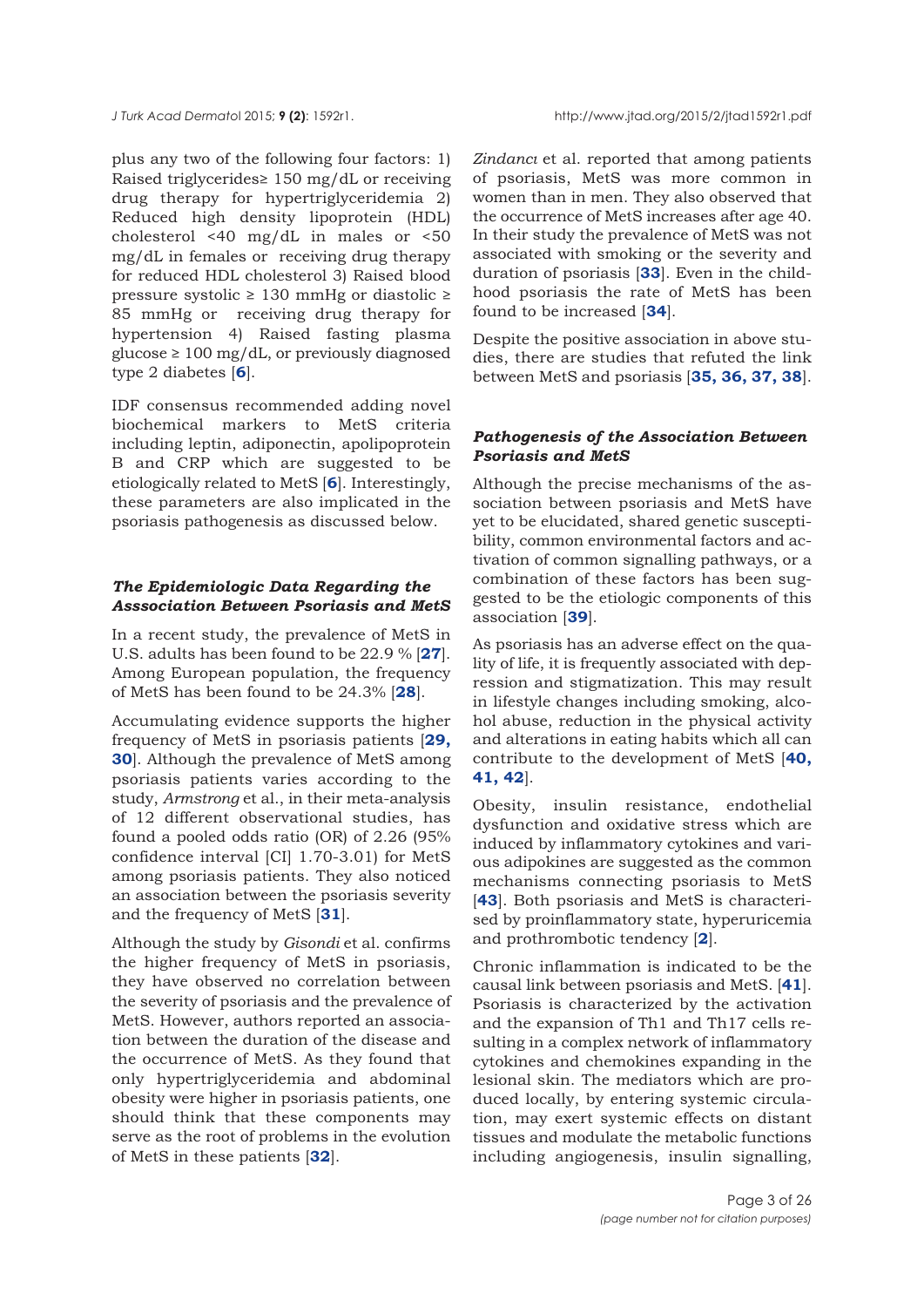adipogenesis, lipid metabolism and immune cell trafficking. Thus the contribution of psoriatic skin-derived inflammation to the development of obesity, diabetes, thrombosis and atherosclerosis has been proposed. [**[9,](#page-15-0) [1](#page-14-0)**]. Recently *Davidovici* et al. roughly classified molecules from different tissues and organs which are described as risky for cardiovascular disease constructing a model for the complex interplay of mediators between psoriatic skin and distant tissues They also proposed that local inflammation in a skin disease could affect circulating immune cells and, by increasing the adhesion molecule expression, it could result in endothelial cell dysfunction. As hypodermis contains adipose tissue expanding with obesity, they also suggested that psoriatic inflammation bearing enlarged number of macrophages may modify the action of neighbouring tissues such as adipose tissue and lead to metabolic disturbances. Additionally, they mentioned that inflammation either from local psoriasis lesion or obesity could trigger hypertension and coagulation which are well known components of metabolic syndrome [**[9](#page-15-0)**]. In the study of Suarez- Farinas, some of the proteins upregulated in lesional skin were also found to be overexpressed in the serum of psoriasis patients suggesting that the process starting in the skin may generalize and give rise to comorbid disorders [**[7](#page-14-0)**].

Oppositely, inflammatory mediators and hormone like molecules provided by the tissues affected from obesity, diabetes and atherosclerosis may have a role in the development of psoriasis in a genetically susceptible individual or may worsen the already existing psoriatic disease [**[9](#page-14-0)**].

In recent years, transcriptome and proteomics studies provided insight into the pathogenesis of psoriasis and led to the better understanding of this linkage by revealing the common signalling pathways operating in psoriasis and MetS. Authors claimed that the sharing of dysregulated pathways as a result of differentially expressed genes (DEGs) may be the common denominator for the development of psoriasis and metabolic disease in the same patient [**[44](#page-16-0)**].

Since there is a significant overlap in the mechanisms underlying the causal link between psoriasis and MetS, further studies cla-

rifying their interaction are warranted. Presently, the following section summarizes the recent data concerning the involvement of cytokines, adipokines and other proposed factors in the relation between psoriasis and MetS. But firstly, in order to better comprehend the complex interplay between these factors, the pathogenesis of psoriasis, specifically focusing on the metabolic impacts of the implicated cytokines, is reviewed.

# *The Cytokines and Immune Cells Involved in Psoriasis Pathogenesis and Evidence for Their Role in MetS*

Psoriasis is an inflammatory skin disease with a prominent Th1 immune response characterised by an increase in IFN-γ and a decrease in IL-4 levels [**[45](#page-16-0)**]. In recent years, IL-23, IL-17 and IL-22 has been put to the center of disease pathogenesis and their increased expression in psoriasis has been reported [**[46,](#page-16-0) [47,](#page-16-0) [48,](#page-16-0) [49](#page-16-0)**]. Also the deficient function of Treg lymphocytes has been recognized in psoriasis [**[50](#page-16-0)**].

The current concept of psoriasis is that it is systemic inflammatory disease in which there is a continous communication between skinresident dendritic cells (DCs), T cells, infiltrating macrophages and neutrophils, and keratinocytes that is mediated by cytokines and results in the characteristic epidermal changes [**[51](#page-16-0)**].

# **DCs**

Myeloid DCs have been shown to be the primary stimulators of T cell activation by the secretion of IL-23 [**[52](#page-16-0)**]. T cell activation results in the release of several cytokines including TNF-α, IFN-γ, IL-17, and IL-22 which ultimately ends up with vicious cycle of inflammation that is seen in psoriasis [51]. Together with IL-23, DCs also produce IL-20 and TNF-α which in turn, can trigger the formation of a wide range of proinflammatory cytokines from keratinocytes and other cells operating in psoriatic skin [**[52, 53](#page-16-0)**]. Upon activation, DCs also produce IL-12. While IL-12 enhances the Th 1 immune response, IL-23 induces the differentiation of lymphocytes into Th17 cells [**[54, 55](#page-16-0)**].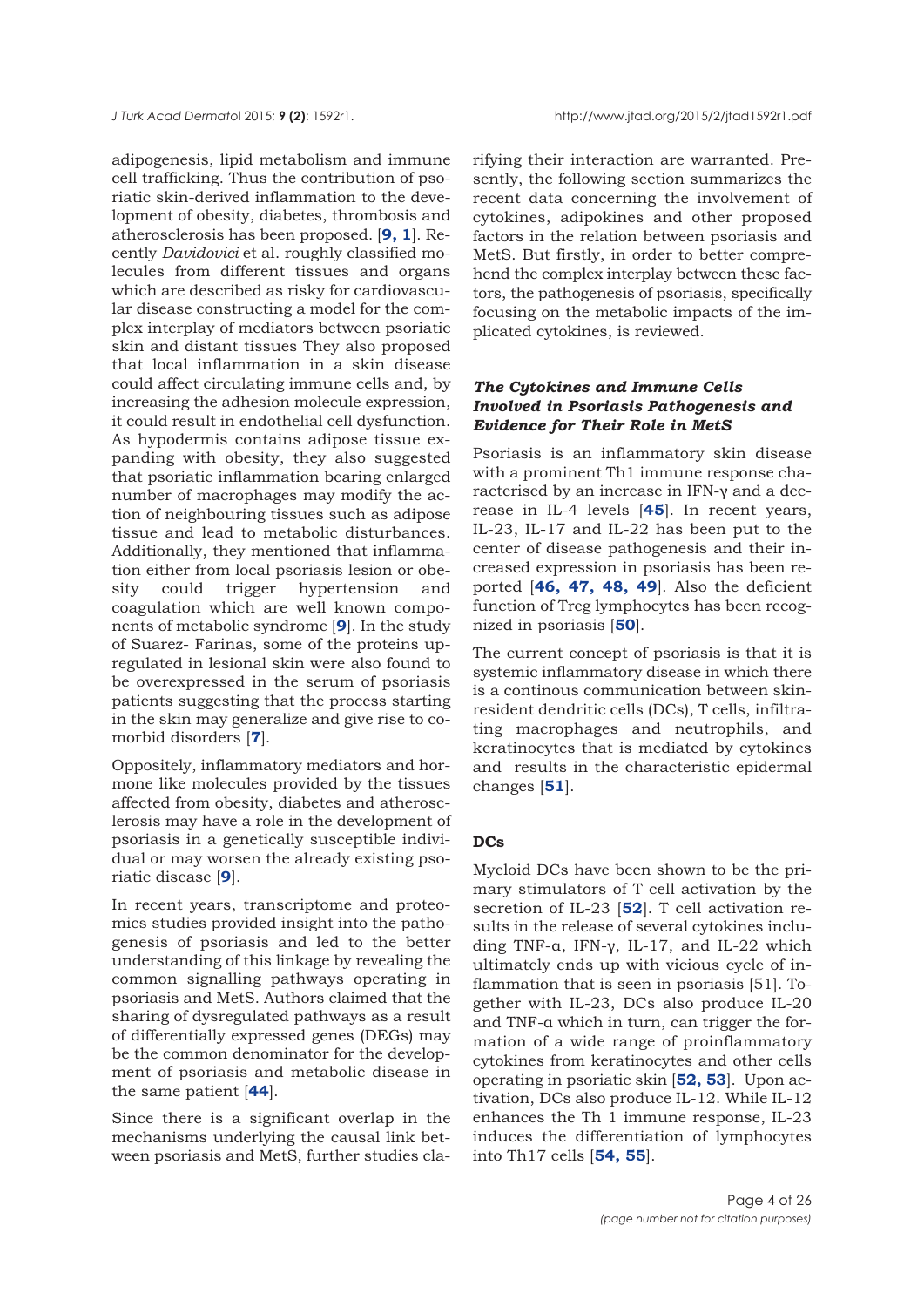## **IL-23**

In recent years IL-23/Th17 axis has been indicated to have a central role in the pathogenesis of psoriasis [**[55](#page-16-0)**]. IL-23 is shown to be upregulated in psoriasis lesions and experiments indicate the infiltrating mononuclear cells to be the source of this cytokine [**[47](#page-16-0)**]. IL-23 strongly activates Th1 immune responses and IFN-γ production [**[56](#page-16-0)**]. Besides the induction of Th1 cell formation, IL-23, together with IL-12, drives the formation of Th17 and Th22 cells from resident T cells. The induction of Th17 cells is critical in disease pathogenesis as IL-17, which is secreted from Th17 cells, is important for the keratinocyte responses characteristic of psoriasis [**[55](#page-16-0)**].

Serum IL-23 levels were increased in obese psoriasis patients when compared to normalweight patients and healthy controls [**[57](#page-16-0)**]. However, more studies are required to define the exact role of IL-23 in the development of MetS in psoriasis patients.

## **Th17 cells and IL-17**

Several types of cells have been indicated to produce IL-17 in psoriatic lesions including CD4+T cells, CD8+Tcells, mast cells and neutrophils [**[58, 59,](#page-16-0) [60](#page-16-0)**]. IL-17 has been referred as a key cytokine in the pathogenesis of psoriasis. The serum IL-17 levels correlated with PASI scores in patients [**[61](#page-16-0)**]. *Kryczek* et al. demonstrated that Th1 and Th17 act synergistically in psoriasis pathogenesis. They found Th17 cells to be increased in psoriatic skin. IFN-γ which is produced by Th1 cells has been shown to direct myeloid APCs for the induction of IL-17 by secreting IL-1 and IL-23 [**[58](#page-16-0)**]. The induction of IL-6 production from keratinocytes by IL-17 has been indicated in the exacerbation of psoriatic inflammation [**[62](#page-17-0)**]. IL-17 induces the production of certain chemokines from keratinocytes that are involved in the recruitment of neutrophils, DCs and T cells into the psoriatic skin [**[53](#page-16-0)**]. Also the action of IL-17, through CIKS-mediated signalling, in the epidermal changes characteristic of psoriasis has been defined [**[63](#page-17-0)**].

The association of IL-17 with hypertension and endothelial dysfunction which are well known components of MetS has been demonstrated [**[64,](#page-17-0) [65,](#page-17-0) [66](#page-17-0)**]. Although *Madhur* et al. suggests a role for IL-17 in the development of MetS [**[67](#page-17-0)**], others reported conflicting results. Despite the fact that IL-17 levels correlated with blood pressure and glucose in patients, authors observed lower levels of IL-17 in patients with MetS when compared to controls [**[68](#page-17-0)**]. Th17 and Th22 cells were found to be higher in adipose tissue of insulin resistant obese patients and further studies advocated by the authors to determine the precise role of these cytokines in the development of insulin resistance [**[69](#page-17-0)**]. Obesity specifically has been demonstrated to increase the Th17 subsets by an IL-6 dependent way and result in more severe disease course in animal models of autoimmune diseases. Whether and how these findings contribute to the association of psoriasis to MetS is not clear yet but warrants investigation [**[70](#page-17-0)**].

## **IL-22**

In addition to IL-17, Th17 cells are also capable of producing IL-22, which is one of the other cytokines recently recognized in psoriasis pathogenesis [**[71](#page-17-0)**]. The serum levels of IL-22 correlated with PASI scores together with IL-20 and IL-17 [**[61](#page-16-0)**]. *Nograles* et al reported that IL-22 can also be produced by IFN-γ-producing Th1 cells, and a novelly described 'Th22' cells. IL-22 is demonstrated to downregulate the genes that are implicated in keratinocyte differentiation and contribute to the establishment of psoriatic phenotype [**[53](#page-16-0)**]. Additionally, IL-12 promotes the hyperplasia of keratinocytes and the production of proinflammatory mediators from keratinocytes [**[72](#page-17-0)**]. Angiogenesis, a process critically involved in the establishment of psoriatic inflammation, is indicated to be mediated by IL-22 [**[73](#page-17-0)**].

#### **Keratinocytes**

Keratinocytes are implicated as active contributors to psoriatic inflammation not innocent by-standers. Once activated, they produce abundant cytokines and inflammatory mediators called chemokines. These mediators drive the activation of neutrophils, DCs, Th17 cells and further recruitment of inflammatory cells into lesional skin [**[53,](#page-16-0) [74, 75](#page-17-0)**]. Kerati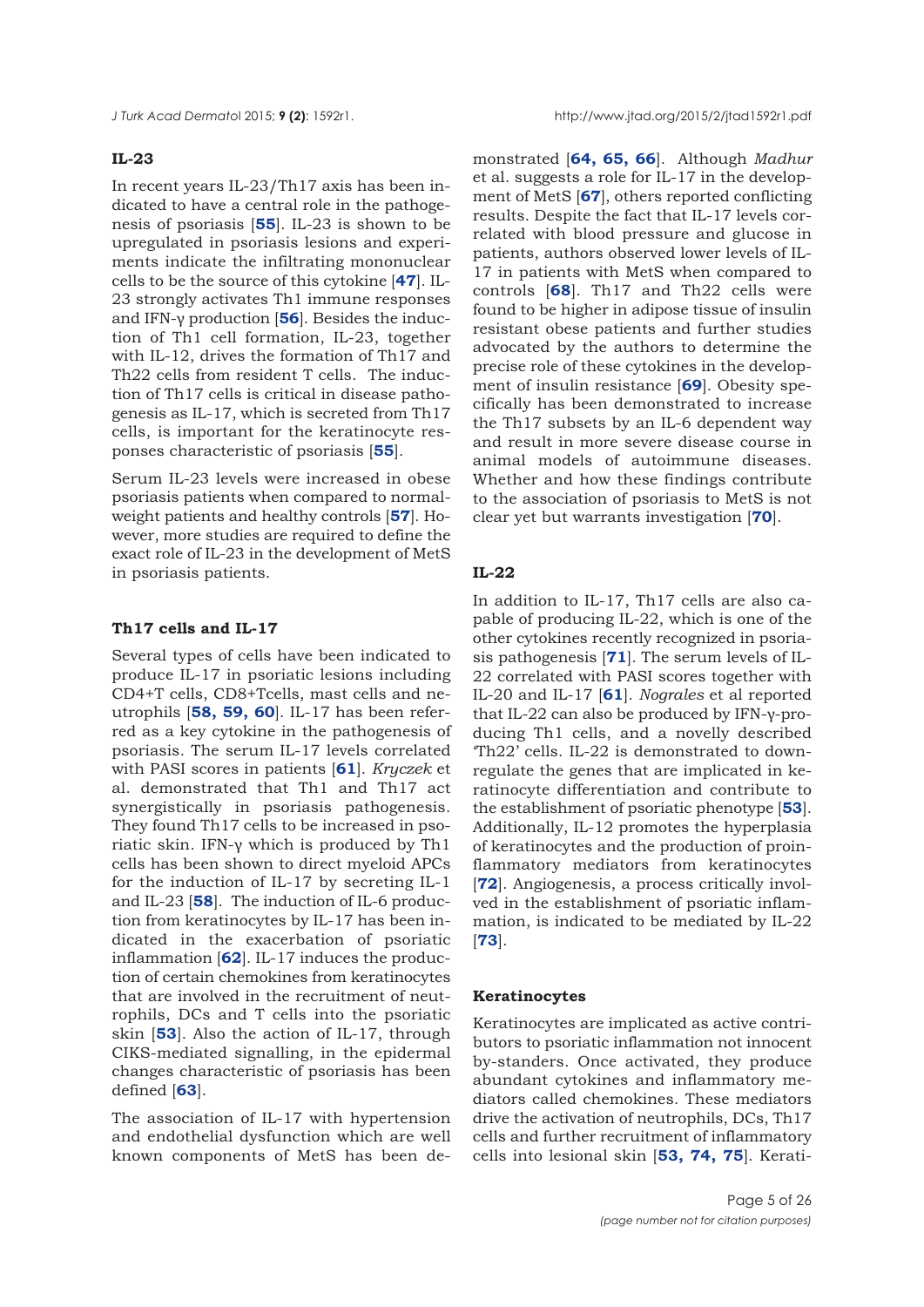nocytes, again appear on the stage by the discovery of CARD14 (caspase recruitment domain family, member 14) mutations in keratinocytes. It has been suggested that triggering factors leading to psoriasis may result in gain-of-function mutations of CARD14 gene. And it is proposed that these mutations may promote the recruitment of immune cells that sustains the inflammatory process in psoriasis [**[76](#page-17-0)**]. IL-36 is a novel IL-1 family member cytokine that accumulating data implicates its role in psoriasis pathogenesis. The expression of IL-36 in keratinocytes has been demonstrated to be upregulated in psoriatic lesions [**[77,](#page-17-0) [78](#page-17-0)**]. The expression of IL-36 is induced by IL-17, TNF-α, IL-22 and IL-36 itself. IL-36 promotes the production of proinflammatory cytokines including TNF-α, IL-6 and IL-8 in keratinocytes [**[79](#page-17-0)**]. IL-36 has been indicated to be the major controller of IL-23/IL-17/IL-22 pathway and play a key role in psoriatic inflammation [**[51](#page-16-0)**]. Recently a significant correlation has been observed between the expression of IL-36 and p38 MAPK in psoriatic skin [**[80](#page-17-0)**]. As will be stated later, p38 MAPK pathway has been indicated to have a role in psoriasis pathogenesis [**[81,](#page-17-0) [82](#page-17-0)**]. Since the insulin resistance in keratinocytes is mediated through p38 MAPK, the relationship between IL-36, p38 MAPK pathway and insulin resistance in psoriasis patients is a subject of investigation.

## **IL-6**

IL-6 has long been reported to have a pathologic role in psoriasis [**[83](#page-17-0)**]. It is produced by a wide spectrum of cells including keratinocytes, fibroblasts, endothelial cells, DCs, and macrophages [**[84, 62](#page-17-0)**]. Evidence indicates that both IL-1 and TNF-α can induce the secretion of IL-6 [**[62](#page-17-0)**]. Also IL-17 has been demonstrated to increase the production of IL-6 from keratinocytes [**[85](#page-17-0)**]. Although IL-6 and TGF-β has been demonstrated to promote the differentiation of Th17 cells, the pivotal cells in the pathogenesis of psoriasis, IL-23 was suggested to be essential for gaining the pathologic function of Th17 cells [**[86](#page-18-0)**]. A recent study showed that the psoriatic phenotype induced by IL-23 is mediated by IL-6 indicating that IL-6 plays a key role in the IL-23/Th17-driven cutaneous inflammation of psoriasis [**[87](#page-18-0)**]. IL-6 exerts its effect through

STAT3 signalling pathway [**[88](#page-18-0)**] and is reported to be actively involved in the proliferation of keratinocytes in psoriasis [**[87, 89, 90](#page-18-0)**]. IL-1 also contributes to keratinocyte hyperplasia in psoriatic epidermis [**[73](#page-17-0)**].

Serum IL-6 levels are found to be positively correlated with obesity and insulin resistance [**[91](#page-18-0)**]. In other study authors demonstrated that IL-6 levels were inversely correlated to insulin sensitivity whereas they were positively correlated with BMI, blood pressure and triglyceride levels [**[92](#page-18-0)**]. Serum IL-6 concentrations were found to be significantly elevated and negatively correlated with adiponectin levels in obese psoriasis patients indicating a contributory role for IL-6 in the MetS seen in psoriasis patients [**[93](#page-18-0)**]. Supportingly, *Rajappa* et al. demonstrated that IL-6 levels, together with leptin, resistin and insulin resistance were increased in psoriasis patients. Also these parameters were found to be positively correlated with disease severity [**[94](#page-18-0)**]. Other than the relation to insulin resistance, obesity and diabetes, IL-6 has also been etiologically linked to cardiovascular diseases [**[95](#page-18-0)**].

# **IL-8**

IL-8 plays an important in the neutrophil attraction of psoriatic epidermis [**[96](#page-18-0)**]. Serum IL-8 levels found to be elevated in psoriasis patients and its level positively correlated with the disease severity [**[97](#page-18-0)**]. IIL-8 is well known to be produced from keratinocytes, however, neutrophils and CD4 + T cells infiltrating skin are also capable of secreting IL-8 [**[96,](#page-18-0) [98,](#page-18-0) [99](#page-18-0)**].

Recently IL-8 has been demonstrated to be secreted from adipocytes and, *Kobashi* et al. indicated its role in the development of insulin resistance in adipocytes [**[100](#page-18-0)**]. Additionally, *Shin* et al. suggested a role for IL-8 in the establishment of MetS [**[101](#page-18-0)**]. However, further studies are required for the confirmation of its role in the link between Mets and psoriasis.

#### **TNF-α**

Although the macrophages are the major cells responsible for the production of TNF-α, other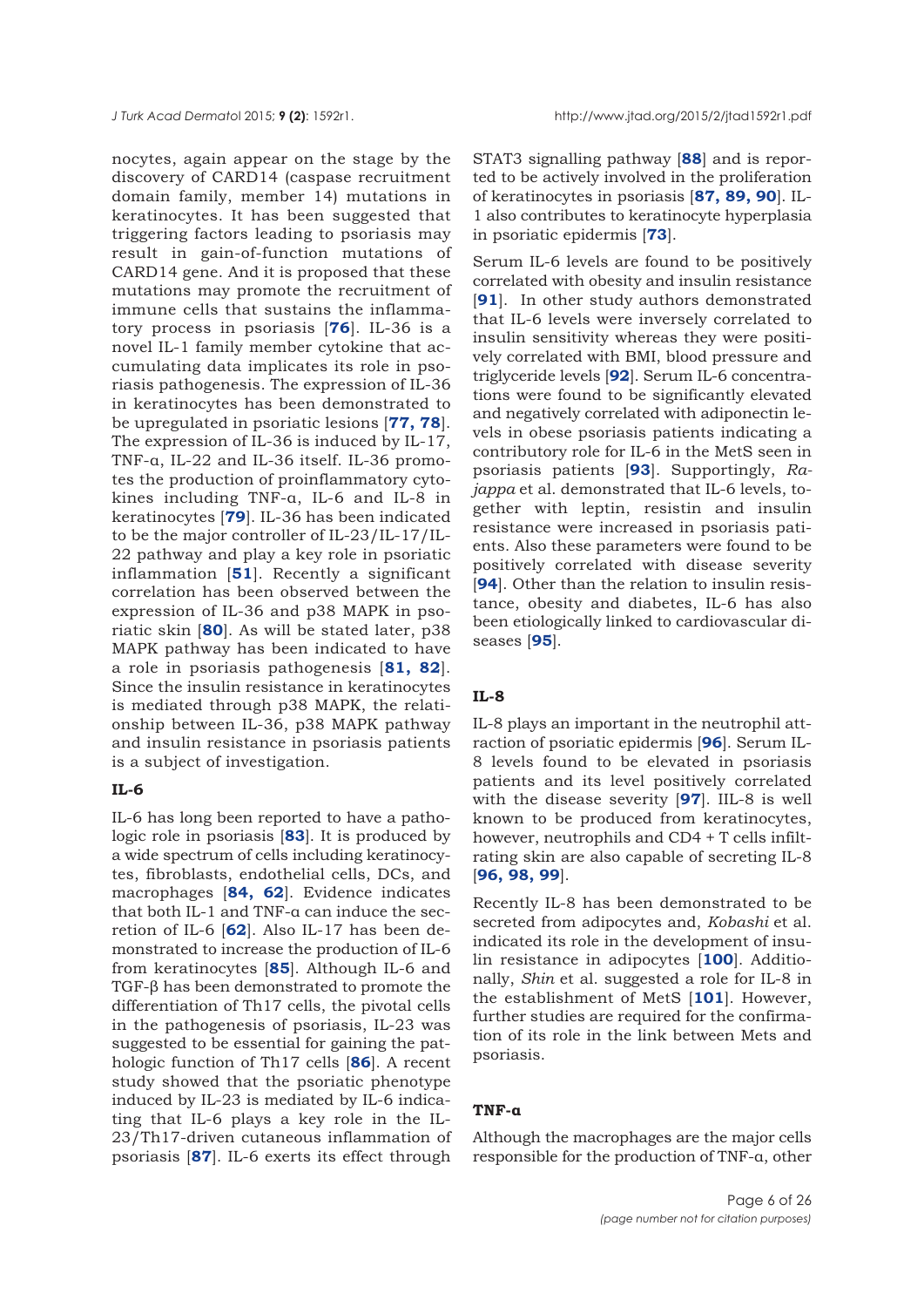immune and non-immune cells including lymphocytes, neuronal cells, fibroblasts, endothelial cells, mast cells and many other cells, even the adipocytes, also can secrete it [**[102,](#page-18-0) [103,](#page-18-0) [104](#page-18-0)**]. TNF-α effects the proliferation of many cells, promotes the production of proinflammatory cytokines, increases the synthesis of adhesion molecules and drives the recruitment of leukocytes to the site of inflammation [**[105](#page-18-0)**]. TNF-α has a pivotal role in the psoriasis pathogenesis. TNF-α levels were found to be increased in psoriasis patients and positively correlated with PASI scores [**[106](#page-18-0)**]. Primary effect of TNF-α in disease pathogenesis is the regulation of interactions between DCs and antigen specific-T cells that drives the stimulation of T cell responses [**[107](#page-18-0)**]. Also TNF-α, by the induction of IL-23 production from DCs, results in enhanced Th17 responses which has a key role in cytokine network of psoriasis [**[108](#page-18-0)**]. By NF-kB signalling, TNF-α induces the hyperplasia of keratinocytes [**[73](#page-17-0)**]. NFkB pathway has been reported to play an important role in the establishment of psoriatic epidermis [**[109](#page-18-0)**]. Visfatin, an adipokine with metabolic actions, is demonstrated to augment the TNF-α induced chemokine expression on psoriatic keratinocytes by NF-kB signalling. This evidence has been suggested play a part in the link between MetS and psoriasis [**[110](#page-19-0)**]. *Chiricozzi* et al. found that IL-17 and TNFα synergistically upregulate some of the genes in keratinocytes that are related to disease pathology [**[111](#page-18-0)**].

Besides its role in psoriasis, TNF-α, has also been indicated in the development of insulin resistance. Additionally, it was found to be associated with obesity and other related metabolic disturbances [**[112,](#page-19-0) [113,](#page-19-0) [114](#page-19-0)**]. As might be expected, the role of TNF-α, as well as other cytokines in the evolution of MetS was recently mentioned [[115](#page-19-0)]. As the deficient peroxisome proliferator-activated receptor (PPAR) signalling has been indicated both in the pathogenesis of psoriasis and insulin resistance, the evidence of PPAR-γ inhibition by TNF-α raises the possible contribution of this interaction in the association between psoriasis and MetS [**[116](#page-19-0)**].

## **T Regulatory Lymphocytes**

The proinflammatory state and the increased proliferation of keratinocytes in psoriasis are suggested to partly result from the dysfunctional action of T regulatory lymphocytes (Treg cells) [**[117, 118](#page-19-0)**]. In psoriasis, Treg cells have been reported to turn into IL-17 producing cells that actively drive the psoriatic inflammation [**[118](#page-19-0)**]. Decreased and/or dysfunctioned Treg cells have been indicated to disturb other tissues and organs resulting metabolic disturbances [**[119](#page-19-0)**]. Treg cells have been reported to play a protective role against the development of insulin resistance [**[120](#page-19-0)**]. Supportingly, obesity is associated with a decrease in Treg cells and resultant adipose tissue inflammation and insulin resistance [**[121](#page-19-0)**]. Recently it is demonstrated that PPAR-γ mediated signalling drives the accumulation of Treg cells in the adipose tissue preventing insulin resistance [**[122](#page-20-0)**]. Also insulin, itself, has been reported to diminish the anti-inflammatory action of Treg cells through the inhibition IL-10 secretion [[123](#page-19-0)]. These findings raise the question whether the dysfunctional Treg cells of psoriasis have an impact on the MetS seen in the course of disease.

#### **IL-18**

IL-18 is a potent proinflammatory cytokine produced by both immune and non-immune cells. It stimulates the production of IFN-γ synergistically with IL-12 and results in Th1 immune response [**[124](#page-19-0)**]. IL-18 expression was found to be significantly increased in psoriatic lesions when compared to uninvolved skin and a correlation between its expression and disease severity has been reported [**[125](#page-19-0)**]. A significant positive correlation between plasma IL-18 levels and PASI score was also reported [**[126](#page-19-0)**].

IL-18 is also produced by adipocytes [**[127](#page-19-0)**]. Plasma IL-18 levels were reported to be significantly higher in patients with MetS [[128](#page-19-0)]. The role of IL-18 in the development of MetS has been stressed by several other studies [**[129,](#page-19-0) [130, 131](#page-19-0)**]. However, the contribution of IL-18 to the linkage between psoriasis and MetS needs to be clarified.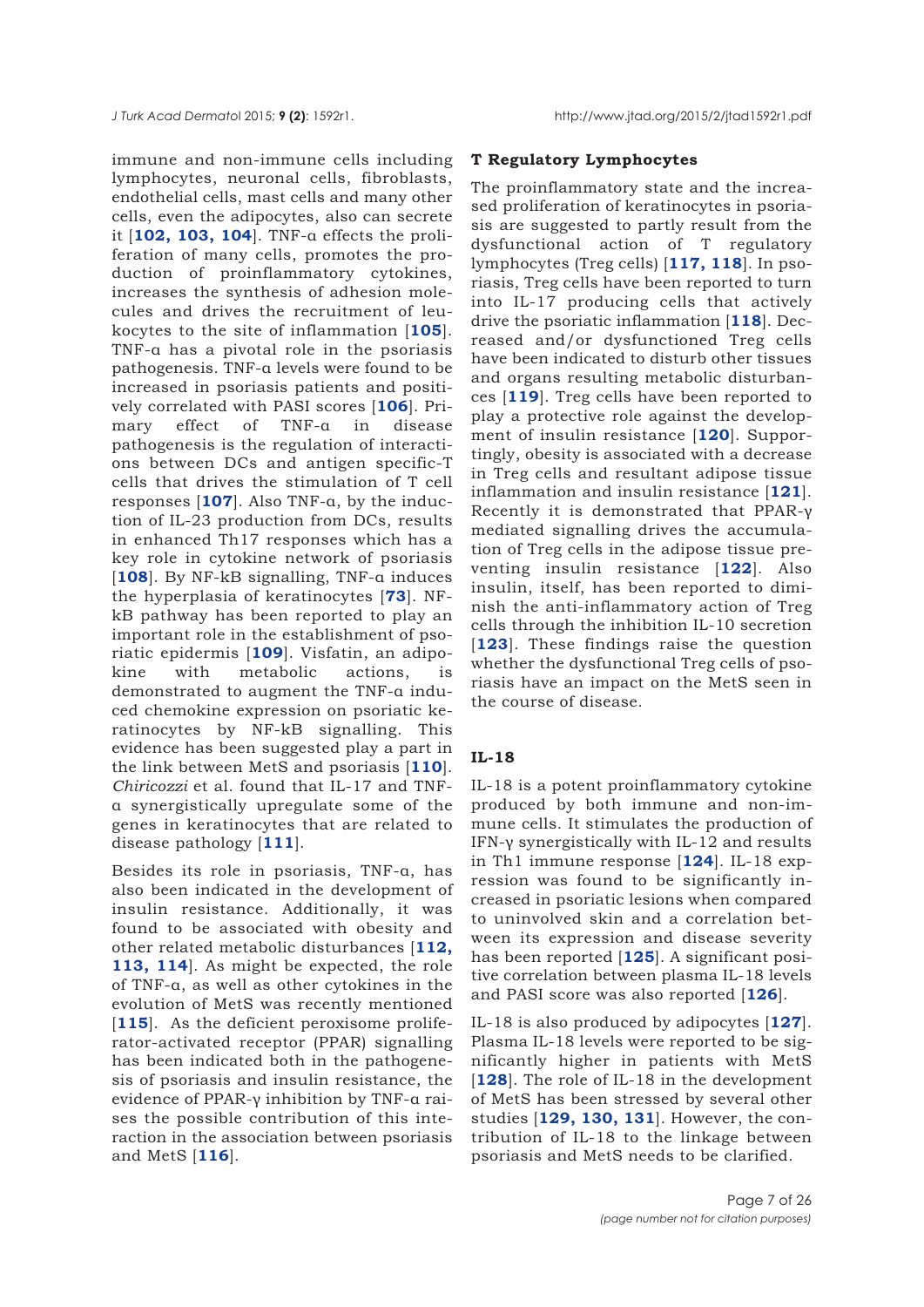# **IL-1 beta (IL-1β)**

IL-1β is a proinflammatory cytokine that fosters the expression of T cell chemoattracting chemokines in keratinocytes of psoriatic epidermis [**[132](#page-19-0)**]. The cross talk between T cells and keratinocytes with the secretion of IL-1β from epithelial cells was suggested to be crucial in the disease pathogenesis [**[133](#page-19-0)**]. IL-1 has also been implicated in the development of insulin resistance [**[134](#page-19-0)**]. Whether IL-1β contributes to the pathogenesis of MetS in psoriasis patients is not studied.

# **Potential Mechanisms, Signalling Pathways, Biochemical Markers and Other Mediators Linking Psoriasis to MetS**

# **I. Obesity**

It is well known that obesity is associated with chronic low level of inflammation by the secretion of inflammatory products from adipocytes as well as from non-adipocyte cells [**[135](#page-19-0)**]. The impairment of adipose tissue metabolism in obesity is proposed to be the basis in the resultant metabolic changes [**[136](#page-19-0)**]. Although adipocytes produce many inflammatory mediators including interleukin-8 (IL-8), and IL-6, plasminogen activator inhibitor-1 (PAI-1), monocyte chemoattractant protein 1 (MCP-1), vascular endothelial growth factor (VEGF), transforming growth factorβ1 (TGF-β1), tumor necrosis factor-α (TNFα), IL-1β, IL-10, resistin, C-reactive protein (CRP), and interleukin-1 receptor antagonist (IL-1Ra), majority of the proinflammatory cytokines release in the case of obesity come from non-adipocyte cells [**[135](#page-19-0)**].

Obesity is known to be associated with the increased risk of many autoimmune disorders and suggested to have role in psoriasis [**[137](#page-19-0)**]. Obesity has been indicated as a risk factor in the development of psoriasis [[138](#page-19-0)]. Supportingly, several authors suggested that obesity, by providing chronic inflammatory state, may promote the development of psoriasis in susceptible individuals or may predict the intractable course of an existing disease [**[41,](#page-16-0) [139,](#page-19-0) [140](#page-20-0)**]. Recently psoriasis has been described as a novel parameter relating obesity to psoriasis risk [**[141](#page-20-0)**].

# *Adipose Tissue as an Active Secretory Organ*

Over the past decade, adipose tissue is largely considered as an endocrine tissue that actively produces proinflammatory cytokines and hormone like mediators including TNF-α, IL-6, leptin and other adipocytokines contributing to the development of metabolic disturbances in patients [**[9,](#page-15-0) [142,](#page-20-0) [143](#page-20-0)**]. As the adipose tissue bulk increases with obesity, the level of inflammatory mediators produced from adipose tissue is elevated and give rise to metabolic disturbances [**[144](#page-20-0)**].

*Toussirot* et al. recently described adipokines as a causal link between psoriasis and obesity-related complications such as MetS that are seen in patients [**[145](#page-20-0)**]. Given the suggestion that proinflammatory cytokine load, partly by abnormally secreted adipocytokines, may induce the metabolic syndrome, how this causal interaction can be implemented in the case of psoriasis remains to be clarified [**[146](#page-20-0)**]. Adipokines were demonstrated to be correlated with Th17 cytokines which supports the link between these molecules and psoriasis [**[147](#page-20-0)**].

## *Leptin*

Leptin is an adipokine that has a role both in the regulation of food consumption [**[148](#page-20-0)**]. and immunologic responses. Obesity is associated with leptin resistance despite the high levels of circulating leptin [**[149](#page-20-0)**]. Although leptin is associated with increased insulin sensitivity in animal models [**[150](#page-20-0)**], as obesity induces both leptin and insulin resistance, increased leptin levels associated with diabetes depending on BMI [**[151](#page-20-0)**]. Animal models of metabolic syndrome which exhibit mutated leptin receptor, present high levels of lipids, endothelial dysfunction markers such as intercellular adhesion molecule-1 (ICAM-1) and increased PAI-1 as a marker of enhanced prothrombic activity and elevated levels of insulin and oxidized LDL as an indicator of oxidative stress [**[152](#page-20-0)**]. Additionally leptin has been found to play a role in the development of hypertension [**[153](#page-20-0)**]. Finally, leptin levels have been suggested to be a risk factor for coronary atherosclerosis [**[154](#page-20-0)**]. Leptin which is increased with obesity was proven to increase the expression of tissue factor (TF) and cellu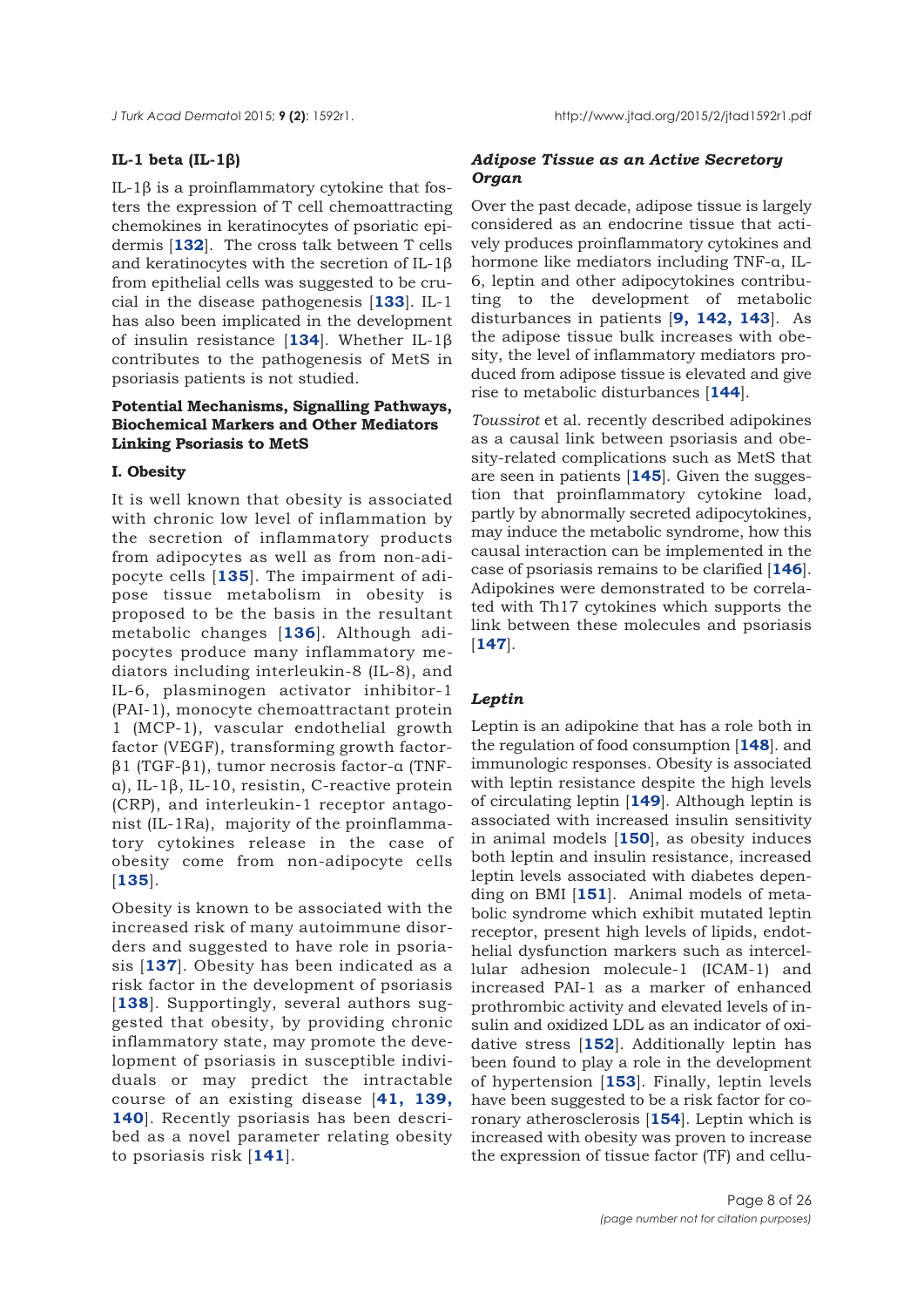lar adhesion molecules (CAMs) and suggested to play a role in the connection between obesity and cardiovascular diseases [**[155](#page-20-0)**]. Other than metabolic effects, leptin has been demonstrated to stimulate Th1 immune responses and angiogenesis [**[156](#page-20-0)**]. Beyond the systemic effects, the cellular proliferative effect of leptin on skin homeostasis has been mentioned [**[157](#page-20-0)**]. Leptin has been shown to induce the proliferation of keratinocytes as well as the secretion of proinflammatory cytokines from these cells which is characteristic of psoriatic lesions. Authors observed a marked increase in the expression of leptin in keratinocytes and a positive correlation between PASI scores and leptin levels in obese psoriasis patients [**[158](#page-20-0)**]. *Robati* et al. found leptin as well as resistin, triglyceride and cholesterol levels to be increased in psoriasis patients compared to controls. Authors also demonstrated that these parameters were positively correlated with intima-media wall thickness (IMT) of the common carotid artery (CCA) suggesting psoriasis as an independent risk factor for atherosclerotic disease [**[159](#page-20-0)**]. Although several authors reported the increased level of leptin in psoriatic patients [**[160, 161,](#page-20-0) [162, 163](#page-20-0)**], others did not confirm it [**[164](#page-21-0)**]. *Cerman* et al. found leptin levels to be correlated with PASI scores and disease duration indicating that this adipokine is implicated in the pathogenesis and chronicity of psoriasis [**[165](#page-21-0)**]. Leptin is suggested to be involved in the psoriasis pathogenesis by the induction of Th1 immune responses [[163](#page-20-0)]. Moreover, the finding that hyperleptinemia is independent of gender and obesity in psoriasis patients strongly suggests that leptin, on its own, is involved in the development of metabolic syndrome in psoriasis [**[166](#page-21-0)**].

#### *Adiponectin*

Adiponectin exerts anti-inflammatory actions by the inhibition of IL-6 and the induction of IL-10 which is mediated in some extent by the inhibition of NF-κB signalling and ERK1/2 activity [**[167, 168](#page-21-0)**]. It was also demonstrated to exhibit anti-atherogenic and [**[169, 170](#page-21-0)**] insulin sensitizing properties [**[171](#page-21-0)**]. Decreased level of adiponectin has been related to metabolic syndrome [**[172](#page-21-0)**]. Adiponectin was found to be negatively correlated with metabolic syndrome risk factors whereas leptin levels was positively correlated together with ICAM, monocyte chemoattractant protein-1 (MCP-1), oxidized LDL (oxLDL), TNF-α, IL-6 and hsCRP levels [**[173](#page-21-0)**]. Serum adiponectin levels were found to be lower in psoriasis patients and the levels negatively correlated with BMI and PASI scores [**[160](#page-20-0)**].

#### *Resistin*

Resistin is also an adipokine that has a role in inflammation and insulin resistance [**[174](#page-21-0)**]. Resistin has been associated with obesity and MetS [**[175](#page-21-0)**]. We and others demonstrated that resistin levels are elevated in psoriasis patients [**[176, 177](#page-21-0)**]. *Boehncke* et al. observed that psoriasis patients showed insulin resistance and suggested a role for resistin in the development of insulin resistance in these patients [**[177](#page-21-0)**]. The role of resistin in the establishment of MetS in psoriasis needs to be investigated.

#### *Other Adipokines*

Together with leptin and adiponectin, osteopontin, homocysteine and CRP, all suggested to be involved in the linkage between psoriasis and MetS [**[178](#page-21-0)**].

Visfatin, an other adipokine, by increasing the chemokine expression on psoriatic keratinocytes through NF-κb pathway, has been demontrated to be involved in the leukocyte recruitment in psoriasis [**[110](#page-18-0)**].

## *Adhesion molecules*

The increased secretion of intercellular adhesion molecule-1 (ICAM-1) and vascular cell adhesion molecule-1 (VCAM-1) from visceral fat has been indicated to have a role in the association between obesity and cardiometabolic disturbances [**[179](#page-21-0)**]. The upregulation of adhesion molecules (ICAM-1 and VCAM-1) in the lesional skin is a characteristic of psoriasis and, by promoting the adhesion of inflammatory cells to the vascular wall, they have been implied as major contributors in the pathogenesis of disease [**[180](#page-21-0)**]. *Ghazizadeh* et al. described ICAM-1 and VCAM-1 as common offenders in the establishment of psoriatic and atherosclerotic plaques [**[181](#page-21-0)**].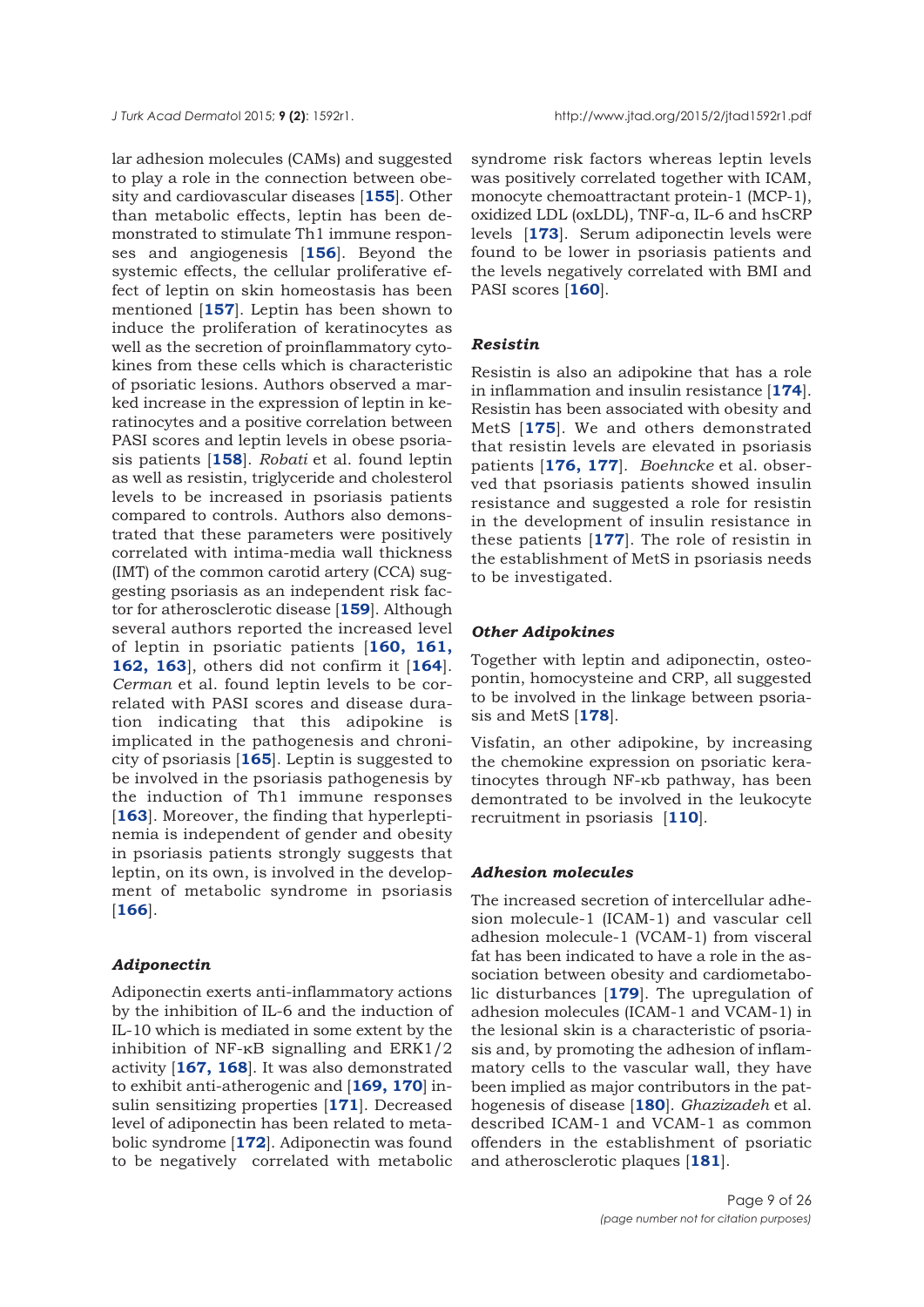Lastly, the linkage between psoriasis and obesity has been reported to be a two-way process that, besides the impact of obesity-induced inflammation on psoriasis, psoriasis is also suggested to predispose obesity. Several mechanisms have been proposed in this association including isolation due to feeling of stigmatization, overeating, increased alcohol consumption and sedentary behaviour [**[139,](#page-20-0) [182](#page-21-0)**].

## **II. Insulin Resistance**

It is well known that insulin has not only metabolic effects but also can regulate the proliferation, differentiation and apoptosis of cells in response to mitogenic stimulants [**[183](#page-21-0)**]. Insulin resistance has been suggested to be central to the pathogenesis of MetS [**[26](#page-15-0)**]. Chronic low-level inflammation, generated by the adipose tissue-derived mediators, is indicated in the formation of insulin resistance [[184](#page-21-0)]. Certain cytokines, by the activation of insulin receptor substrate (IRS) kinases, can result in the inhibition of insulin signalling, thus, insulin resistance [**[183](#page-21-0)**]. Both metabolic and inflammatory mediators and also obesity, itself, by the secretion of adipokines and free fatty acids, can drive the insulin resistance through the phosphorylation of IRS [**[185](#page-21-0)**].

## *Adipose Tissue Inflammation in the Development of Insulin Resistance*

Obesity is associated with the inflammation of adipose tissue that is characterised by the recruitment of inflammatory cells which secrete proinflammatory cytokines [**[186, 187](#page-21-0)**]. Hypoxia has been proposed to be an inciting etiology of necrosis and macrophage infiltration into adipose tissue that leads to an overproduction of biologically active metabolites [**[115](#page-19-0)**]. The cytokines and other mediators secreted from inflamed adipose tissue have been suggested to be involved in systemic metabolic effects including insulin resistance [[188](#page-21-0)]. Macrophages, lymphocytes and other innate and adaptive immune cells, even the adipocytes itself, all are reported to have active role in the establishment of the adipose tissue inflammation resulting in the development of insulin resistance [**[187,](#page-21-0) [188, 189,](#page-21-0) [190](#page-21-0)**]. The ratio of T cells in adipose tissue is

altered in the case of obesity and, as the number of regulatory T cells (Treg) cells and Th2 cells decreases, the amount of Th1 and CD8 T cells increases [**[191](#page-22-0)**]. Certain chemokines such as CXCR3 and CCR5 have been implicated in forming the stimulus for the recruitment of immune cells into the adipose tissue [**[192, 193](#page-22-0)**]. Also lipids that are secreted from adipocytes are suggested to mediate the T cell accumulation in the adipose tissue [**[194](#page-22-0)**]. Recent researches have put the adipocytes to the center of metabolic syndrome in the sense that several factors such as obesity result in the dysregulation of the expression of adipokines in adipose tissue and eventually give rise to metabolic disturbances. Adipocyte endoplasmic reticulum has been suggested to have a key role in sensing the triggering stimuli and generating the signals that result in the abnormal secretion of adipokines underpinning MetS [**[195](#page-22-0)**].

After migration to adipose tissue it is necessary for the T cells to be activated in order to maintain the adipose tissue inflammation. Obesity increases the expression of costimulatory molecules such as CD80 and CD86 on adipocytes and, by acting as antigen presenting cells (APCs), adipocytes drive the activation of T cells [**[196](#page-22-0)**]. Costimulatory signalling is crucial in the T cell activation and mediated by the interaction between CD28 molecule on T cell and CD80/86 (B7) molecule on the APCs. The opposite signal, that promotes the immunosuppressive action of Treg, induced by the binding of CTLA4 (cytotoxic T lymphocyte antigen) on T cell surface to CD80/86 (B7) molecule on the APCs [**[197,](#page-22-0) [198](#page-22-0)**]. Costimulatory signalling and the accumulation of macrophages in adipose tissue have been indicated in the development of insulin resistance. CTLA4 mediated message is involved in the maintenance of the anti-inflammatory state of macrophages [**[199](#page-22-0)**]. The negative signalling through CD80/86 (B7) – CTLA4 binding improves the insulin resistance by the enhancement of Treg cell in the adipose tissue and the reduction of macrophage migration into adipose tissue [**[200](#page-22-0)**]. Supporting the role of CTLA4 in reversing insulin resistance, the inhibition of costimulatory pathway has been shown to prevent the migration of cells to adipose tissue and recover insulin resistance [**[201](#page-22-0)**].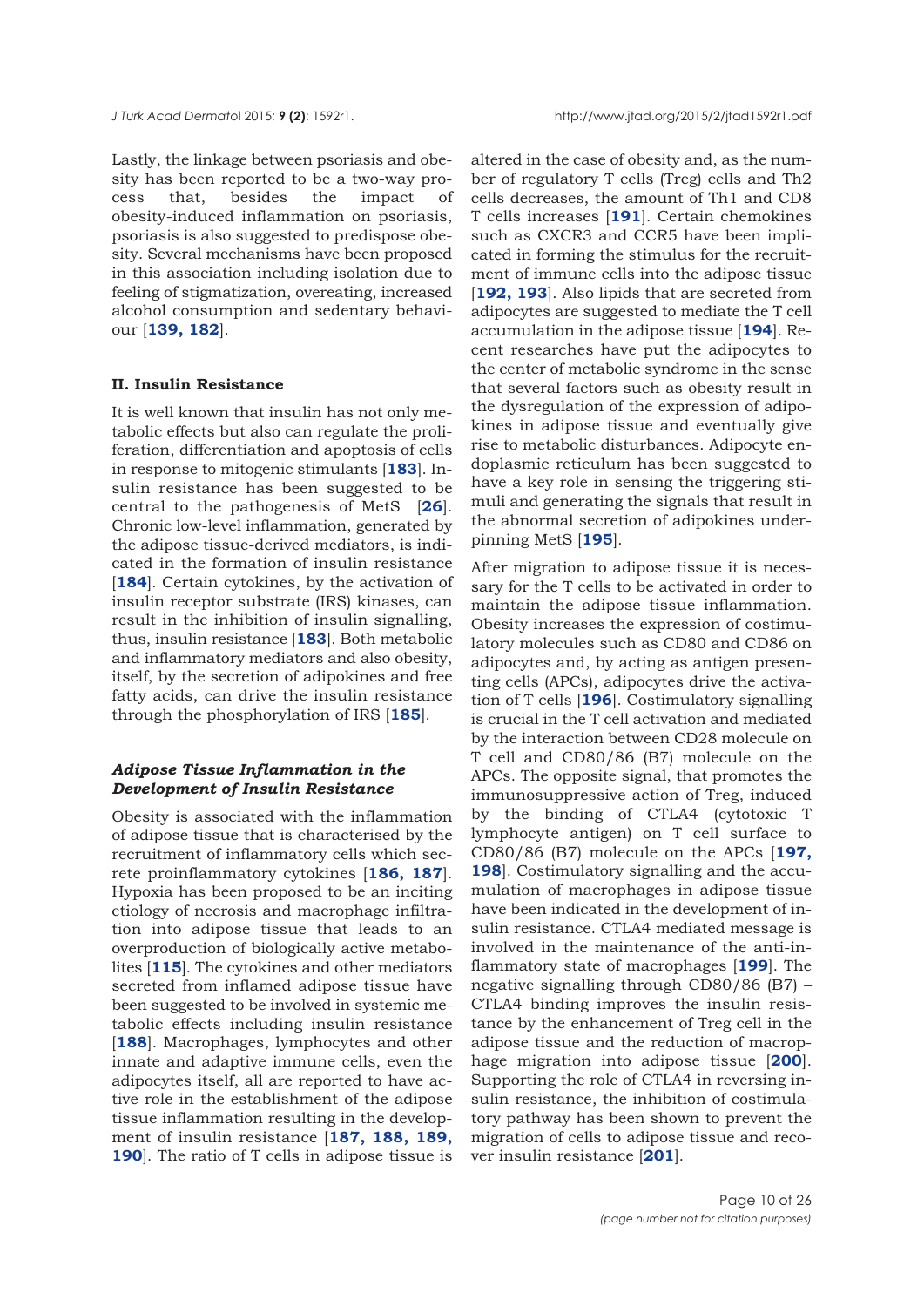The interesting thing is that recently *Suarez-Farinas* et al. showed that psoriasis patients show increased expression of CTLA4 [**[7](#page-15-0)**]. As *Boehncke* et al. demonstrated that psoriasis patients exhibit insulin resistance, the possible involvement of negative feedback mechanisms in this complex relation should be investigated [**[177](#page-21-0)**].

The significant correlation of insulin resistance with PASI scores supports the role of psoriatic cytokine network in the disturbance of insulin signalling [**[177](#page-21-0)**]. The role of insulin resistance in the perpetuation of psoriasis plaque has recently been investigated. *Buerger* et al. emphasized the role of insulin in the differentiation of keratinocytes. IL-1β has been found to be upregulated in psoriasis plaques and, through the induction of insulin resistance, it is suggested to result in the keratinocyte changes characteristic of psoriasis. They showed that IL-1 $\beta$  leads the proliferation but inhibits the differentiation of keratinocytes that happens in psoriasis. Authors also has found evidence that insulin resistance in keratinocytes has been achieved by p38MAPK (mitogen-activated protein kinase), one of the IRS kinases [**[202](#page-23-0)**]. In recent years, the role of p38MAPK that plays important roles in cell proliferation, differentiation, gene expression, and inflammation has been encouraged in the pathogenesis of psoriasis [**[81, 82](#page-17-0)**].

Macrophages have been reported to be the central player in the obesity induced inflammation and resultant insulin resistance [**[203](#page-22-0)**]. The interaction between macrophages (as a part of innate immunity and also one of the principal cells in psoriasis) and the adipocytes (as a part of hypodermis and also white adipose tissue of body) has been implicated in the link between psoriasis and MetS [**[9](#page-15-0)**]. Also, Treg cells have been recognised as active contributors to the adipose tissue inflammation and systemic metabolic sequeles [**[122](#page-19-0)**].

Although the exact role of dermal insulin resistance in the link between psoriasis and MetS is not clear, it is suggested to play a part in the development of comorbid conditions encountered in the course of psoriasis [**[177](#page-21-0)**].

#### **III. Oxidative stress**

Oxidative stress has been proposed as an important factor in the establishment of MetS [**[204](#page-22-0)**]. Impairment in the oxidative metabolism has been reported in psoriasis and suggested to be involved in the disease pathogenesis [**[205](#page-22-0)**].

*Kaur* et al. demonstrated that obese psoriasis patients manifest a greater degree of oxidative stress accompanying with lower adiponectin levels when compared to normal-weight psoriasis patients [**[93](#page-18-0)**]. The decrease in arylesterase levels, an antioxidant enzyme, has been related to MetS in psoriasis patients [**[206](#page-22-0)**].

#### **IV. Shared Genetic Susceptibility**

Psoriasis is a complex disease beyond what happens in the skin that it is characterized by the DEGs which result in the dysregulation of multiple signalling pathways [**[44](#page-16-0)**]. Attempts to find the underlying reason for the relationship between psoriasis and metabolic syndrome has led the researchers to investigate the possible common genetic background for these two diseases. Several studies reported lists of DEGs in the lesional psoriatic skin. It is noteworthy that *Suarez-Farinas* et al. observed that the function of DEGs related to psoriasis were associated with endocrine, metabolic, cardiovascular diseases as well as other disorders. Authors noticed that, additional to the previously reported genes, renin and CTLA4 genes, which have metabolic functions, were overexpressed in psoriasis patients [**[7](#page-14-0)**]. Although *Gupta* et al. concluded that psoriasis and metabolic syndrome has no genetic correlation in their genome-wide association study [**[207](#page-22-0)**], others claim that there exists an association [**[7,](#page-15-0) [208, 209](#page-22-0)**]. *Tian S* et al., by meta-analysis of five different studies, demonstrated that 78 genes were commonly upregulated, which are related to metabolic disorders [**[209](#page-22-0)**]. Also *Lu Y* et al. revealed that psoriasis patients exhibit particular genes including HLA, FUT2, UBE2L3, SH2B3 which are involved in the development of dyslipidemia, hypertension, and cardiovascular diseases [**[208](#page-22-0)**].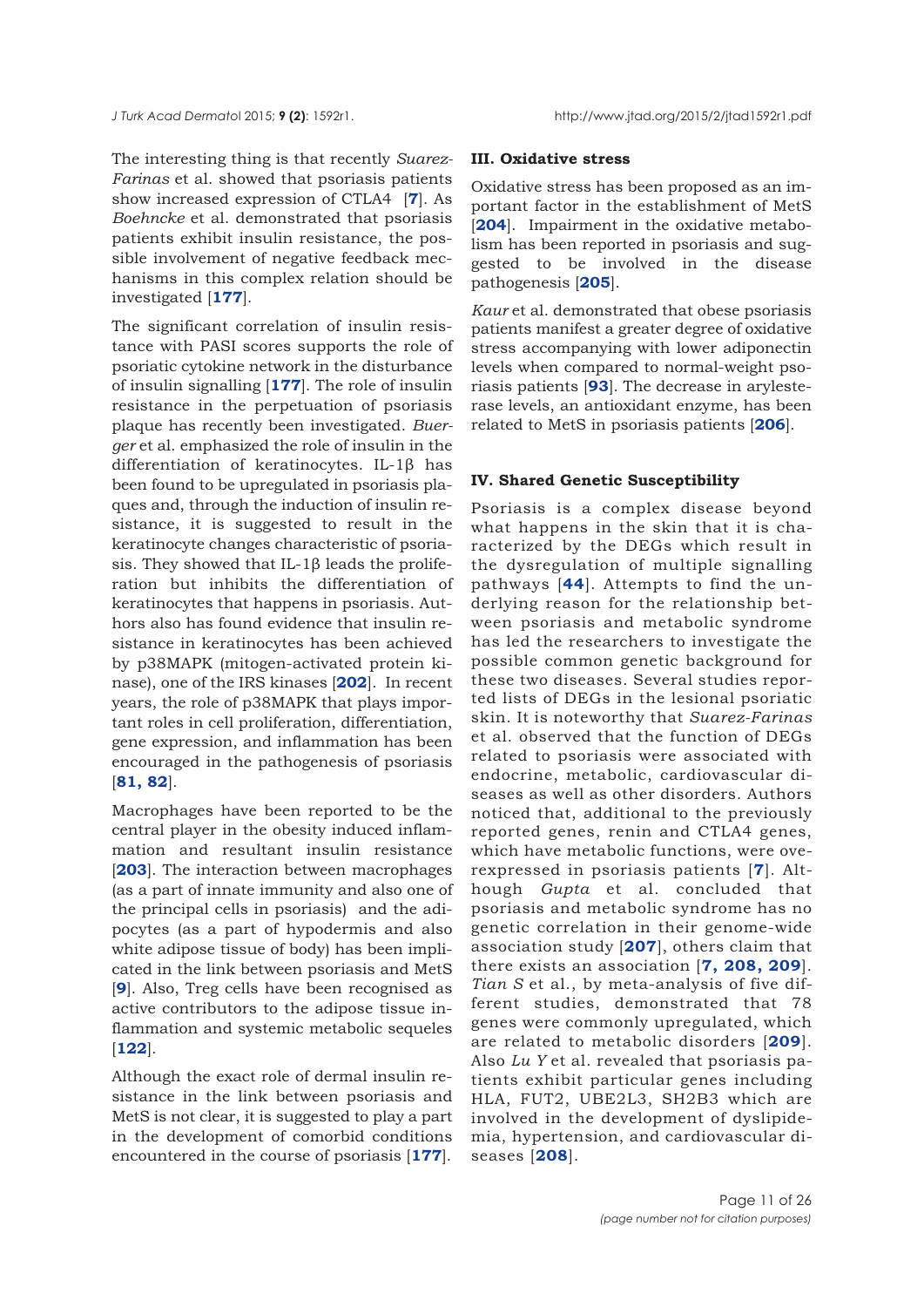#### **V. Endothelial Dysfunction and VEGF**

Vascular endothelial growth factor (VEGF) expression is increased in the psoriasis plaques and the serum VEGF concentrations correlates with PASI scores [**[209,](#page-22-0) [210](#page-22-0)**].Also, significantly higher serum levels of VEGF were detected in psoriasis patients compared to controls [**[211](#page-22-0)**]. VEGF is produced by the activated keratinocytes in psoriatic skin [[212](#page-22-0)]. Elevated levels of VEGF, together with decreased nitric oxide (NO) levels, are proposed to be the underlying problem leading to endothelial dysfunction and resultant vascular complications in patients with metabolic syndrome [**[213](#page-22-0)**]. As the VEGF-driven angiogenesis is a hallmark of both psoriasis and atherosclerosis, it has been suggested as a common offender in the association between two disorders [**[214](#page-22-0)**]. Adipocytes have been reported to be the source of VEGF as well as with other angiogenic molecules leading to metabolic disturbances in obese patients [[215](#page-23-0)]. Adipose tissue inflammation after high fat diet has been related to endothelial dysfunction and hyperlipidemia [**[216](#page-23-0)**]. In the light of above mentioned data, it is possible that VEGF may stand somewhere in the bidirectional interaction between psoriasis and MetS.

#### **VI. Hypertension**

The contribution of immune system in the development of hypertension has also been described and the role for IL-17 in the pathogenesis has been reported [**[64, 65, 66](#page-17-0)**]. The significantly enhanced plasma renin activity together with the increased cholesterol, triglycerides and decreased HDL-cholesterol levels was previously reported in psoriatic patients, again, disclosing the relation between psoriasis and metabolic diseases [**[217](#page-23-0)**]. The demonstration of increased renin expression together with the other cardiovascular and metabolic markers in psoriatic lesions and the dysregulated signalling pathways including atherosclerosis signalling, PPARα, RAR, renin–angiotensin, and leptin signalling which are involved in metabolic and cardiovascular diseases signifies the etiologic link between psoriatic inflammation and MetS [**[7](#page-15-0)**]. Interestingly, in a recent study, psoriasis has been associated with uncontrolled hypertension depending on the severity of disease indicating the unfavourable impact of the inflammatory burden on the vascular system [[218](#page-23-0)]. Additionally, insulin resistance, which is the key component of MetS, also contributes to the development of hypertension by interfering with the nitric oxide mediated vasodilation [**[26](#page-15-0)**].

#### **VII. IGF-1**

Insulin like growth factor-1 (IGF-1) is a growth hormone, which structurally resembles insulin. Apart from its receptors, it also binds to insulin receptor with low affinity [**[219](#page-23-0)**]. IGF-1 expression has been found to be increased in psoriatic plaques and suggested to involve in the keratinocyte hyperplasia [**[220](#page-23-0)**]. In contrast to results from previous reports [**[221](#page-23-0)**], *Friedrich* et al. recently revealed that elevated levels of IGF-I portended a risk factor for the development of MetS [**[222](#page-23-0)**]. Several other studies also implied the complex action of IGF-1 in the development of MetS that both increased and decreased levels of IGF-1 has been associated with insulin resistance [**[223,](#page-23-0) [224](#page-23-0)**].

#### **VIII. Dyslipidemia**

MetS is characterised by diverse serum lipid abnormalities. Hypertriglyceridemia is the main abnormality partly resulting from insulin resistance. Additionally, elevated levels of low density lipoprotein (LDL) and decreased levels of high density lipoprotein (HDL) are observed in metabolic syndrome patients [**[225](#page-23-0)**]. Recently, psoriasis has been closely linked to dyslipidemia. Authors noticed an elevation in the cholesterol, triglycerides, HDL and very low density lipoprotein (VLDL) levels when compared to controls, whereas the levels of LDL were similar among two groups. They also observed a decline in HDL levels in parallel with the disease severity and duration [**[226](#page-23-0)**]. *Mallbris* et al. showed that psoriasis is associated with serum lipid abnormalities independent from known risk factors for dyslipidemia which strongly suggested that psoriasis is genetically linked to lipid alterations [**[227](#page-23-0)**]. In the study conducted by *Nakhwa* et al., as the lipid abnormalities were more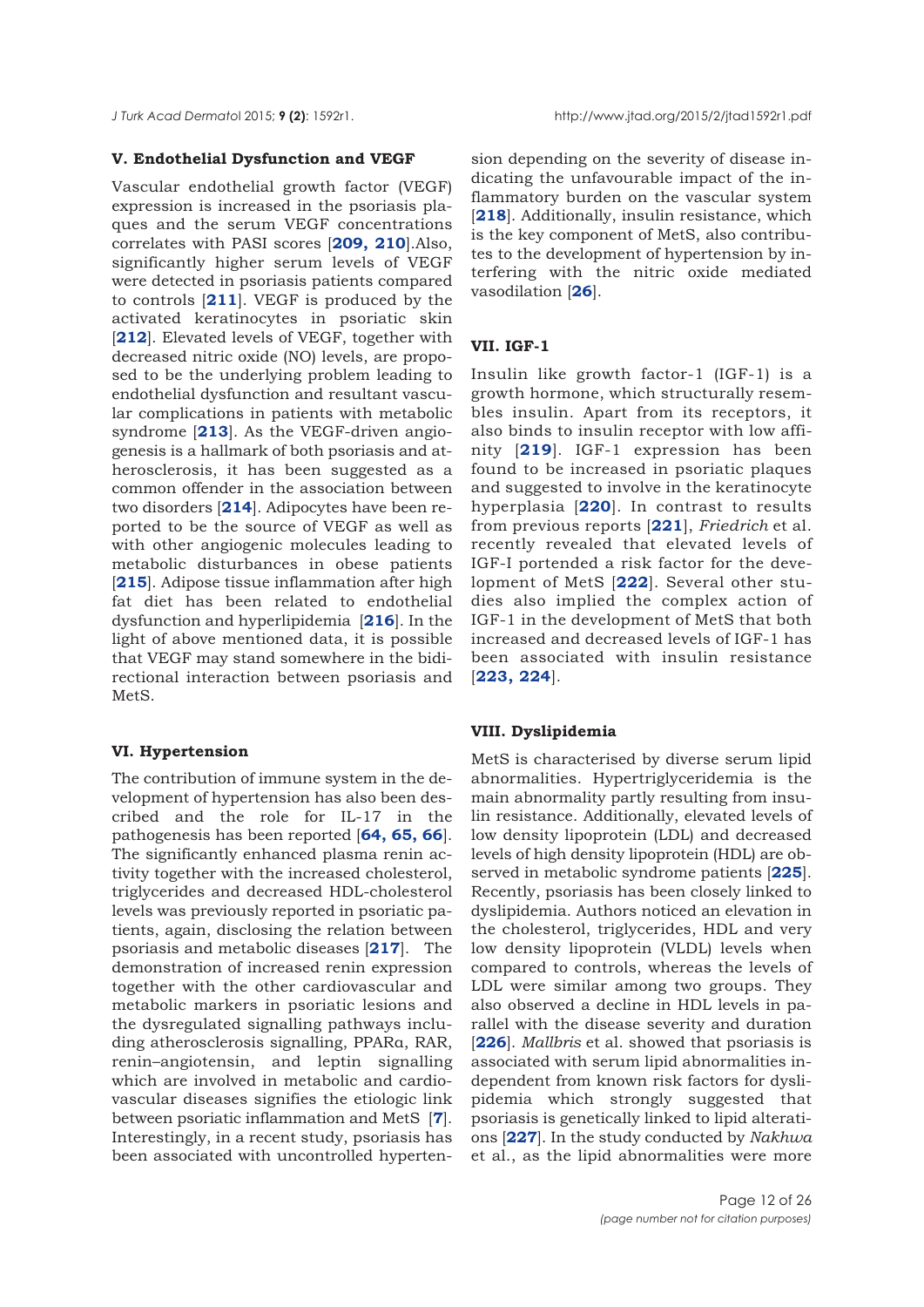pronounced in hypertensive patients, the contribution of hypertension in the development of dyslipidemia was debated. Also they proposed that long term disease, by the augmented exposure to TNF-α, may disturb the lipid metabolism [**[226](#page-23-0)**]. Literature about lipid levels in psoriasis patients gave conflicting results. *Bajaj* et al. found that serum cholesterol, triglyceride and LDL levels were elevated in psoriatics but the VLDL and HDL levels were not different from controls and suggested that psoriasis is related to hyperlipidemia [**[228](#page-23-0)**]. In another study, serum triglyceride, cholesterol, LDL and VLDL levels were higher in psoriasis patients while HDL levels was lower than controls, so the authors advocated screening the patients with extended disease for lipid disturbances [**[229](#page-23-0)**]. A recent study by *El Asmi* et al. demonstrated that serum triglycerides, LDL and VLDL levels were higher in psoriasis patients while HDL levels were decreased when compared to controls [**[230](#page-23-0)**]. Additionally, in the last years, specific Apolipoprotein E (ApoE) gene polymorphism especially ε2 allele has been linked to psoriasis risk [**[231,](#page-23-0) [232](#page-23-0)**]. ApoE is involved in the removal of dietary fat from the plasma and, as the receptor binding activity for ApoE-ε2 carriers is slow, these individuals show poorer clearance of lipids and exhibit hyperlipidemia [**[233,](#page-23-0) [234](#page-23-0)**]. Recently ApoE-ε2 allele has also been linked to obesity [**[235,](#page-23-0) [236](#page-23-0)**]. Several studies indicated an association of ε4 allele with psoriasis [**[236,](#page-23-0) [237](#page-23-0)**]. ApoE-ε4 allele is also associated with dyslipidemia [**[238](#page-23-0)**]. *Al Harthi* et al. found ε4 allele higher in psoriatics than controls and supported the idea that psoriasis is independently associated with dyslipidemia [**[231](#page-23-0)**].

In psoriasis, local lipid metabolism disturbances including phospholipids, ceramides, free fatty acids and cholesterol in the skin level has also been reviewed suggesting a complex interaction of molecules between epidermis and the serum resulting in dyslipidemia. Continuing exfoliation in psoriatic skin has been suggested to play a role in the serum lipid abnormalities [**[239](#page-23-0)**]. In a recent study by *He L* et al. indicated that psoriatic inflammation itself is playing a role in the disturbance of HDL and LDL function and thus comprising a risk for cardiovascular disease [**[240](#page-23-0)**].

#### **IX. Prothrombotic Activity**

The IDF consensus group recently has called attention to additional variables in defining MetS such as PAI-1 and fibrinogen that are associated with prothrombotic state [**[6](#page-14-0)**]. Elevated levels of PAI-1 in MetS have been associated with increased prothrombic activity and cardiovascular diseases [**[152,](#page-20-0) [241](#page-23-0)**]. PAI-1 is a protein that inhibits fibrinolysis and involved in atherothrombotic complications. Although it is mainly synthesized by platelets, in obesity, the adipocytes act as an active source of PAI-1 [**[242](#page-24-0)**]. The abnormal secretory activity of adipose tissue has been suggested to be the underlying mechanism leading to prothrombotic state observed in MetS [**[243](#page-24-0)**].

Psoriasis, by providing chronic inflammation, has the capacity of effecting platelets, coagulation factors and endothelial cells resulting in homeostatic changes and prothrombotic complications [**[9](#page-15-0)**]. Conversely, the activated platelets are demonstrated to induce the leukocyte rolling in murine skin and proposed to be the possible drive that sustains psoriatic inflammation [**[244](#page-24-0)**]. Increased plasma levels of PAI-1 have been detected in psoriasis patients and suggested to have a role in the disease pathogenesis [**[211](#page-22-0)**]. Recent studies have found that psoriasis patients exhibit platelet activation which is suggested to be partly responsible in the development of atherosclerosis and the levels of platelet activation markers positively correlated with PASI scores [[245, 246](#page-24-0)]. In accordance with these studies, plasma PAI-1 and homocysteine levels were increased in psoriasis patients and the elevation was associated with lipid oxidation suggesting to contribute atherothrombotic complications in these patients [**[247](#page-24-0)**].

# **X. PPAR Signalling**

PPARs are a group of transcription factors that their activation regulates the expression of several genes involved in metabolic processes and innate immunity. Three types of PPARs identified, namely PPARα, PPARβ and PPARγ. PPARs are indicated to comprise a connection between metabolic disorders and innate immunity. Recently PPARs are indicated to play an important role in the association between psoriasis and MetS [**[248](#page-24-0)**]. PPARs have been demonstrated to play a role in the keratinocyte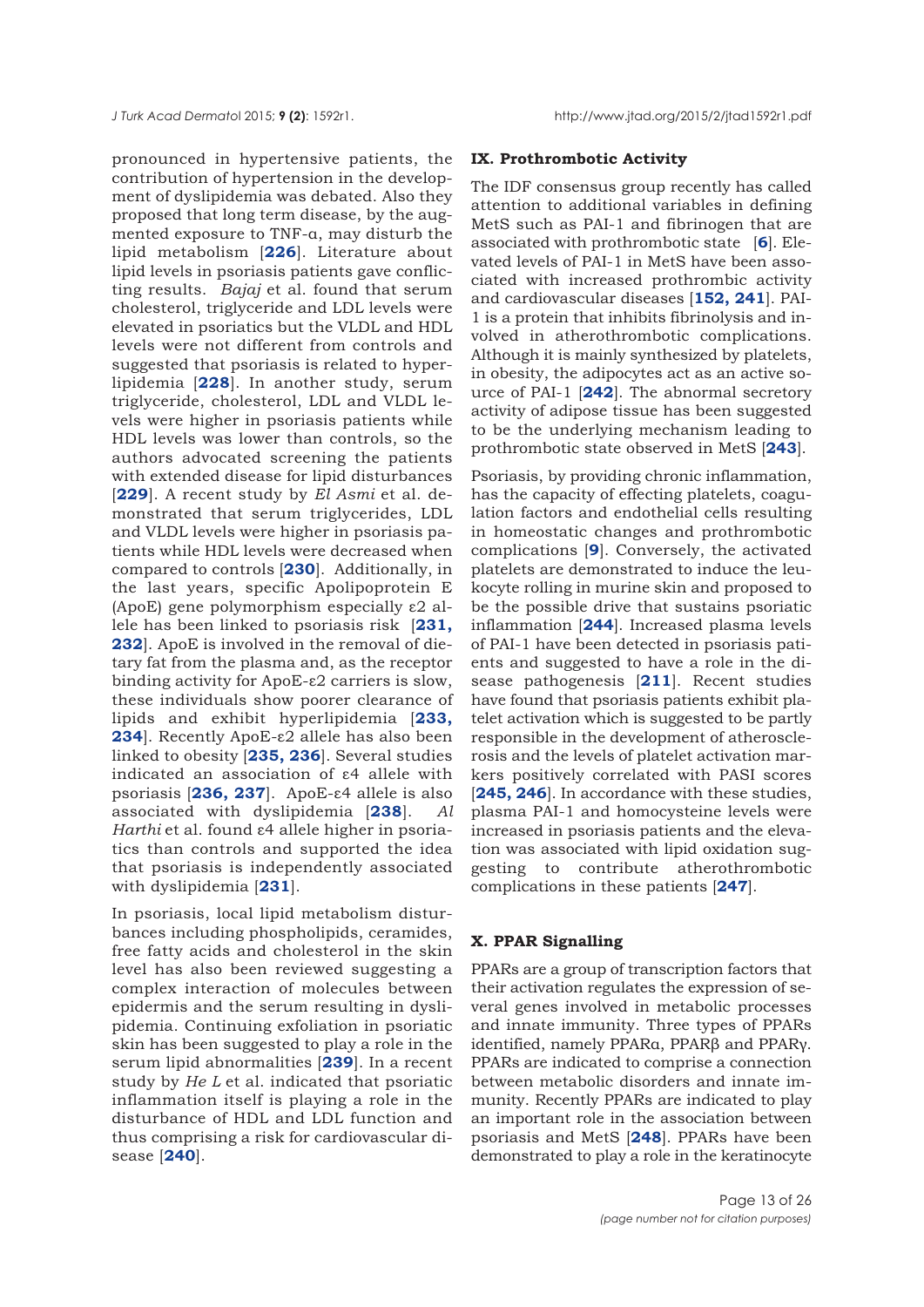differentiation and the barrier function of the skin [**[249](#page-24-0)**]. They are also involved in the regulation of lipid metabolism and have anti-inflammatory actions. The two key disturbances in the development of MetS, dysfunction in the fatty acid metabolism and obesity-derived inflammation is closely related to abnormal PPAR signalling [**[250](#page-24-0)**]. Dysregulated fatty acid metabolism leads to lipid accumulation in non-adipose tissue and, by the impairment of signalling pathways, results in the insulin resistance, which is the key component of MetS [[251](#page-24-0)]. As stated above, proinflammatory cytokine production in obesity inhibits insulin signalling and results in insulin resistance [**[252](#page-24-0)**]. PPAR signalling has been demonstrated to be the main controller of the accumulation of Treg cells in the adipose tissue, which supress insulin resistance by inhibiting adipose tissue inflammation [**[122](#page-19-0)**]. Accumulating evidence support the diea that PPARs have a pivotal role in the development of MetS [**[250, 253](#page-24-0)**]. As the psoriasis patients exhibit decreased PPARγ staining in the skin, *Hegazy* et al. proposed that the disordered PPARγ signalling may be one of the underlying abnormality linking psoriasis to MetS [**[254](#page-24-0)**]. The inhibition of Th17 differentiation of CD4 cells by the PPARγ signalling also substantiates the potential involvement of PPARs in psoriasis pathogenesis [**[255](#page-24-0)**].

#### **XI. Uric acid**

The association between serum uric acid levels and the MetS has been well established and even within the normal range, elevated levels of uric acid has been suggested to be a risk factor for MetS [**[256,](#page-24-0) [257](#page-24-0)**]. As a stimulant of systemic inflammation and innate immunity, uric acid has been indicated to have an active etiologic role in the development of MetS [**[258](#page-24-0)**]. In several studies serum uric acid levels were positively correlated with CRP, IL-6 and TNF-α levels [**[259, 260](#page-24-0)**]. Also, in patients with MetS, the number of MetS components was found to be in positive correlation with CRP, IL-6, fibrinogen and uric acid levels [**[261](#page-24-0)**]. Uric acid has capacity to promote TNF-α production from human blood monocytes and synovial cells [**[262](#page-24-0)**]. Adding to its proinflammatory role, uric acid has been indicated in the induction of L-1β production and Th17 differentiation [**[263,](#page-24-0) [264](#page-24-0)**].

Psoriasis patients have increased levels of uric acid and the elevation found to be independent from MetS components in these patients [**[265](#page-25-0)**]. *Kacalak-Rzepka* et al., in addition to the high prevelance of MetS in psoriasis patients, found a positive correlation between PASI scores and BMI as well as PASI scores and uric acid levels in these patients [**[266](#page-25-0)**]. Another study has confirmed the positive correlation of uric acid levels with PASI and BMI although they did not find uric acid levels higher than the controls [**[267](#page-25-0)**]. The data from above studies and several other authors suggest that hyperuricemia resulting from psoriatic inflammation may play a role in the development of MetS in these patients [**[268](#page-25-0)**].

#### **XII. C-reactive protein**

C- reactive protein (CRP) is an acute phase protein and, by acting as a proinflammatory agent, it has been indicated to have a role in metabolic disturbances [**[269](#page-25-0)**]. The synthesis of CRP from hepatocytes and/or adipocytes is induced by the IL-6 stimulation [**[270,](#page-25-0) [271,](#page-25-0) [272](#page-25-0)**]. As the adipocyte mass enlarges with obesity, the effect of increasing CRP level in the development of metabolic syndrome in obese psoriatics should be suggested. In a systematic review of 7852 psoriasis patients exploring the evidence of systemic inflammation, the serum levels of CRP together with IL-6, TNF-α, E-selectin and ICAM-1 were found to be elevated in psoriasis patients [[273](#page-25-0)]. Several subsequent studies have demonstrated an elevation in the levels of CRP in psoriasis patients [**[274,](#page-25-0) [275, 276](#page-25-0)**].

Although *Coimbra* et al. found a correlation between PASI sores and CRP levels [**[275](#page-25-0)**] , the others did not confirmed it [**[274](#page-25-0)**]. As possessing proinflammatory properties, CRP has been indicated as one of the mediators linking the local psoriatic inflammation to systemic metabolic diseases [**[9](#page-15-0)**]. In the study conducted by *Tahashi* et al., CRP levels were higher in psoriasis patients with MetS than those without metabolic syndrome suggesting CRP level as a marker for metabolic risk in these patients [**[274](#page-25-0)**]. Supportingly, another study showed that CRP levels in psoriasis patients correlated with the parameters of atherosclerosis risk [**[276](#page-25-0)**].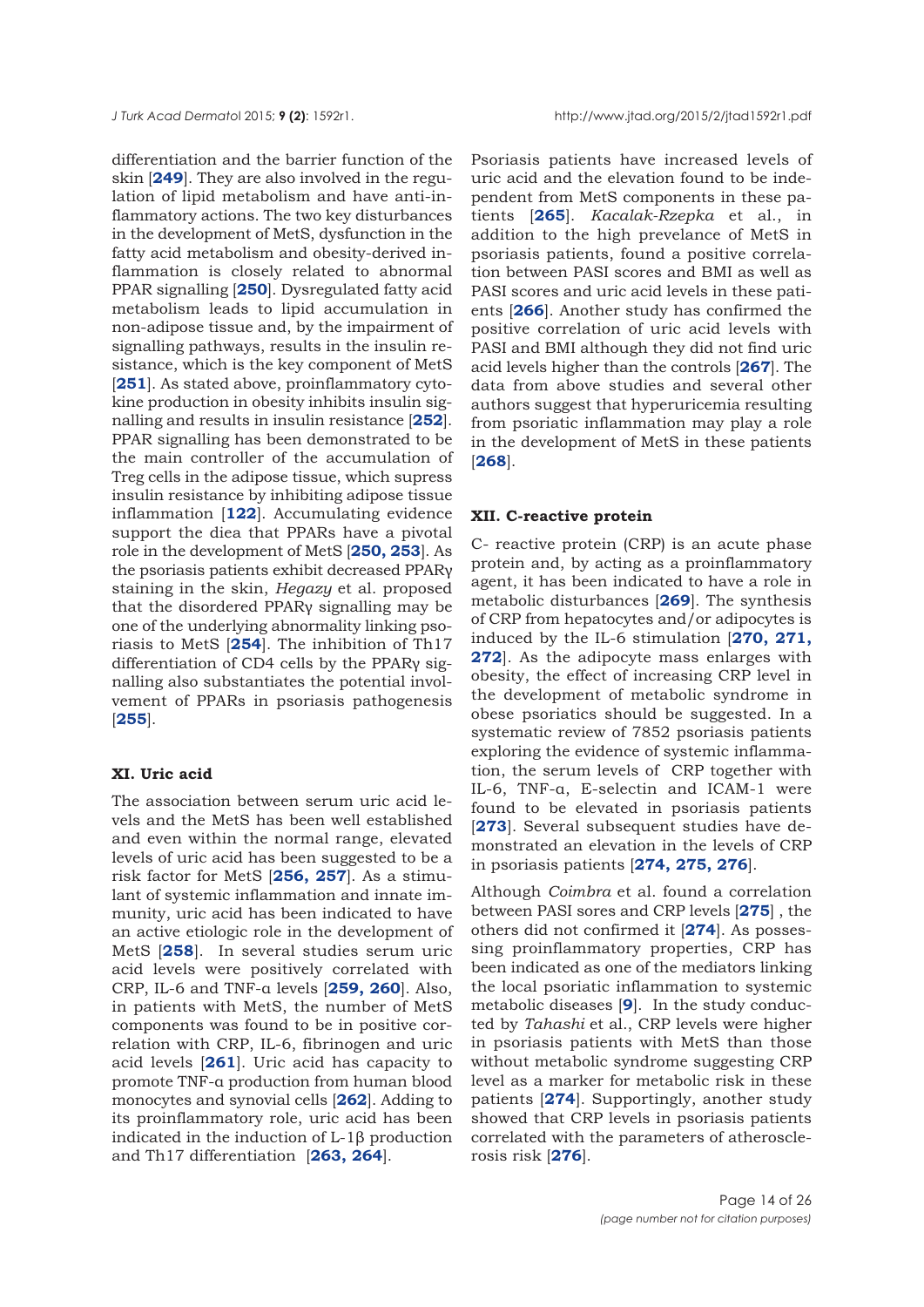<span id="page-14-0"></span>

## **XIII. Ghrelin**

Ghrelin is a peptide hormone secreted by endocrine cells in the stomach. It has a role in the weight control, obesity, type 2 diabetes, and MetS [**[277](#page-24-0)**]. *Ozdemir* et al. found ghrelin levels elevated in psoriasis patients together with leptin, resistin and adiponectin levels [**[278](#page-24-0)**]. However the exact role of ghrelin in the association of MetS with psoriasis needs to be elucidated.

## **Practical Applications in the Dermatology Setting**

There is accumulating data regarding the impact of weight loss in reducing inflammatory cytokine production [**[279, 280](#page-25-0)**]. As it is reported weight loss is associated with better treatment responses in psoriasis [**[281](#page-25-0)**] and patients should be encouraged to lose weight [**[140,](#page-20-0) [282](#page-25-0)**].

Patients should be advised to stop smoking as it is associated with metabolic complications [**[283, 284](#page-25-0)**].

Exercise has been demonstrated to have beneficial effects on inflammation resulting from metabolic disturbances [**[285, 286](#page-25-0)**]. Therefore, increased exercise is recommended for psoriasis patients [**[284](#page-25-0)**].

Alcohol consumption has been related to psoriasis onset and suggested to be associated with disease severity [**5**]. Thus, the reduction in alcohol consumption is advocated by authors [**[284](#page-25-0)**].

## **Summary**

Understanding the contributory role of MetS components in psoriasis pathogenesis and, the role of psoriatic inflammation in the development of metabolic disturbances provides insight into their complex and uncertain etiology. Additionally, clarifying the relationship between MetS and psoriasis may reveal potential targets that might be of probable utility in the treatment of the underlying disturbances common for both diseases. Also, exploring this association may disclose possible biochemical markers predicting the development of MetS. By this review, we mentioned about possible targets including CTLA4 signalling,

PPAR signalling, NF-kB signalling, psoriasis and novel topics such as dermal insulin resistance in the link between psoriasis and MetS. What would be the consequense of targeting these molecules or pathways will be realized by future studies. Although there is no single independent parameter indicating the risk for MetS in psoriasis patients, performing regular blood controls and detecting the psoriasis patients with elevated levels of parameters associated with metabolic risks may enable distinguishing the patients at higher risk.

As a conclusion, psoriasis should not be taken just as a skin disease but rather should be regarded as a whole result of complex interplay between inflammatory mediators and risk factors shared by both immune and metabolic diseases. Dermatologists should be aware of comorbid illnesses, assess the patients for accompanying metabolic disturbances and if suspect from MetS, refer the patient to appropriate specialists.

#### **References**

- 1. Lowes MA, Bowcock AM, Krueger JG. Pathogenesis and therapy of psoriasis. Nature 2007; 445: 866- 873. PMID: 17314973
- 2. Gerkowicz A, Pietrzak A, Szepietowski JC, Radej S, Chodorowska G. Biochemical markers of psoriasis as a metabolic disease. Folia Histochem Cytobiol 2012; 50: 155-170. PMID: 22763973
- 3. Reich K. The concept of psoriasis as a systemic inflammation: implications for disease management. J Eur Acad Dermatol Venereol 2012; 26: 3-11. PMID: 22356630
- 4. Ni C, Chiu MW. Psoriasis and comorbidities: links and risks. Clin Cosmet Investig Dermatol 2014; 7: 119-132. PMID: 24790463
- 5. Richard MA, Barnetche T, Horreau C, Brenaut E, Pouplard C, Aractingi S, Aubin F, Cribier B, Joly P, Jullien D, Le Maître M, Misery L, Ortonne JP, Paul C. Psoriasis, cardiovascular events, cancer risk and alcohol use: evidence-based recommendations based on systematic review and expert opinion. J Eur Acad Dermatol Venereol 2013; 27: 2-11. PMID: 23845148
- 6. The IDF consensus worldwide definition of the metabolic syndrome at: http: //www.idf.org/webdata/docs/ IDF\_Meta\_def\_final\_pdf.
- 7. Suarez-Farinas M, Li K, Fuentes-Duculan J, Hayden K, Brodmerkel C, Krueger JG. Expanding the psoriasis disease profile: interrogation of the skin and serum of patients with moderate-to-severe psoriasis. J Invest Dermatol 2012; 132: 2552-2564. PMID: 22763790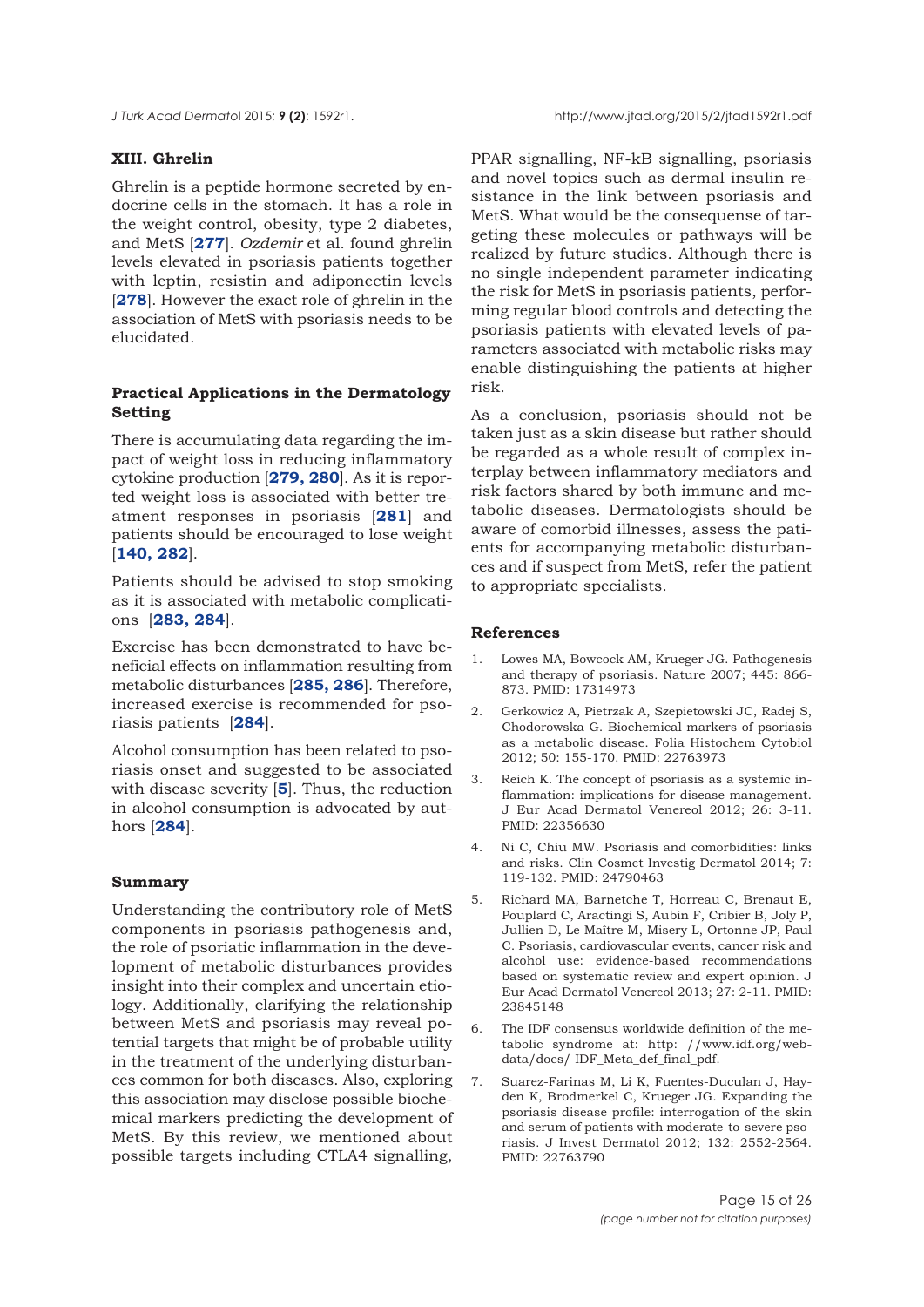<span id="page-15-0"></span>

- 8. Hotamisligil GS. Inflammation and metabolic disorders. Nature 2006; 444: 860-867. PMID: 17167474
- 9. Davidovici BB, Sattar N, Prinz J, Puig L, Emery P, Barker JN, van de Kerkhof P, Ståhle M, Nestle FO, Girolomoni G, Krueger JG. Psoriasis and systemic inflammatory diseases: potential mechanistic links between skin disease and co-morbid conditions. J Invest Dermatol 2010: 130: 1785-1796. PMID: 20445552
- 10. Ryan C, Menter A. Psoriasis and cardiovascular disorders. G Ital Dermatol Venereol 2012; 147: 179- 187. PMID: 22481581
- 11. Corbetta S, Angioni R, Cattaneo A, Beck-Peccoz P, Spada A. Effects of retinoid therapy on insulin sensitivity, lipid profile and circulating adipocytokines. Eur J Endocrinol 2006; 154: 83-86. PMID: 16381995
- 12. Ormerod AD, Campalani E, Goodfield MJ. BAD Clinical Standards Unit. British Association of Dermatologists guidelines on the efficacy and use of acitretin in dermatology. Br J Dermatol 2010; 162: 952-963. PMID: 20423353
- 13. Stiller MJ, Pak GH, Kenny C, Jondreau L, Davis I, Wachsman S, Shupack JL. Elevation of fasting serum lipids in patients treated with low-dose cyclosporine for severe plaque-type psoriasis. An assessment of clinical significance when viewed as a risk factor for cardiovascular disease. J Am Acad Dermatol 1992; 27: 434-438. PMID: 1401280
- 14. Robert N, Wong GW, Wright JM. Effect of cyclosporine on blood pressure. Cochrane Database Syst Rev 2010; 1: CD007893. PMID: 20091657
- 15. Malhotra A, Shafiq N, Rajagopalan S, Dogra S, Malhotra S. Thiazolidinediones for plaque psoriasis: a systematic review and meta-analysis. Evid Based Med 2012; 17: 171-176. PMID: 22522793
- 16. Shirinsky IV, Shirinsky VS. Efficacy of simvastatin in plaque psoriasis: A pilot study. J Am Acad Dermatol 2007; 57: 529-531. PMID: 17707157
- 17. Rajpara AN, Goldner R, Gaspari A. Psoriasis: can statins play a dual role? Dermatol Online J 2010; 16: 2. PMID: 20178698
- 18. Waqar S, Sarkar PK. Exacerbation of psoriasis with beta-blocker therapy. CMAJ 2009; 181: 60. PMID: 19581619
- 19. Farley E, Menter A. Psoriasis: comorbidities and associations. G Ital Dermatol Venereol 2011; 146: 9- 15. PMID: 21317853
- 20. Prodanovich S, Ma F, Taylor JR, Pezon C, Fasihi T, Kirsner RS. Methotrexate reduces incidence of vascular diseases in veterans with psoriasis or rheumatoid arthritis. J Am Acad Dermatol 2005; 52: 262–267. PMID: 15692471
- 21. Florin V, Cottencin AC, Delaporte E, Staumont-Sallé D. Body weight increment in patients treated with infliximab for plaque psoriasis. J Eur Acad Dermatol Venereol 2013; 27: e186-190. PMID: 22621415
- 22. Farrokhi F, Taylor HC, McBride NM. Etanercept-induced hypoglycemia and improved glycemic control in a patient with type 2 diabetes. Endocr Pract 2011; 17: 306-307. PMID: 21474422
- 23. Dominguez H, Storgaard H, Rask-Madsen C, Steffen Hermann T, Ihlemann N, Baunbjerg Nielsen D, et al.. Metabolic and vascular effects of tumor necrosis factor-alpha blockade with etanercept in obese patients with type 2 diabetes. J Vasc Res 2005; 42: 517–525. PMID: 16155368
- 24. Gonzalez-Juanatey C, Testa A, Garcia-Castelo A, Garcia-Porrua C, Llorca J, Gonzalez-Gay MA. Active but transient improvement of endothelial function in rheumatoid arthritis patients undergoing longterm treatment with anti-tumor necrosis factor alpha antibody. Arthritis Rheum 2004; 51: 447– 450. PMID: 15188332
- 25. Alsufyani MA, Golant AK, Lebwohl M. Psoriasis and the metabolic syndrome. Dermatol Ther 2010; 23: 137-143. PMID: 20415820
- 26. Gallagher EJ, Leroith D, Karnieli E. Insulin resistance in obesity as the underlying cause for the metabolic syndrome. Mt Sinai J Med 2010; 77: 511-523. PMID: 20960553
- 27. Beltrán-Sánchez H, Harhay MO, Harhay MM, McElligott S. Prevalence and trends of metabolic syndrome in the adult U.S. population, 1999-2010. J Am Coll Cardiol 2013; 62: 697-703. PMID: 23810877
- 28. Scuteri A, Laurent S, Cucca F, Cockcroft J, Cunha PG, Mañas LR, Raso FU, Muiesan ML, Ryliškyte L, Rietzschel E, Strait J, Vlachopoulos C, Völzke H, Lakatta EG, Nilsson PM; for the Metabolic Syndrome and Arteries Research (MARE) Consortium. Metabolic syndrome across Europe: different clusters of risk factors. Eur J Prev Cardiol 2014. PMID: 24647805.
- 29. Sommer DM, Jenisch S, Suchan M, Christophers E, Weichenthal M. Increased prevalence of the metabolic syndrome in patients with moderate to severe psoriasis. Arch Dermatol Res 2006; 298: 321–328. PMID: 17021763
- 30. Cohen AD, Sherf M, Vidavsky L, Vardy DA, Shapiro J, Meyerovitch J. Association between psoriasis and the metabolic syndrome. A cross-sectional study. Dermatology 2008; 216: 152–155. PMID: 18216477
- 31. Armstrong AW, Harskamp CT, Armstrong EJ. Psoriasis and metabolic syndrome: a systematic review and meta-analysis of observational studies. J Am Acad Dermatol 2013; 68: 654-662. PMID: 23360868
- 32. Gisondi P, Tessari G, Conti A, Piaserico S, Schianchi S, Peserico A, Giannetti A, Girolomoni G. Prevalence of metabolic syndrome in patients with psoriasis: a hospital-based case-control study. Br J Dermatol 2007; 157: 68-73. PMID: 17553036
- 33. Zindancı I, Albayrak O, Kavala M, Kocaturk E, Can B, Sudogan S, Koç M. Prevalence of metabolic syndrome in patients with psoriasis. Scientific World Journal 2012; 2012: 312463. PMID: 22654590
- 34. Au SC, Goldminz AM, Loo DS, Dumont N, Levine D, Volf E, Michelon M, Wang A, Kim N, Yaniv S, Lizzul PF, Kerensky T, Lopez-Benitez JM, Natter M, Miller L, Pelajo CF, Davis T, Gottlieb AB. Association between pediatric psoriasis and the metabolic syndrome. J Am Acad Dermatol 2012; 66: 1012- 1013. PMID: 22583717.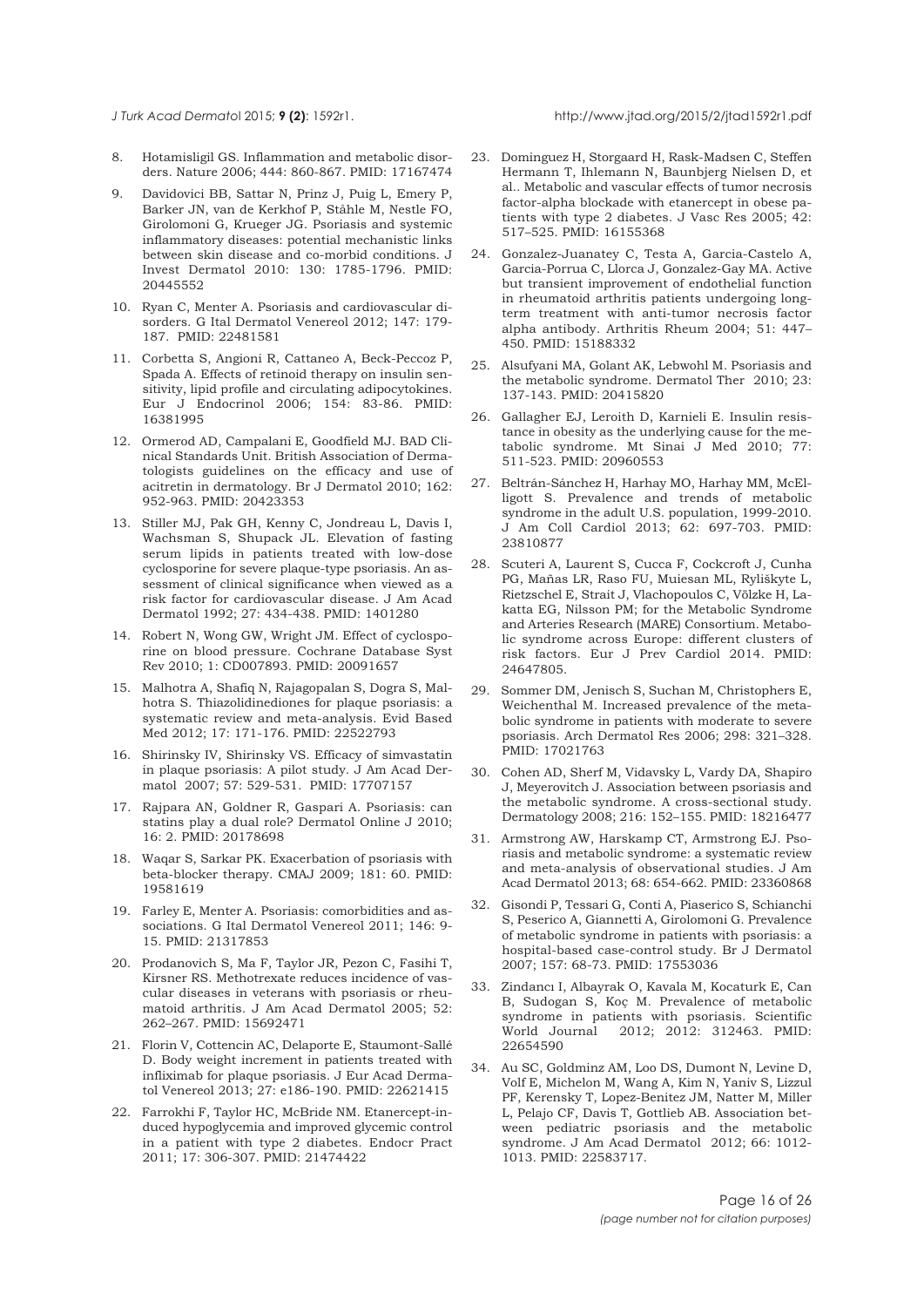<span id="page-16-0"></span>

- 35. Farshchian M, Zamanian A, Farshchian M, Monsef AR, Mahjub H. Serum lipid level in Iranian patients with psoriasis. J Eur Acad Dermatol Venereol 2007; 21: 802–805. PMID: 17567311.
- 36. Kim GW, Park HJ, Kim HS, Kim SH, Ko HC, Kim BS, et al.. Analysis of cardiovascular risk factors and metabolic syndrome in Korean patients with psoriasis. Ann Dermatol 2012; 24: 11–15. PMID: 22363149.
- 37. M G G, Talwar A, Kumar B C S, M R, A S N, H B M. A clinical and epidemiological study of psoriasis and its association with various biochemical parameters in newly diagnosed cases. J Clin Diagn Res 2013; 7: 2901-2903. PMID: 24551670
- 38. Lakshmi S, Nath AK, Udayashankar C. Metabolic syndrome in patients with psoriasis: A comparative study. Indian Dermatol Online J 2014; 5: 132-137. PMID: 24860744
- 39. Sales R, Torres T. Psoriasis and Metabolic Syndrome. Acta Dermatovenerol Croat 2014; 22: 169-174. PMID: 25230056
- 40. Hayes J, Koo J. Psoriasis: depression, anxiety, smoking, and drinking habits. Dermatol Ther 2010; 23: 174-180. PMID: 20415825
- 41. Padhi T, Garima. Metabolic syndrome and skin: psoriasis and beyond. Indian J Dermatol 2013; 58: 299-305. PMID: 23919003
- 42. Kimball AB, Gladman D, Gelfand JM, Gordon K, Horn EJ, Korman NJ, Korver G, Krueger GG, Strober BE, Lebwohl MG; National Psoriasis Foundation. National Psoriasis Foundation clinical consensus on psoriasis comorbidities and recommendations for screening. J Am Acad Dermatol 2008; 58: 1031-1042. PMID: 18313171
- 43. Azfar RS, Gelfand JM. Psoriasis and metabolic disease: epidemiology and pathophysiology. Curr Opin Rheumatol 2008; 20: 416-422. PMID: 18525354
- 44. Suárez-Fariñas M, Lowes MA, Zaba LC, Krueger JG. Evaluation of the psoriasis transcriptome across different studies by gene set enrichment analysis (GSEA). PLoS One 2010; 5: e10247. PMID: 20422035
- 45. Schlaak JF, Buslau M, Jochum W, Hermann E, Girndt M, Gallati H, Meyer zum Büschenfelde KH, Fleischer B. T cells involved in psoriasis vulgaris belong to the Th1 subset. J Invest Dermatol 1994; 102: 145-149. PMID: 8106745
- 46. Qu N, Xu M, Mizoguchi I, Furusawa J, Kaneko K, Watanabe K, Mizuguchi J, Itoh M, Kawakami Y, Yoshimoto T. Pivotal roles of T-helper 17-related cytokines, IL-17, IL-22, and IL-23, in inflammatory diseases. Clin Dev Immunol 2013; 2013: 968549. PMID: 23956763
- 47. Lee E, Trepicchio WL, Oestreicher JL, et al. Increased expression of interleukin 23 p19 and p40 in lesional skin of patients with psoriasis vulgaris. J Exp Med 2004; 199: 125–130. PMID: 14707118
- 48. Lowes MA, Kikuchi T, Fuentes-Duculan J, et al. Psoriasis vulgaris lesions contain discrete populations of Th1 and Th17 T cells. J Invest Dermatol 2008; 128: 1207–1211. PMID: 18200064
- 49. Boniface K, Guignouard E, Pedretti N, et al. A role for T cell-derived interleukin 22 in psoriatic skin inflammation.Clin Exp Immunol 2007; 150: 407–415. PMID:17900301
- 50. Kagen MH, McCormick TS, Cooper KD. Regulatory T cells in psoriasis. Ernst Schering Res Found Workshop 2006; 56: 193-209. PMID: 16329653
- 51. Tortola L, Rosenwald E, Abel B, Blumberg H, Schäfer M, Coyle AJ, Renauld JC, Werner S, Kisielow J, Kopf M. Psoriasiform dermatitis is driven by IL-36 mediated DC-keratinocyte crosstalk. J Clin Invest 2012; 122: 3965-3976. PMID: 23064362
- 52. Lowes MA, Suárez-Fariñas M, Krueger JG. Immunology of psoriasis. Annu Rev Immunol 2014; 32: 227-55. PMID: 24655295
- 53. Nograles KE, Zaba LC, Guttman-Yassky E, Fuentes-Duculan J, Suárez-Fariñas M, Cardinale I, Khatcherian A, Gonzalez J, Pierson KC, White TR, Pensabene C, Coats I, Novitskaya I, Lowes MA, Krueger JG. Th17 cytokines interleukin (IL)-17 and IL-22 modulate distinct inflammatory and keratinocyte-response pathways. Br J Dermatol 2008; 159: 1092-1102. PMID: 18684158
- 54. Macatonia SE, Hosken NA, Litton M, Vieira P, Hsieh CS, Culpepper JA, Wysocka M, Trinchieri G, Murphy KM, O'Garra A. Dendritic cells produce IL-12 and direct the development of Th1 cells from naive CD4+ T cells. J Immunol 1995; 154: 5071- 5079. PMID: 7730613
- 55. Lowes MA, Russell CB, Martin DA, Towne JE, Krueger JG. The IL-23/T17 pathogenic axis in psoriasis is amplified by keratinocyte responses. Trends Immunol 2013; 34: 174-181. PMID: 23291100
- 56. Oppmann B, Lesley R, Blom B, et al. Novel p19 protein engages IL-12p40 to form a cytokine, IL-23, with biological activities similar as well as distinct from IL-12. Immunity 2000; 13: 715-725. PMID: 11114383
- 57. Alobaidi AH, Mothana Z, Najem WS, Alsamarai AM Adiponectin, IL-10, IL-23 and Trace Elements Serum Levels in Patients with Psoriasis. J Am Acad Dermatol 2012; 1: 6-23.
- 58. Kryczek I, Bruce AT, Gudjonsson JE, Johnston A, Aphale A, Vatan L, Szeliga W, Wang Y, Liu Y, Welling TH, Elder JT, Zou W. Induction of IL-17+ T cell trafficking and development by IFN-gamma: mechanism and pathological relevance in psoriasis. J Immunol 2008; 181: 4733-4741. PMID: 18802076
- 59. Cai Y, Shen X, Ding C, Qi C, Li K, Li X, Jala VR, Zhang HG, Wang T, Zheng J, Yan J. Pivotal role of dermal IL-17-producing γδ T cells in skin inflammation. Immunity 2011; 35: 596-610. PMID: 21982596
- 60. Lin AM, Rubin CJ, Khandpur R, Wang JY, Riblett M, Yalavarthi S, Villanueva EC,Shah P, Kaplan MJ, Bruce AT. Mast cells and neutrophils release IL-17 through extracellular trap formation in psoriasis. J Immunol 2011; 187: 490-500. PMID: 21606249
- 61. Michalak-Stoma A, Bartosińska J, Kowal M, Juszkiewicz-Borowiec M, Gerkowicz A, Chodorowska G. Serum levels of selected Th17 and Th22 cytokines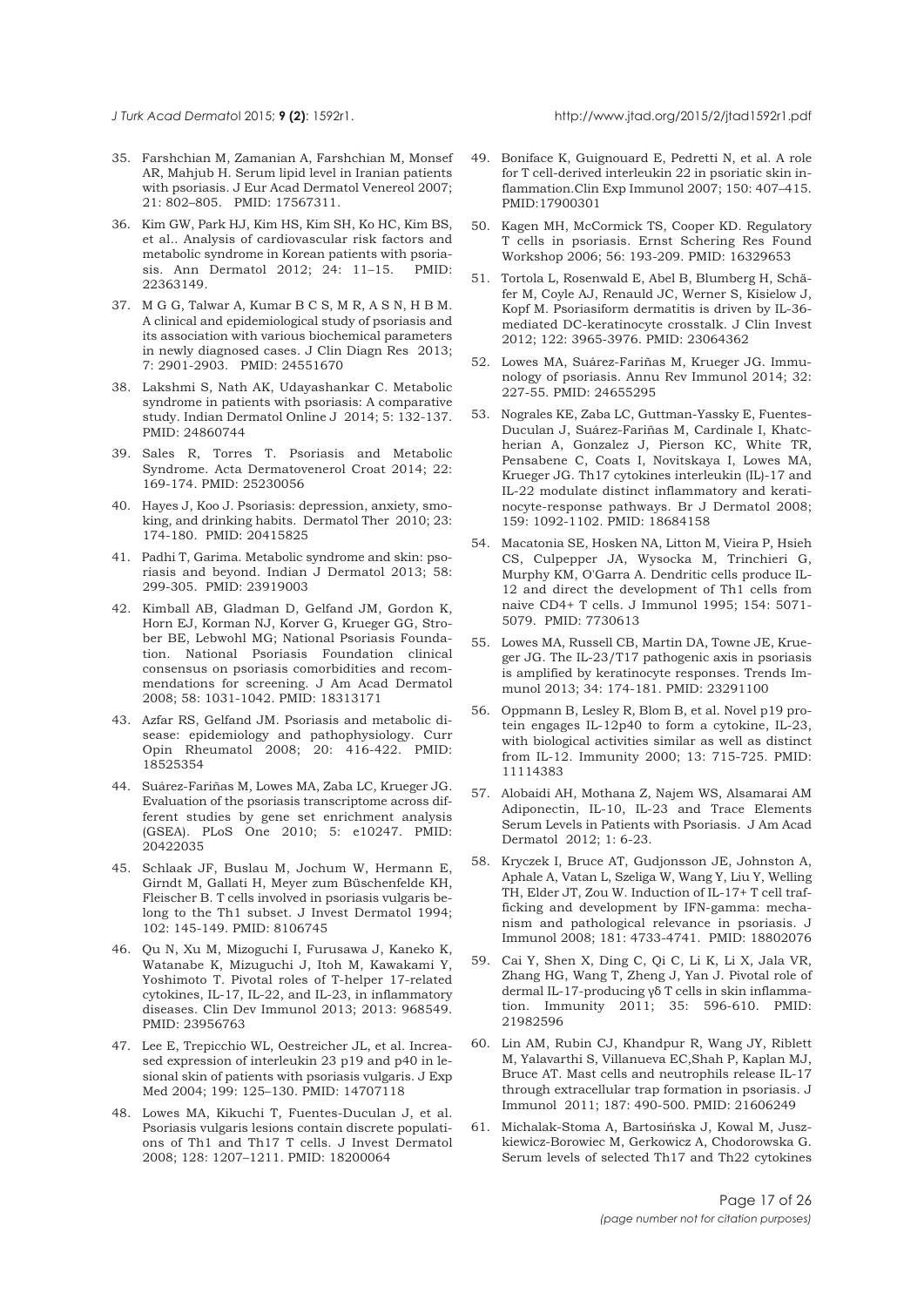<span id="page-17-0"></span>in psoriatic patients. Dis Markers 2013; 35: 625- 631. PMID: 24288431

- 62. Fujishima S, Watanabe H, Kawaguchi M, Suzuki T, Matsukura S, Homma T, Howell BG, Hizawa N, Mitsuya T, Huang SK, Iijima M. Involvement of IL-17F via the induction of IL-6 in psoriasis. Arch Dermatol Res 2010; 302: 499-505. PMID: 20148256
- 63. Ha HL, Wang H, Pisitkun P, Kim JC, Tassi I, Tang W, Morasso MI, Udey MC, Siebenlist U. IL-17 drives psoriatic inflammation via distinct, target cell-specific mechanisms. Proc Natl Acad Sci U S A 2014; 111: E3422-431. PMID: 25092341
- 64. Dhillion P, Wallace K, Herse F, et al. IL-17-mediated oxidative stress is an important stimulator of AT1- AA and hypertension during pregnancy.Am J Physiol Regul Integr Comp Physiol 2012; 303: R353–8. PMID: 22718806
- 65. Harrison DG. The immune system in hypertension. Trans Am Clin Climatol Assoc 2014; 125: 130-140. PMID: 25125726
- 66. Nguyen H, Chiasson VL, Chatterjee P, Kopriva SE, Young KJ, Mitchell BM. Interleukin-17 causes Rhokinase-mediated endothelial dysfunction and hypertension. Cardiovasc Res 2013; 97: 696–704. PMID: 23263331
- 67. Madhur MS, Funt SA, Li L, Vinh A, Chen W, Lob HE, Iwakura Y, Blinder Y, Rahman A, Quyyumi AA, Harrison DG. Role of interleukin 17 in inflammation, atherosclerosis, and vascular function in apolipoprotein e-deficient mice. Arterioscler Thromb Vasc Biol 2011; 31: 1565-1572. PMID: 21474820
- 68. Surendar J, Aravindhan V, Rao MM, Ganesan A, Mohan V. Decreased serum interleukin-17 and increased transforming growth factor-β levels in subjects with metabolic syndrome (Chennai Urban Rural Epidemiology Study-95). Metabolism 2011; 60: 586-590. PMID:20667562
- 69. Fabbrini E, Cella M, McCartney SA, Fuchs A, Abumrad NA, Pietka TA, Chen Z, Finck BN, Han DH, Magkos F, Conte C, Bradley D, Fraterrigo G, Eagon JC, Patterson BW, Colonna M, Klein S. Association between specific adipose tissue CD4+ T-cell populations and insulin resistance in obese individuals. Gastroenterology 2013; 145: 366-374. e1-3. PMID: 23597726
- 70. Winer S, Paltser G, Chan Y, et al.. Obesity predisposes to Th17 bias. Eur J Immunol 2009; 39: 2629– 2635. PMID: 19662632
- 71. Liang SC, Tan XY, Luxenberg DP, et al. Interleukin (IL)-22 and IL-17 are coexpressed by Th17 cells and cooperatively enhance expression of antimicrobial peptides. J Exp Med 2006; 203: 2271–2279. PMID: 16982811
- 72. Boniface K, Bernard FX, Garcia M, et al.. IL-22 inhibits epidermal differentiation and induces proinflammatory gene expression and migration of human keratinocytes. J Immunol 2005; 174: 3695– 3702. PMID: 15749908
- 73. Brotas AM, Cunha JM, Lago EH, Machado CC, Carneiro SC. Tumor necrosis factor-alpha and the cytokine network in psoriasis. An Bras Dermatol 2012; 87: 673-681. PMID: 23044557
- 74. Bromley SK, Mempel TR, Luster AD. Orchestrating the orchestrators: chemokines in control of T cell traffic. Nat Immunol 2008; 9: 970-980. PMID: 18711434
- 75. Johansen C, Riis JL, Gedebjerg A, Kragballe K, Iversen L. Tumor necrosis factor α-mediated induction of interleukin 17C in human keratinocytes is controlled by nuclear factor κB. J Biol Chem 2011; 286: 25487-25494. PMID: 1628458
- 76. Jordan CT, Cao L, Roberson ED, Pierson KC, Yang CF, Joyce CE, Ryan C, Duan S, Helms CA, Liu Y, Chen Y, McBride AA, Hwu WL, Wu JY, Chen YT, Menter A,Goldbach-Mansky R, Lowes MA, Bowcock AM. PSORS2 is due to mutations in CARD14. Am J Hum Genet 2012; 90: 784-795. PMID: 22521418
- 77. Towne JE, Sims JE. IL-36 in psoriasis. Curr Opin Pharmacol 2012; 12: 486-490. PMID: 22398321
- 78. Johnston A, Xing X, Guzman AM, Riblett M, Loyd CM, Ward NL, Wohn C, Prens EP, Wang F, Maier LE, Kang S, Voorhees JJ, Elder JT, Gudjonsson JE. IL-1F5, -F6, -F8 ,and -F9: a novel IL-1 family signaling system that is active in psoriasis and promotes keratinocyte antimicrobial peptide expression. J Immunol 2011; 186: 2613-2622. PMID: 21242515
- 79. Carrier Y, Ma HL, Ramon HE, Napierata L, Small C, O'Toole M, Young DA, Fouser LA, Nickerson-Nutter C, Collins M, Dunussi-Joannopoulos K, Medley QG. Inter-regulation of Th17 cytokines and the IL-36 cytokines in vitro and in vivo: implications in psoriasis pathogenesis. J Invest Dermatol 2011; 131: 2428-2437. PMID: 21881584
- 80. He Q, Chen HX, Li W, Wu Y, Chen SJ, Yue Q, Xiao M, Li JW. IL-36 cytokine expression and its relationship with p38 MAPK and NF-κB pathways in psoriasis vulgaris skin lesions. J Huazhong Univ Sci Technolog Med Sci 2013; 33: 594-599. PMID: 23904383
- 81. Yu XJ, Li CY, Dai HY, Cai DX, Wang KY, Xu YH, Chen LM, Zhou CL. Expression and localization of the activated mitogen-activated protein kinase in lesional psoriatic skin. Exp Mol Pathol 2007; 83: 413- 418. PMID: 17599830
- 82. Mavropoulos A, Rigopoulou EI, Liaskos C, Bogdanos DP, Sakkas LI. The role of p38 MAPK in the aetiopathogenesis of psoriasis and psoriatic arthritis. Clin Dev Immunol 2013; 2013: 569751. PMID: 24151518
- 83. Saggini A, Chimenti S, Chiricozzi A. IL-6 as a druggable target in psoriasis: focus on pustular variants. J Immunol Res 2014; 2014: 964069. PMID: 25126586
- 84. Neuner P, Urbanski A, Trautinger F, Möller A, Kirnbauer R, Kapp A, Schöpf E, Schwarz T, Luger TA. Increased IL-6 production by monocytes and keratinocytes in patients with psoriasis. J Invest Dermatol 1991; 97: 27-33. PMID: 2056189
- 85. Teunissen MB, Koomen CW, de Waal Malefyt R, Wierenga EA, Bos JD. Interleukin-17 and interferon-gamma synergize in the enhancement of proinflammatory cytokine production by human keratinocytes. J Invest Dermatol 1998; 111: 645- 649. PMID: 9764847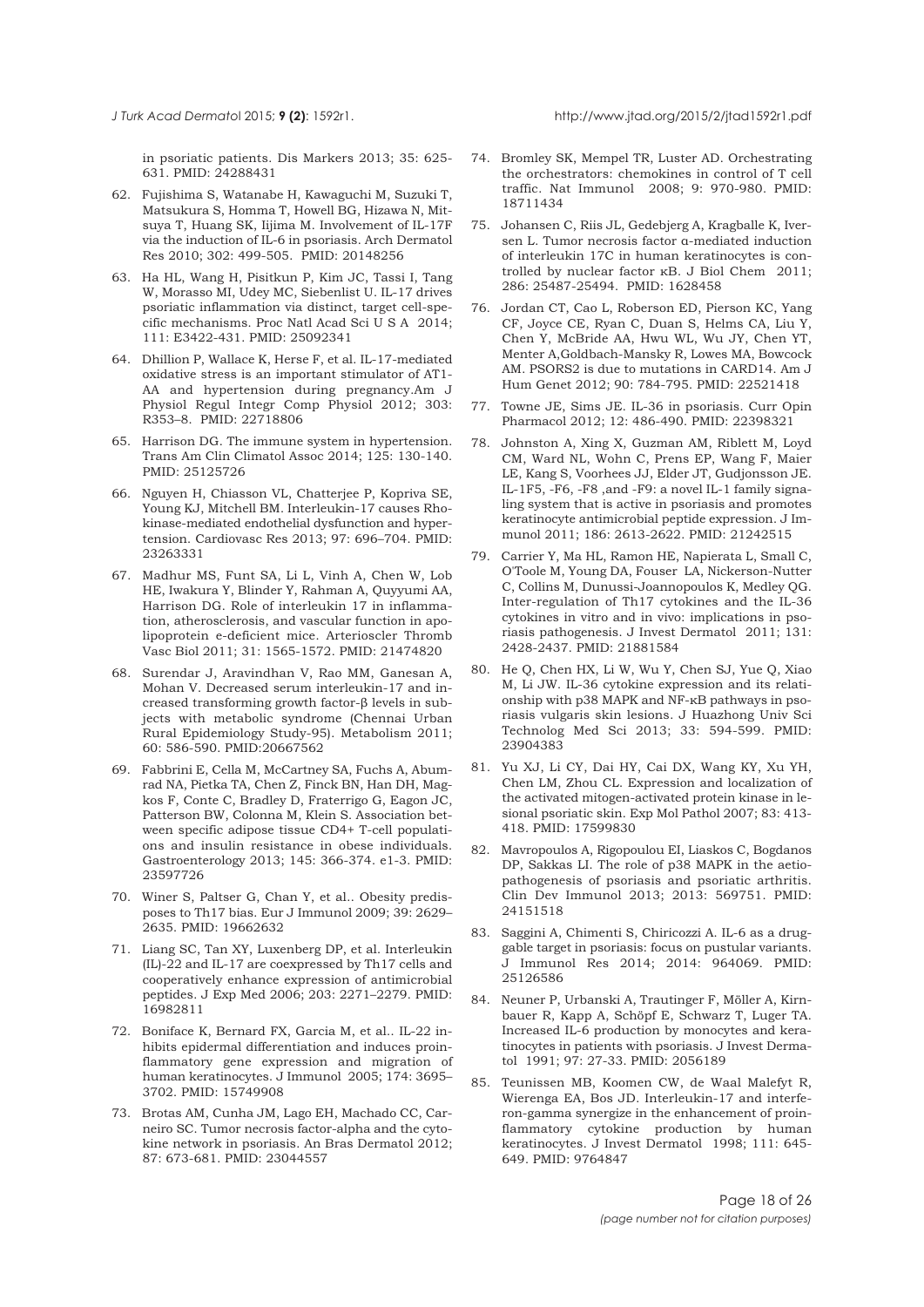<span id="page-18-0"></span>

- 86. McGeachy MJ, Bak-Jensen KS, Chen Y, Tato CM, Blumenschein W, McClanahan T, Cua DJ. TGF-beta and IL-6 drive the production of IL-17 and IL-10 by T cells and restrain T(H)-17 cell-mediated pathology. Nat Immunol 2007; 8: 1390-1397. PMID: 17994024
- 87. Lindroos J, Svensson L, Norsgaard H, Lovato P, Moller K, Hagedorn PH, Olsen GM, Labuda T. IL-23-mediated epidermal hyperplasia is dependent on IL-6. J Invest Dermatol 2011; 131: 1110-1118. PMID: 21289639
- 88. Goodman WA, Levine AD, Massari JV, Sugiyama H, McCormick TS, Cooper KD. IL-6 signaling in psoriasis prevents immune suppression by regulatory T cells. J Immunol 2009; 183: 3170-3176. PMID: 19648274
- 89. Sano S, Chan KS, Carbajal S, Clifford J, Peavey M, Kiguchi K, Itami S, Nickoloff BJ, DiGiovanni J. Stat3 links activated keratinocytes and immunocytes required for development of psoriasis in a novel transgenic mouse model. Nat Med 2005; 11: 43-49. PMID: 15592573
- 90. Honma M, Minami-Hori M, Takahashi H, Iizuka H. Podoplanin expression in wound and hyperproliferative psoriatic epidermis: regulation by TGF-β and STAT-3 activating cytokines, IFN-γ, IL-6, and IL-22. J Dermatol Sci 2012; 65: 134-140. PMID: 22189341
- 91. De Filippo G, Rendina D, Moccia F, Rocco V, Campanozzi A. Interleukin-6, soluble interleukin-6 receptor/interleukin-6 complex and insulin resistance in obese children and adolescents. J Endocrinol Invest 2014. PMID: 25245339
- 92. Esteve E, Castro A, López-Bermejo A, Vendrell J, Ricart W, Fernández-Real JM. Serum interleukin-6 correlates with endothelial dysfunction in healthy men independently of insulin sensitivity. Diabetes Care 2007; 30: 939-945. PMID: 17392554
- 93. Kaur S, Zilmer K, Kairane C, Kals M, Zilmer M. Clear differences in adiponectin level and glutathione redox status revealed in obese and normalweight patients with psoriasis. Br J Dermatol 2008; 159: 1364-1367. PMID: 18652586
- 94. Rajappa M, Rathika S, Munisamy M, Chandrashekar L, Thappa DM. Effect of treatment with methotrexate and coal tar on adipokine levels and indices of insulin resistance and sensitivity in patients with psoriasis vulgaris. J Eu Acad Dermatol Venereol 2014 Mar 25. PMID: 24665910
- 95. Danesh J, Kaptoge S, Mann AG, Sarwar N, Wood A, Angleman SB, Wensley F, Higgins JP, Lennon L, Eiriksdottir G, Rumley A, Whincup PH, Lowe GD, Gudnason V. Long-term interleukin-6 levels and subsequent risk of coronary heart disease: two new prospective studies and a systematic review. PLoS Med 2008; 5: e78. PMID: 18399716
- 96. Beljaards RC, Van Beek P, Nieboer C, Stoof TJ, Boorsma DM. The expression of interleukin-8 receptor in untreated and treated psoriasis. Arch Dermatol Res 1997; 289: 440-443. PMID: 9266020
- 97. Arican O, Aral M, Sasmaz S, Ciragil P. Serum levels of TNF-alpha, IFN-gamma, IL-6, IL-8, IL-12, IL-17, and IL-18 in patients with active psoriasis and correlation with disease severity. Mediators Inflamm 2005; 2005: 273-279. PMID: 16258194
- 98. Duan H, Koga T, Kohda F, Hara H, Urabe K, Furue M. Interleukin-8-positive neutrophils in psoriasis. J Dermatol Sci 2001; 26: 119-124. PMID: 11378328
- 99. Ferran M, Ferran M, Galván AB, Giménez-Arnau A, Giménez-Arnau A, Pujol RM, Pujol RM, Santamaría-Babi LF, Santamaría-Babi LF. Production of interleukin-8 by circulating CLA+ T cells with skin tropism in patients with psoriasis and in healthy controls. Actas Dermosifiliogr 2010; 101: 151-155. PMID: 20223157
- 100. Kobashi C, Asamizu S, Ishiki M, Iwata M, Usui I, Yamazaki K, Tobe K, Kobayashi M, Urakaze M. Inhibitory effect of IL-8 on insulin action in human adipocytes via MAP kinase pathway. J Inflamm (Lond) 2009; 6: 25. PMID: 19709445
- 101. Shin MJ, Lee KH, Chung JH, Park YK, Choi MK, Oh J, Choi JW, Lee SH, Chung N, Kang SM. Circulating IL-8 levels in heart failure patients with and without metabolic syndrome. Clin Chim Acta 2009; 405: 139-142. PMID: 19410569
- 102. Wajant H, Pfizenmaier K, Scheurich P. Tumor necrosis factor signaling. Cell Death Differ 2003; 10: 45-65. PMID: 12655295
- 103. Aggarwal BB, Gupta SC, Sung B. Curcumin: an orally bioavailable blocker of TNF and other pro-inflammatory biomarkers. Br J Pharmacol 2013; 169: 1672-1692. PMID: 23425071
- 104. Sewter CP, Digby JE, Blows F, Prins J, O'Rahilly S. Regulation of tumour necrosis factor-alpha release from human adipose tissue in vitro. J Endocrinol 1999; 163: 33-38. PMID: 10495404
- 105. Tracey KJ, Vlassara H, Cerami A. Cachectin/tumour necrosis factor. Lancet 1989; 1: 1122-1126. PMID: 2566060
- 106. Mussi A, Bonifati C, Carducci M, D'Agosto G, Pimpinelli F, D'Urso D, D'Auria L, Fazio M, Ameglio F. Serum TNF-alpha levels correlate with disease severity and are reduced by effective therapy in plaque-type psoriasis. J Biol Regul Homeost Agents 1997; 11: 115-118. PMID: 9498161
- 107. Summers deLuca L, Gommerman JL. Fine-tuning of dendritic cell biology by the TNF superfamily. Nat Rev Immunol 2012; 12: 339-351. PMID: 22487654
- 108. Zaba LC, Cardinale I, Gilleaudeau P, Sullivan-Whalen M, Suárez-Fariñas M, Fuentes-Duculan J, Novitskaya I, Khatcherian A, Bluth MJ, Lowes MA, Krueger JG. Amelioration of epidermal hyperplasia by TNF inhibition is associated with reduced Th17 responses. J Exp Med 2007; 204: 3183-3194. PMID: 18039949
- 109. Goldminz AM, Au SC, Kim N, Gottlieb AB, Lizzul PF. NF-κB: an essential transcription factor in psoriasis. J Dermatol Sci 2013; 69: 89-94. PMID: 23219896
- 110. Kanda N, Hau CS, Tada Y, Tatsuta A, Sato S, Watanabe S. Visfatin enhances CXCL8, CXCL10, and CCL20 production in human keratinocytes. Endocrinology 2011; 152: 3155-3164. PMID: 21673103
- 111. Chiricozzi A, Guttman-Yassky E, Suárez-Fariñas M, Nograles KE, Tian S, Cardinale I, Chimenti S, Krueger JG. Integrative responses to IL-17 and TNF-α in human keratinocytes account for key inflammatory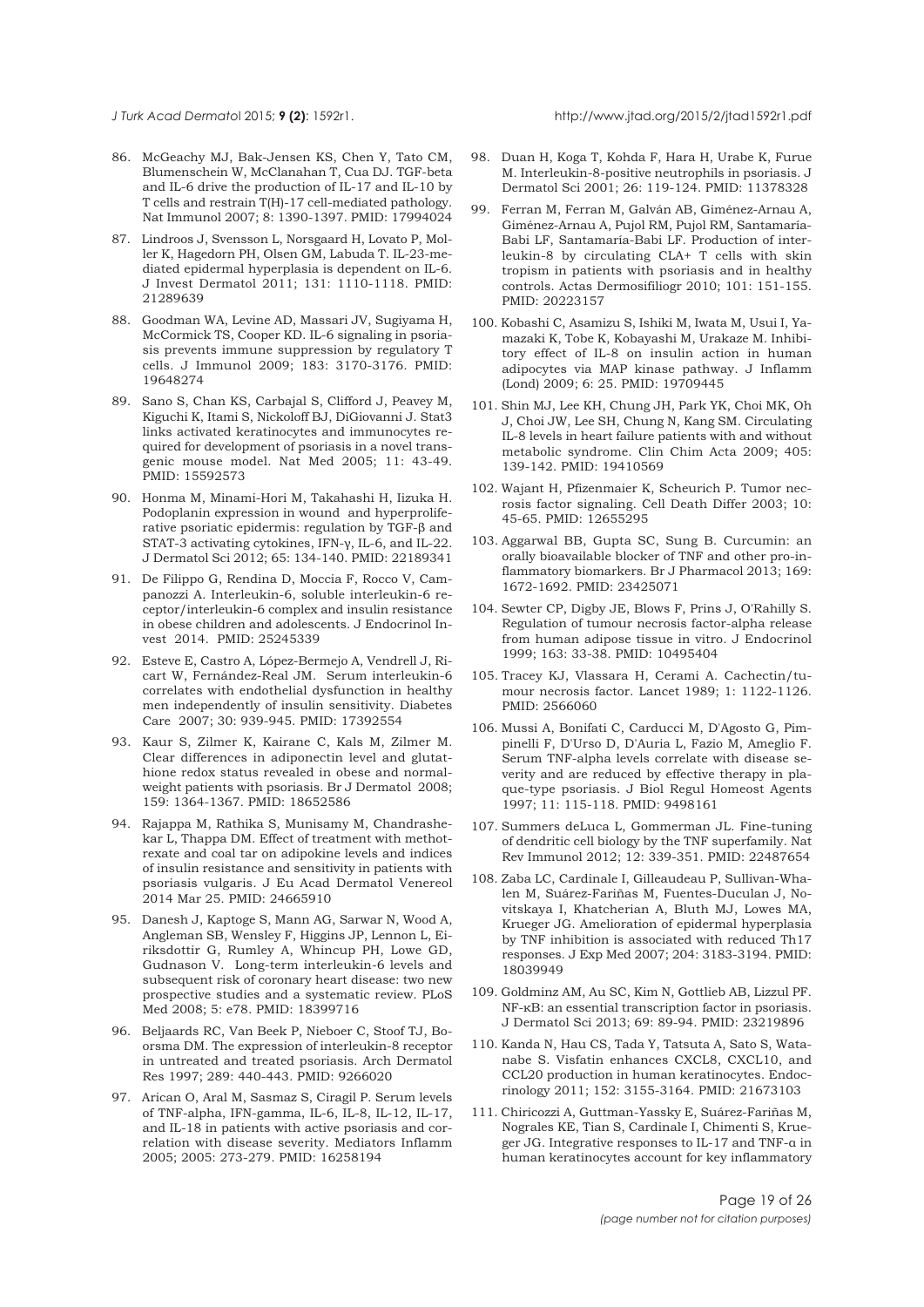pathogenic circuits in psoriasis. J Invest Dermatol 2011; 131: 677-687. PMID: 21085185

- 112. Nieto-Vazquez I, Fernández-Veledo S, Krämer DK, Vila-Bedmar R, Garcia-Guerra L, Lorenzo M. Insulin resistance associated to obesity: the link TNF-alpha. Arch Physiol Biochem 2008; 114: 183-194. PMID: 18629684
- 113. Ruan H, Miles PD, Ladd CM, Ross K, Golub TR, Olefsky JM, Lodish HF. Profiling gene transcription in vivo reveals adipose tissue as an immediate target of tumor necrosis factor-alpha: implications for insulin resistance. Diabetes 2002; 51: 3176-3188. PMID: 12401708
- 114. Cawthorn WP, Sethi JK. TNF-alpha and adipocyte biology. FEBS Lett 2008; 582: 117-131. PMID: 18037376
- 115. Kaur J. A comprehensive review on metabolic syndrome. Cardiol Res Pract 2014; 2014: 943162. PMID: 24711954
- 116. Ye J. Regulation of PPAR gamma function by TNFalpha. Biochem Biophys Res Commun 2008; 374: 405-408. PMID: 18655773
- 117. Sugiyama H, Gyulai R, Toichi E, Garaczi E, Shimada S, Stevens SR, McCormick TS, Cooper KD. Dysfunctional blood and target tissue CD4+CD25high regulatory T cells in psoriasis: mechanism underlying unrestrained pathogenic effector T cell proliferation. J Immunol 2005; 174: 164-173. PMID: 15611238
- 118. Soler DC, McCormick TS. The dark side of regulatory T cells in psoriasis. J Invest Dermatol 2011; 131: 1785-1786. PMID: 21844929
- 119. Cheng X, Yu X, Ding YJ, Fu QQ, Xie JJ, Tang TT, Yao R, Chen Y, Liao YH. The Th17/Treg imbalance in patients with acute coronary syndrome. Clin Immunol 2008; 127: 89-97. PMID: 18294918
- 120. Feuerer M, Herrero L, Cipolletta D, Naaz A, Wong J, Nayer A, Lee J, Goldfine AB, Benoist C, Shoelson S, Mathis D. Lean, but not obese, fat is enriched for a unique population of regulatory T cells that affect metabolic parameters. Nat Med 2009; 15: 930-939. PMID: 19633656
- 121. Wagner NM, Brandhorst G, Czepluch F, Lankeit M, Eberle C, Herzberg S, Faustin V, Riggert J, Oellerich M, Hasenfuss G, Konstantinides S, Schäfer K. Circulating regulatory T cells are reduced in obesity and may identify subjects at increased metabolic and cardiovascular risk. Obesity (Silver Spring) 2013; 21: 461-468. PMID: 23592653
- 122. Cipolletta D, Feuerer M, Li A, Kamei N, Lee J, Shoelson SE, Benoist C, Mathis D. PPAR-γ is a major driver of the accumulation and phenotype of adipose tissue Treg cells. Nature 2012; 486: 549-553. PMID: 22722857
- 123. Han JM, Patterson SJ, Speck M, Ehses JA, Levings MK. Insulin inhibits IL-10-mediated regulatory T cell function: implications for obesity. J Immunol 2014; 192: 623-629. PMID: 24323581
- 124. Nakanishi K, Yoshimoto T, Tsutsui H, Okamura H. Interleukin-18 regulates both Th1 and Th2 responses. Annu Rev Immunol 2001; 19: 423-474. PMID: 11244043
- 125. Rasmy H, Mikhael N, Ismail S. Interleukin-18 expression and the response to treatment in patients with psoriasis. Arch Med Sci 2011; 7: 713-719. PMID: 22291810
- 126. Flisiak I, Zaniewski P, Chodynicka B. Plasma TGFbeta1, TIMP-1, MMP-1 and IL-18 as a combined biomarker of psoriasis activity. Biomarkers 2008; 13: 549-556. PMID: 18979644
- 127. Skurk T, Kolb H, Muller-Scholze S, Rohrig K, Hauner H, Herder C. The proatherogenic cytokine interleukin-18 is secreted by human adipocytes. Eur J Endocrinol 2005; 152: 863-868. PMID: 15941925
- 128. Van Guilder GP, Hoetzer GL, Greiner JJ, Stauffer BL, Desouza CA. Influence of metabolic syndrome on biomarkers of oxidative stress and inflammation in obese adults. Obesity 2006; 14: 2127–2131. PMID: 17189537
- 129. Presta I, Andreozzi F, Succurro E, Marini MA, Laratta E, Lauro R. IL-18 gene polymorphism and metabolic syndrome. Nutr Metab Cardiovasc Dis 2009; 19: e5–e6. PMID: 19176284
- 130. Zirlik A, Abdullah SM, Gerdes N, MacFarlane L, Schonbeck U, Khera A. Interleukin-18, the metabolic syndrome, and subclinical atherosclerosis: results from the Dallas Heart Study. Arterioscler Thromb Vasc Biol 2007; 27: 2043–2049. PMID: 17626902
- 131. Trøseid M, Seljeflot I, Arnesen H. The role of interleukin-18 in the metabolic syndrome. Cardiovasc Diabetol 2010; 9: 11. PMID: 20331890
- 132. Sanmiguel JC, Olaru F, Li J, Mohr E, Jensen LE. Interleukin-1 regulates keratinocyte expression of T cell targeting chemokines through interleukin-1 receptor associated kinase-1 (IRAK1) dependent and independent pathways. Cell Signal 2009; 21: 685- 694. PMID: 19166933
- 133. Renne J, Schäfer V, Werfel T, Wittmann M. Interleukin-1 from epithelial cells fosters T cell-dependent skin inflammation. Br J Dermatol 2010; 162: 1198- 1205. PMID: 20128791
- 134. Larsen CM, Faulenbach M, Vaag A, Vølund A, Ehses J, Seifert B, Mandrup-Poulsen T, Donath M. Interleukin-1 receptor antagonist-treatment of patients with type 2 diabetes. Ugeskr Laeger 2007; 169: 3868-3871. PMID: 8031661
- 135. Fain JN. Release of interleukins and other inflammatory cytokines by human adipose tissue is enhanced in obesity and primarily due to the non-fat cells. Vitam Horm 2006; 74: 443-477. PMID: 17027526
- 136. Harwood HJ Jr. The adipocyte as an endocrine organ in the regulation of metabolic homeostasis. Neuropharmacology 2012; 63: 57-75. PMID: 22200617
- 137. Harpsøe MC, Basit S, Andersson M, Nielsen NM, Frisch M, Wohlfahrt J, Nohr EA, Linneberg A, Jess T. Body mass index and risk of autoimmune diseases: a study within the Danish National Birth Cohort. Int J Epidemiol 2014; 43: 843-855. PMID: 24609069
- 138. Setty AR, Curhan G, Choi HK. Obesity, waist circumference, weight change, and the risk of psoriasis

<span id="page-19-0"></span>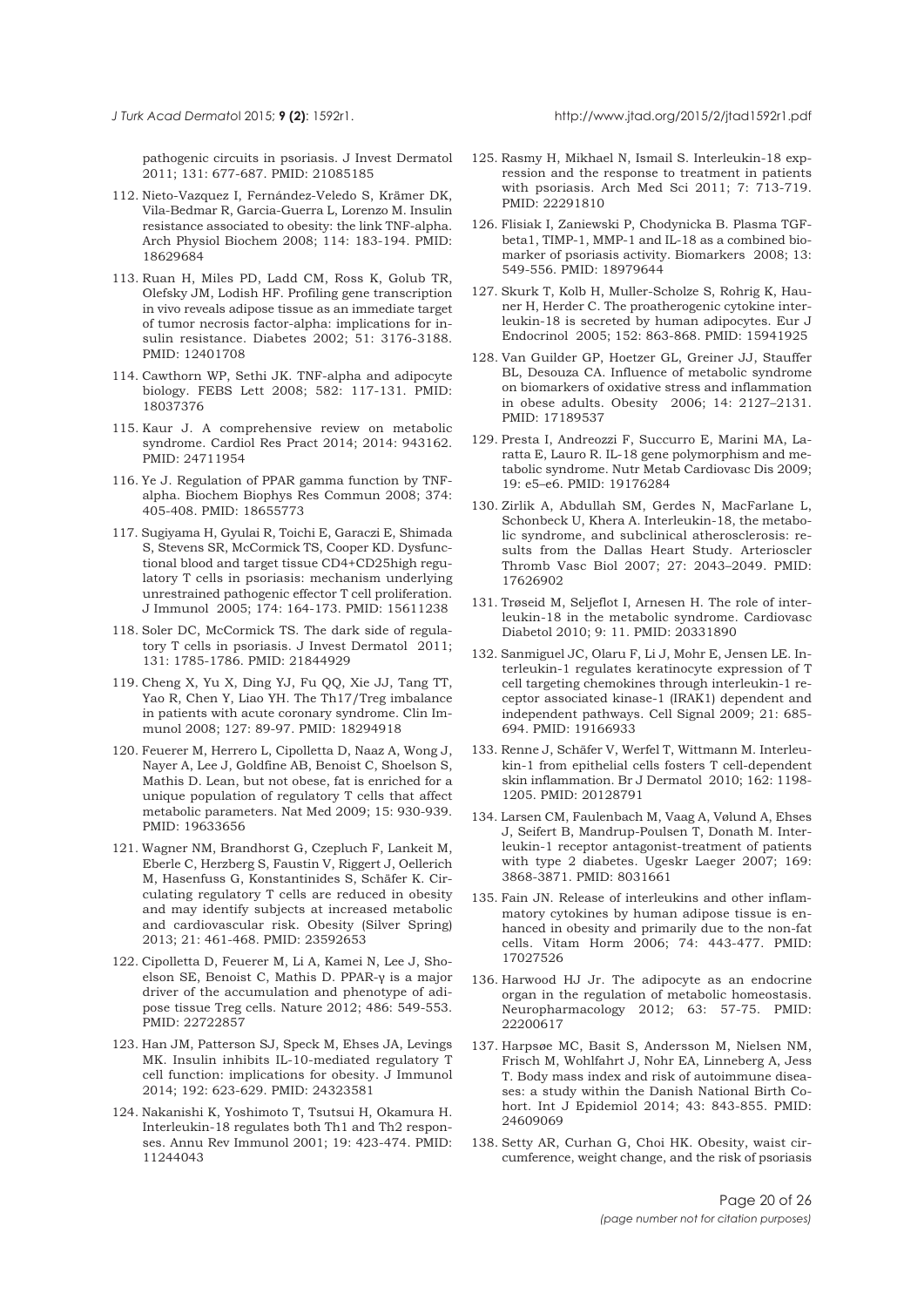in women: Nurses' Health Study II. Arch Intern Med 2007; 167: 1670-1675. PMID: 17698691

- 139. Carrascosa JM, Rocamora V, Fernandez-Torres RM, Jimenez-Puya R, Moreno JC, Coll-Puigserver N, Fonseca E. Obesity and psoriasis: inflammatory nature of obesity, relationship between psoriasis and obesity, and therapeutic implications. Actas Dermosifiliogr 2014; 105: 31-44. PMID: 23177976
- 140. Hamminga EA, van der Lely AJ, Neumann HA, Thio HB. Chronic inflammation in psoriasis and obesity: implications for therapy. Med Hypotheses 2006; 67: 768-773. PMID: 16781085
- 141. Salama RH, Al-Shobaili HA, Al Robaee AA, Alzolibani AA. Psoriasin: a novel marker linked obesity with psoriasis. Dis Markers 2013; 34: 33-39. PMID: 23151615
- 142. Maachi M, Piéroni L, Bruckert E, Jardel C, Fellahi S, Hainque B, Capeau J, Bastard JP. Systemic lowgrade inflammation is related to both circulating and adipose tissue TNF-α, leptin and IL-6 levels in obese women. Int J Obes Relat Metab Disord 2004; 28: 993-997. PMID: 15211360
- 143. Rasouli N, Kern PA. Adipocytokines and the metabolic complications of obesity. J Clin Endocrinol Metab 2008; 93: S64-73. PMID: 18987272
- 144. Mehta S, Farmer JA. Obesity and inflammation: a new look at an old problem. Curr Atheroscler Rep 2007; 9: 134-138. PMID: 17877922
- 145. Toussirot E, Aubin F, Dumoulin G. Relationships between Adipose Tissue and Psoriasis, with or without Arthritis. Front Immunol 2014; 5: 368. PMID: 25161652
- 146. Eckel RH, Grundy SM, Zimmet PZ. The metabolic syndrome. Lancet 2005; 365: 1415-1428. PMID: 15836891
- 147. Nakajima H, Nakajima K, Tarutani M, Sano S. Clear association between serum levels of adipokines and T-helper 17-related cytokines in patients with psoriasis. Clin Exp Dermatol 2013; 38: 66-70. PMID: 23083105
- 148. Lau DC, Dhillon B, Yan H, Szmitko PE, Verma S. Adipokines: molecular links between obesity and atherosclerosis. Am J Physiol Heart Circ Physiol 2005; 288: 2031-2041. PMID: 15653761
- 149. Park HK, Ahima RS. Physiology of leptin: energy homeostasis, neuroendocrine function and metabolism. Metabolism 2014 Aug 15. pii: S0026-0495(14)00241-8. PMID: 25199978
- 150. Sivitz WI, Walsh SA, Morgan DA, Thomas MJ, Haynes WG. Effects of leptin on insulin sensitivity in normal rats. Endocrinology 1997; 138: 3395-3401. PMID: 9231793
- 151. Bandaru P, Shankar A. Association between plasma leptin levels and diabetes mellitus. Metab Syndr Relat Disord 2011; 9: 19-23. PMID: 20946007
- 152. Molinar-Toribio E, Pérez-Jiménez J, Ramos-Romero S, Lluís L, Sánchez-Martos V, Taltavull N, Romeu M, Pazos M, Méndez L, Miranda A, Cascante M, Medina I, Torres JL. Cardiovascular disease-related parameters and oxidative stress in SHROB rats, a

model for metabolic syndrome. PLoS One 2014; 9: e104637. PMID: 25115868

- 153. Carlyle M, Jones OB, Kuo JJ, Hall JE. Chronic cardiovascular and renal actions of leptin: role of adrenergic activity. Hypertension 2002; 39: 496–501. PMID: 11882597
- 154. Wolk R, Berger P, Lennon RJ, Brilakis ES, Johnson BD, Somers VK. Plasma leptin and prognosis in patients with established coronary atherosclerosis. J Am Coll Cardiol 2004; 44: 1819-1824. PMID: 15519013
- 155. Cirillo P, Angri V, De Rosa S, Calì G, Petrillo G, Maresca F, D'Ascoli GL, Maietta P, Brevetti L, Chiariello M. Pro-atherothrombotic effects of leptin in human coronary endothelial cells. Thromb Haemost 2010; 103: 1065-1075. PMID: 20174754
- 156. Procaccini C, Jirillo E, Matarese G. Leptin as an immunomodulator. Mol Aspects Med 2012; 33: 35-45. PMID: 22040697
- 157. Poeggeler B, Schulz C, Pappolla MA, Bodó E, Tiede S, Lehnert H, Paus R. Leptin and the skin: a new frontier. Exp Dermatol 2010; 19: 12-18. PMID: 19601981
- 158. Xue K, Liu H, Jian Q, Liu B, Zhu D, Zhang M, Gao L, Li C. Leptin induces secretion of pro-inflammatory cytokines by human keratinocytes in vitro—a possible reason for increased severity of psoriasis in patients with a high body mass index. Exp Dermatol 2013; 22: 406-410. PMID: 23711065
- 159. Robati RM, Partovi-Kia M, Haghighatkhah HR, Younespour S, Abdollahimajd F.Increased serum leptin and resistin levels and increased carotid intimamedia wall thickness in patients with psoriasis: Is psoriasis associated with atherosclerosis? J Am Acad Dermatol 2014; 71: 642-648. PMID: 25043845
- 160. Oh YJ, Lim HK, Choi JH, Lee JW, Kim NI. Serum leptin and adiponectin levels in Korean patients with psoriasis. J Korean Med Sci 2014; 29: 729- 734. PMID: 24851032
- 161. Asha K, Sharma SB, Singal A, Aggarwal A. Association of carotid intima-media thickness with leptin and apoliprotein b/apoliprotein a-I ratio reveals imminent predictors of subclinical atherosclerosis in psoriasis patients. Acta Medica (Hradec Kralove) 2014; 57: 21-27. PMID: 25006659
- 162. Li RC, Krishnamoorthy P, DerOhannessian S, Doveikis J, Wilcox M, Thomas P, Rader DJ, Reilly MP, Van Voorhees A, Gelfand JM, Mehta NN. Psoriasis is associated with decreased plasma adiponectin levels independently of cardiometabolic risk factors. Clin Exp Dermatol 2014; 39: 19-24. PMID: 24341476
- 163. Coimbra S, Oliveira H, Reis F, Belo L, Rocha S, Quintanilha A, Figueiredo A, Teixeira F, Castro E, Rocha-Pereira P, Santos-Silva A. Circulating adipokine levels in Portuguese patients with psoriasis vulgaris according to body mass index, severity and therapy. J Eur Acad Dermatol Venereol 2010; 24: 1386-1394. PMID: 20337818
- 164. Baran A, Flisiak I, Jaroszewicz J, Swiderska M. Serum adiponectin and leptin levels in psoriatic pa-

<span id="page-20-0"></span>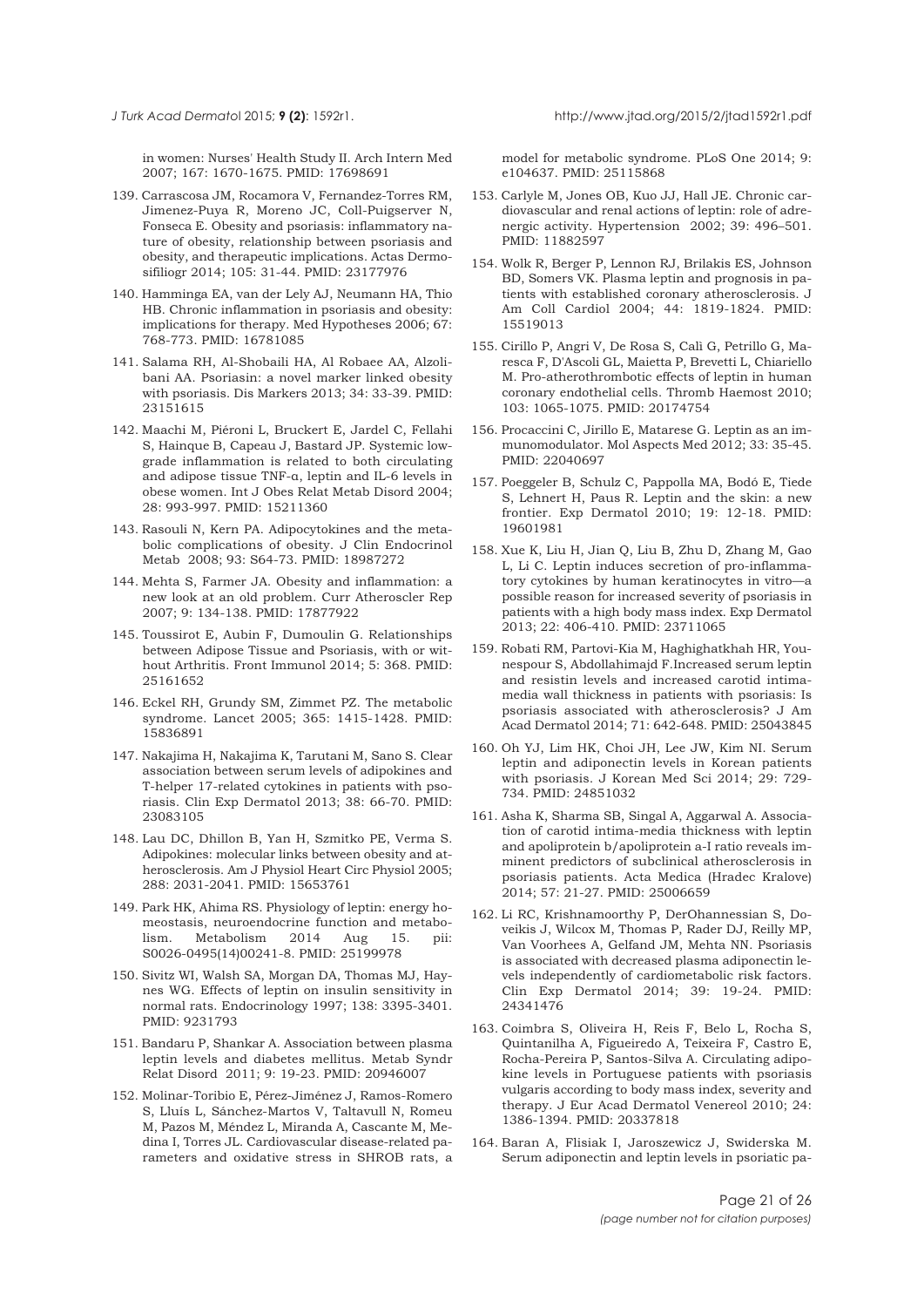<span id="page-21-0"></span>tients according to topical treatment. J Dermatolog Treat 2014: 1-5. PMID: 24754531

- 165. Cerman AA, Bozkurt S, Sav A, Tulunay A, Elbaşi MO, Ergun T. Serum leptin levels, skin leptin and leptin receptor expression in psoriasis. Br J Dermatol 2008; 159: 820-826. PMID:18637894
- 166. Chen YJ, Wu CY, Shen JL, Chu SY, Chen CK, Chang YT, Chen CM. Psoriasis independently associated with hyperleptinemia contributing to metabolic syndrome. Arch Dermatol 2008; 144: 1571-1575. PMID: 19075139
- 167. Ouchi N, Walsh K. Adiponectin as an anti-inflammatory factor. Clinica Chimica Acta 2007; 380: 24– 30. PMID: 17343838
- 168. Wulster-Radcliffe MC, Ajuwon KM, Wang J, Christian JA, Spurlock ME. Adiponectin differentially regulates cytokines in porcine macrophages. Biochem Biophys Res Commun 2004; 316: 924-929. PMID: 15033490
- 169. Okamoto Y, Kihara S, Ouchi N, et al.. Adiponectin reduces atherosclerosis in apolipoprotein E-deficient mice. Circulation 2002; 106: 2767–2770. PMID: 12451000
- 170. Chen H, Montagnani M, Funahashi T, Shimomura I, Quon MJ. Adiponectin stimulates production of nitric oxide in vascular endothelial cells. J Biol Chem 2003; 278: 45021–45026. PMID: 12944390
- 171. Nawrocki AR, Rajala MW, Tomas E, et al.. Mice lacking adiponectin show decreased hepatic insulin sensitivity and reduced responsiveness to peroxisome proliferator-activated receptor gamma agonists. J Biol Chem 2006; 281: 2654–2660. PMID: 12944390
- 172. Hulthe J, Hultén LM, Fagerberg B. Low adipocytederived plasma protein adiponectin concentrations are associated with the metabolic syndrome and small dense low-density lipoprotein particles: atherosclerosis and insulin resistance study. Metabolism 2003; 52: 1612-1614. PMID: 14669165
- 173. Bae YJ, Kim SH, Chung JH, Song SW, Kim KS, Kim MK, Kwon O, Choi MS, Sung MK. Evaluation of adiposity-related biomarkers as metabolic syndrome indicators. Clin Nutr Res 2013; 2: 91-99. PMID: 23908975
- 174. Park HK, Qatanani M, Briggs ER, Ahima RS, Lazar MA. Inflammatory induction of human resistin causes insulin resistance in endotoxemic mice. Diabetes 2011; 60: 775-783. PMID: 21282361
- 175. Norata GD, Ongari M, Garlaschelli K, Raselli S, Grigore L, Catapano AL. Plasma resistin levels correlate with determinants of the metabolic syndrome. Eur J Endocrinol 2007; 156: 279-284. PMID: 17287419
- 176. Tatlıcan S, Gülbahar Ö, Eren C, Şimşek KK, Eskioğlu F. Psoriasis hastalarında serum resistin seviyeleri artmıştır ve hastalık şiddeti ile korelasyon göstermektedir. İzmir Eğitim Ve Araştırma Hastanesi Tıp Dergisi 2008; 14: 67-71.
- 177. Boehncke S, Thaci D, Beschmann H, Ludwig RJ, Ackermann H, Badenhoop K, Boehncke WH. Psoriasis patients show signs of insulin resistance. Br J Dermatol 2007; 157: 1249-1251. PMID: 17916217
- 178. Takahashi H, Tsuji H, Takahashi I, Hashimoto Y, Ishida-Yamamoto A, Iizuka H. Plasma adiponectin and leptin levels in Japanese patients with psoriasis. Br J Dermatol 2008; 159: 1207–1208. PMID: 18795929
- 179. Bosanská L, Michalský D, Lacinová Z, Dostálová I, Bártlová M, Haluzíková D, Matoulek M, Kasalický M, Haluzík M. The influence of obesity and different fat depots on adipose tissue gene expression and protein levels of cell adhesion molecules. Physiol Res 2010; 59: 79-88. PMID: 19249917
- 180. Cabrijan L, Batinac T, Lenkovic M, Gruber F. The distinction between lesional and non-lesional skin in psoriasis vulgaris through expression of adhesion molecules ICAM-1 and VCAM-1. Med Hypotheses 2009; 72: 327–329. PMID: 19022587
- 181. Ghazizadeh R, Shimizu H, Tosa M, Ghazizadeh M. Pathogenic mechanisms shared between psoriasis and cardiovascular disease. Int J Med Sci 2010; 7: 284-289. PMID: 20827428
- 182. Zamboni S, Zanetti G, Grosso G, Ambrosio GB, Gozzetti S, Peserico A. Dietary behaviour in psoriatic patients. Acta Derm Venereol Suppl 1989; 146: 182-183. PMID: 2609864
- 183. Taniguchi CM, Emanuelli B, Kahn CR. Critical nodes in signalling pathways: insights into insulin action. Nat Rev Mol Cell Biol 2006; 7: 85-96. PMID: 16493415
- 184. Festa A, D'Agostino R Jr, Howard G, Mykkänen L, Tracy RP, Haffner SM. Chronic subclinical inflammation as part of the insulin resistance syndrome: the Insulin Resistance Atherosclerosis Study (IRAS). Circulation 2000; 102: 42-47. PMID: 10880413
- 185. Boura-Halfon S, Zick Y. Phosphorylation of IRS proteins, insulin action, and insulin resistance. Am J Physiol Endocrinol Metab 2009; 296: E581-91. PMID: 18728222
- 186. Shu CJ, Benoist C, Mathis D. The immune system's involvement in obesity-driven type 2 diabetes. Semin Immunol 2012; 24: 436-442. PMID: 23333525
- 187. Wellen KE, Hotamisligil GS. Inflammation, stress, and diabetes. J Clin Invest 2005; 115: 1111-1119. PMID: 15864338
- 188. Gerriets VA, MacIver NJ. Role of T cells in malnutrition and obesity. Front Immunol 2014; 5: 379. PMID: 25157251
- 189. Lumeng CN, Deyoung SM, Bodzin JL, Saltiel AR. Increased inflammatory properties of adipose tissue macrophages recruited during diet-induced obesity. Diabetes 2007; 56: 16-23. PMID: 17192460
- 190. Huh JY, Park YJ, Ham M, Kim JB. Crosstalk between adipocytes and immune cells in adipose tissue inflammation and metabolic dysregulation in obesity. Mol Cells 2014; 37: 365-371. PMID: 24781408
- 191. Yang H, Youm YH, Vandanmagsar B, Ravussin A, Gimble JM, Greenway F, Stephens JM, Mynatt RL, Dixit VD. Obesity increases the production of proinflammatory mediators from adipose tissue T cells and compromises TCR repertoire diversity: implications for systemic inflammation and insulin resis-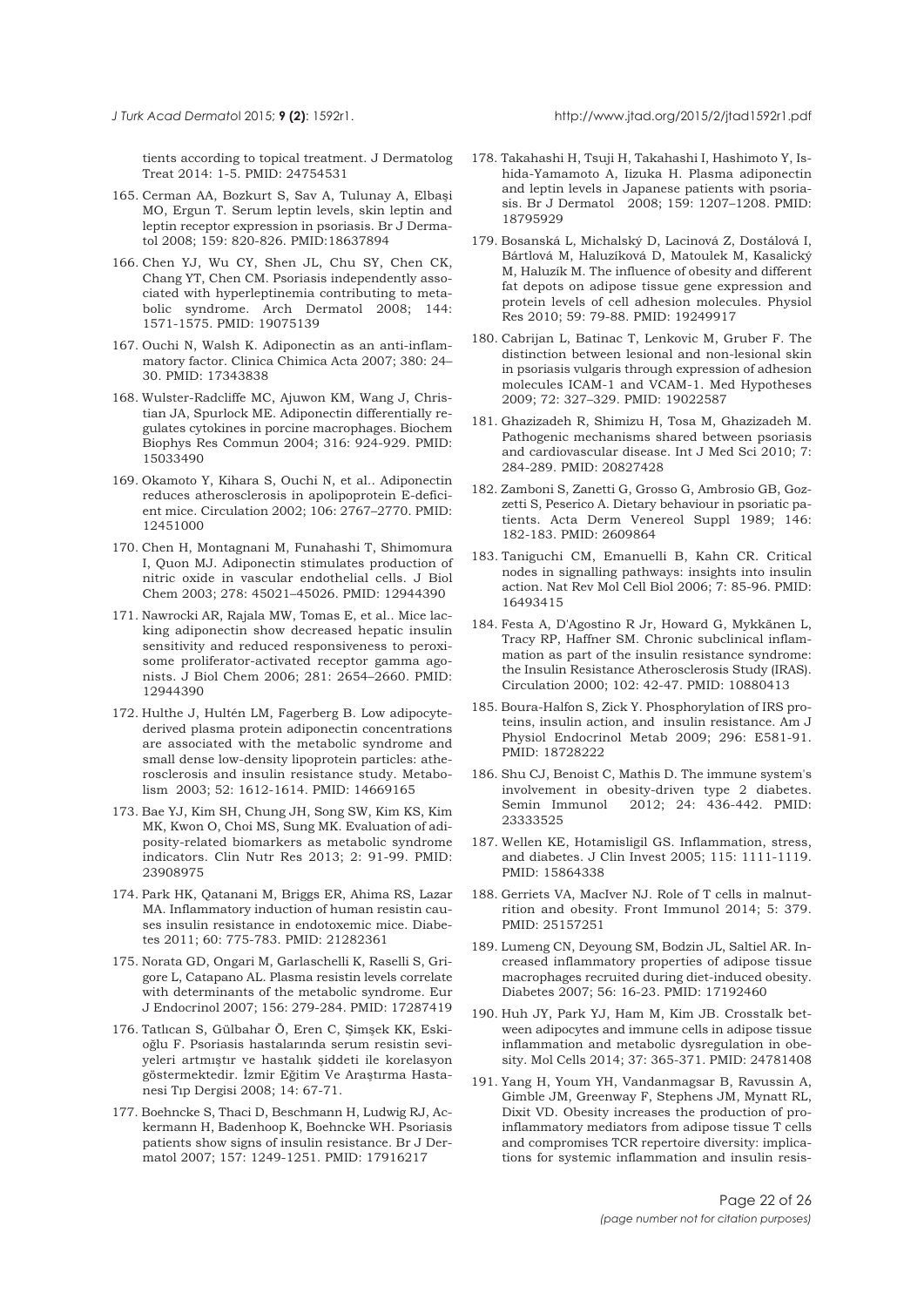<span id="page-22-0"></span>tance. J Immunol 2010; 185: 1836-1845. PMID: 20581149

- 192. Rocha VZ, Folco EJ, Ozdemir C, Sheikine Y, Christen T, Sukhova GK, Tang EH, Bittencourt MS, Santos RD, Luster AD, Cohen DE, Libby P. CXCR3 controls T-cell accumulation in fat inflammation. Arterioscler Thromb Vasc Biol 2014; 34: 1374-1381. PMID: 24812325
- 193. Kitade H, Sawamoto K, Nagashimada M, Inoue H, Yamamoto Y, Sai Y, Takamura T, Yamamoto H, Miyamoto K, Ginsberg HN, Mukaida N, Kaneko S, Ota T. CCR5 plays a critical role in obesity-induced adipose tissue inflammation and insulin resistance by regulating both macrophage recruitment and M1/M2 status. Diabetes 2012; 61: 1680-1690. PMID: 22474027
- 194. Ioan-Facsinay A, Kwekkeboom JC, Westhoff S, Giera M, Rombouts Y, van Harmelen V, Huizinga TW, Deelder A, Kloppenburg M, Toes RE. Adipocytederived lipids modulate CD4+ T-cell function. Eur J Immunol 2013; 43: 1578-1587. PMID: 23504601
- 195. Tripathi YB, Pandey V. Obesity and endoplasmic reticulum (ER) stresses. Front Immunol 2012; 3: 240. PMID: 22891067
- 196. Deng T, Lyon CJ, Minze LJ, Lin J, Zou J, Liu JZ, Ren Y, Yin Z, Hamilton DJ,Reardon PR, Sherman V, Wang HY, Phillips KJ, Webb P, Wong ST, Wang RF, Hsueh WA. Class II major histocompatibility complex plays an essential role in obesity-induced adipose inflammation. Cell Metab 2013; 17: 411-422. PMID: 23473035
- 197. McCoy KD, Le Gros G. The role of CTLA-4 in the regulation of T cell immune responses. Immunol Cell Biol. 1999; 77: 1-10 PMID: 10101680
- 198. Tai X, Van Laethem F, Pobezinsky L, Guinter T, Sharrow SO, Adams A, Granger L, Kruhlak M, Lindsten T, Thompson CB, Feigenbaum L, Singer A. Basis of CTLA-4 function in regulatory and conventional CD4(+) T cells. Blood 2012; 119: 5155-5163. PMID: 22403258
- 199. Fujii M, Inoguchi T, Batchuluun B, Sugiyama N, Kobayashi K, Sonoda N, Takayanagi R. CTLA-4Ig immunotherapy of obesity-induced insulin resistance by manipulation of macrophage polarization in adipose tissues. Biochem Biophys Res Commun 2013; 438: 103-109. PMID: 23872146
- 200. Zhong J, Rao X, Braunstein Z, Taylor A, Narula V, Hazey J, Mikami D, Needleman B, Rutsky J, Sun Q, Deiuliis JA, Satoskar AR, Rajagopalan S. T-cell costimulation protects obesity-induced adipose inflammation and insulin resistance. Diabetes 2014; 63: 1289-1302. PMID: 24222350
- 201. Ursini F, Mauro D, Naty S, Gagliardi D, Grembiale RD. Improvement in insulin resistance after shortterm treatment with abatacept: case report and short review. Clin Rheumatol 2012; 31: 1401-1402. PMID: 22837017
- 202. Buerger C, Richter B, Woth K, Salgo R, Malisiewicz B, Diehl S, Hardt K, Boehncke S, Boehncke WH. Interleukin-1β interferes with epidermal homeostasis through induction of insulin resistance: implications for psoriasis pathogenesis. J Invest Dermatol 2012; 132: 2206-2214. PMID: 22513786
- 203. Xu H, Barnes GT, Yang Q, Tan G, Yang D, Chou CJ, Sole J, Nichols A, Ross JS, Tartaglia LA, Chen H. Chronic inflammation in fat plays a crucial role in the development of obesity-related insulin resistance. J Clin Invest 2003; 112: 1821-1830. PMID: 14679177
- 204. Armutcu F, Ataymen M, Atmaca H, Gurel A Oxidative stress markers, C-reactive protein and heat shock protein 70 levels in subjects with metabolic syndrome. Clin Chem Lab Med 2008; 46: 785–790. PMID: 18601599
- 205. Wozniak A, Drewa G, Krzyzynska-Maliniowska E, Czajkowski R, Protas-Drozd F, Mila-Kierzenkowska C, Rozwodowska M, Sopońska M, Czarnecka-Zaba E. Oxidant-antioxidant balance in patients with psoriasis. Med Sci Monit 2007; 13: 30-33. PMID: 17179907
- 206. Usta M, Turan E, Aral H, Inal BB, Gurel MS, Guvenen G. Serum paraoxonase-1 activities and oxidative status in patients with plaque-type psoriasis with/without metabolic syndrome. J Clin Lab Anal 2011; 25: 289-295. PMID: 21786331
- 207. Gupta Y, Möller S, Zillikens D, Boehncke WH, Ibrahim SM, Ludwig RJ. Genetic control of psoriasis is relatively distinct from that of metabolic syndrome and coronary artery disease. Exp Dermatol 2013; 22: 552-553. PMID: 23879815
- 208. Lu Y, Chen H, Nikamo P, Qi Low H, Helms C, Seielstad M, Liu J, Bowcock AM, Stahle M, Liao W. Association of cardiovascular and metabolic disease genes with psoriasis. J Invest Dermatol 2013; 133: 836-839. PMID: 23190900
- 209. Tian S, Krueger JG, Li K, Jabbari A, Brodmerkel C, Lowes MA, Suárez-Fariñas M. Meta-analysis derived (MAD) transcriptome of psoriasis defines the "core" pathogenesis of disease. PLoS One 2012; 7: e44274. PMID: 22957057
- 210. Nofal A, Al-Makhzangy I, Attwa E, Nassar A, Abdalmoati A. Vascular endothelial growth factor in psoriasis: an indicator of disease severity and control. J Eur Acad Dermatol Venereol 2009; 23: 803-806. PMID: 19309427
- 211. Nielsen HJ, Christensen IJ, Svendsen MN, Hansen U, Werther K, Brünner N, Petersen LJ, Kristensen JK. Elevated plasma levels of vascular endothelial growth, factor and plasminogen activator inhibitor-1 decrease during improvement of psoriasis. Inflamm Res 2002; 51: 563-567. PMID: 12540021
- 212. Detmar M, Brown LF, Claffey KP, Yeo KT, Kocher O, Jackman RW, Berse B, Dvorak HF. Overexpression of vascular permeability factor/vascular endothelial growth factor and its receptors in psoriasis. J Exp Med 1994; 180: 1141-1146. PMID: 8064230
- 213. Kowalski J, Sliwczyńska-Rodziewicz D, Kowalczyk E, Ciećwierz J, Irzmański R, Pawlicki L, Mejer A, Barylski M. Plasma nitric oxide and vascular endothelial growth factor levels in patients with metabolic syndrome and co-existing vascular complications. Pol Merkur Lekarski 2011; 30: 249-252. PMID: 21595168
- 214. Elias PM, Arbiser J, Brown BE, Rossiter H, Man MQ, Cerimele F, Crumrine D, Gunathilake R, Choi EH, Uchida Y, Tschachler E, Feingold K. Epidermal vas-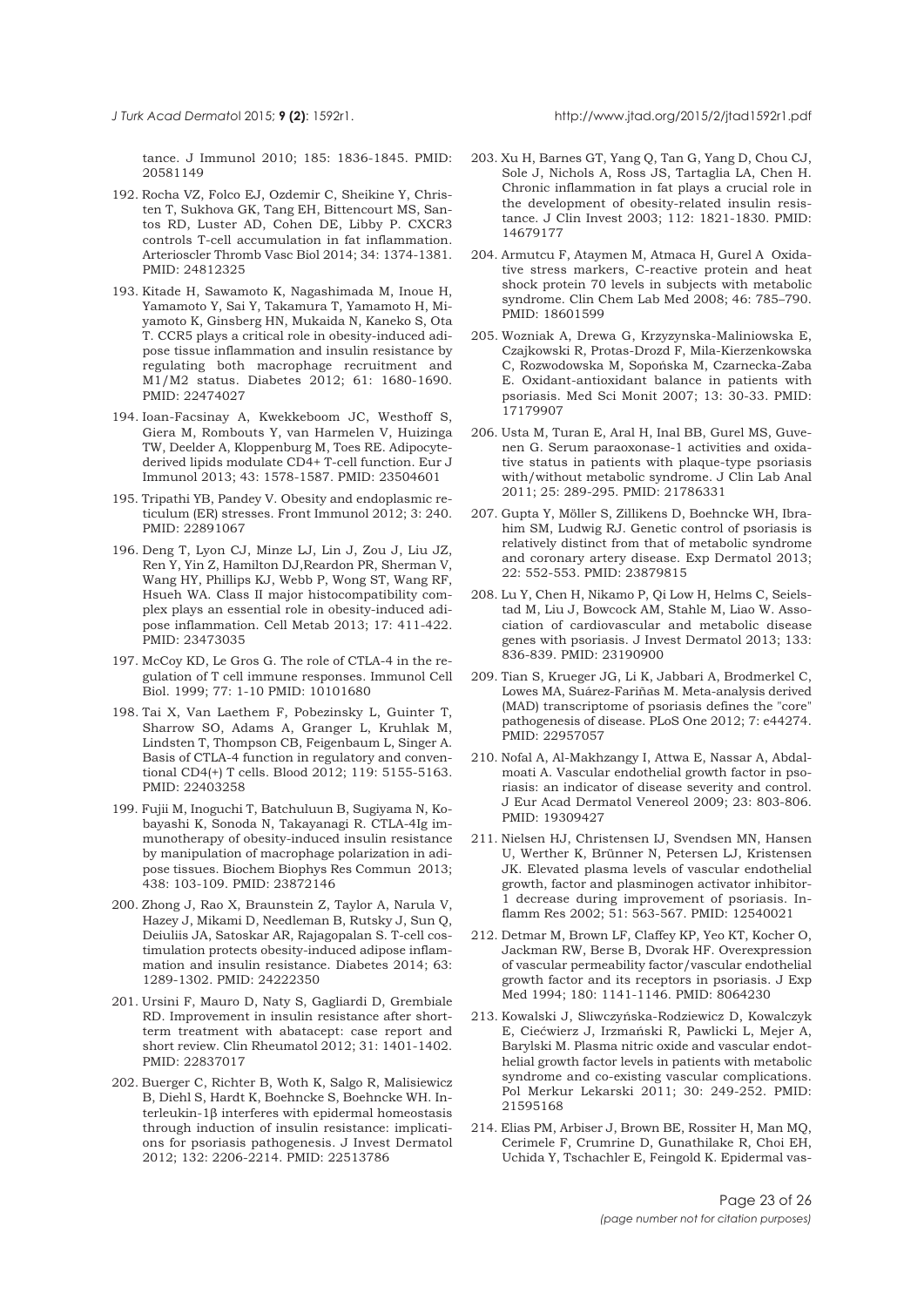<span id="page-23-0"></span>cular endothelial growth factor production is required for permeability barrier homeostasis, dermal angiogenesis, and the development of epidermal hyperplasia: Implications for the pathogenesis of psoriasis. Am J Pathol 2008; 173: 689–699. PMID: 18688025

- 215. Cao Y. Angiogenesis modulates adipogenesis and obesity. J Clin Invest 2007; 117: 2362-2368. PMID: 17786229
- 216. Wang X, Lin Y, Luo N, Chen Z, Gu M, Wang J, Chen Y. Short-term intensive atorvastatin therapy improves endothelial function partly via attenuating perivascular adipose tissue inflammation through 5-lipoxygenase pathway in hyperlipidemic rabbits. Chin Med J 2014; 127: 2953-2959. PMID: 25131234
- 217. Ena P, Madeddu P, Glorioso N, Cerimele D, Rappelli A. High prevalence of cardiovascular diseases and enhanced activity of the renin-angiotensin system in psoriatic patients. Acta Cardiol 1985; 40: 199- 205. PMID: 3887825
- 218. Takeshita J, Wang S, Shin DB, Mehta NN, Kimmel SE, Margolis DJ, Troxel AB,Gelfand JM. Effect of Psoriasis Severity on Hypertension Control: Population-Based Study in the United Kingdom. JAMA Dermatol 2014 Oct 15. PMID: 25322196
- 219. Laron Z. Insulin-like growth factor 1 (IGF-1): a growth hormone. Mol Pathol 2001; 54: 311-316. PMID: 11577173
- 220. El-Komy M, Amin I, Zidan A, Kadry D, Zeid OA, Shaker O. Insulin-like growth factor-1 in psoriatic plaques treated with PUVA and methotrexate. J Eur Acad Dermatol Venereol 2011; 25: 1288-1294. PMID: 21241374
- 221. Saydah S, Ballard-Barbash R, Potischman N. Association of metabolic syndrome with insulin-like growth factors among adults in the US. Cancer Causes Control 2009; 20: 1309-1316. PMID: 19415508
- 222. Friedrich N, Nauck M, Schipf S, Völzke H, Brabant G, Wallaschofski H. Cross-sectional and longitudinal associations between insulin-like growth factor I and metabolic syndrome: a general population study in German adults. Diabetes Metab Res Rev 2013; 29: 452-462. PMID: 23576494
- 223. Brugts MP, van Duijn CM, Hofland LJ, Witteman JC, Lamberts SW, Janssen JA. Igf-I bioactivity in an elderly population: relation to insulin sensitivity, insulin levels, and the metabolic syndrome. Diabetes 2010; 59: 505-508. PMID: 20103714
- 224. Friedrich N, Thuesen B, Jørgensen T, Juul A, Spielhagen C, Wallaschofksi H, Linneberg A. The association between IGF-I and insulin resistance: a general population study in Danish adults. Diabetes Care 2012; 35: 768-773. PMID: 22374641
- 225. Ruotolo G, Howard BV. Dyslipidemia of the metabolic syndrome. Curr Cardiol Rep 2002; 4: 494-500. PMID: 12379172
- 226. Nakhwa YC, Rashmi R, Basavaraj KH. Dyslipidemia in Psoriasis: A Case Controlled Study. International Scholarly Research Notices 2014; Article ID 729157.
- 227. Mallbris L, Granath F, Hamsten A, Ståhle M. Psoriasis is associated with lipid abnormalities at the

onset of skin disease. J Am Acad Dermatol 2006; 54: 614-621. PMID: 16546581

- 228. Bajaj DR, Mahesar SM, Devrajani BR, Iqbal MP. Lipid profile in patients with psoriasis presenting at Liaquat University Hospital Hyderabad. J Pak Med Assoc 2009; 59: 512-515. PMID: 19757693
- 229. Taheri Sarvtin M, Hedayati MT, Shokohi T, HajHeydari Z. Serum lipids and lipoproteins in patients with psoriasis. Arch Iran Med 2014; 17: 343-346. PMID: 24784863
- 230. El Asmi MA, Zidi W, Mebazaa A, Zayani Y, Ayadi I, Feki M, Ben Osman A, Kaabachi N. Serum lipid level in Tunisian patients with psoriasis. Clin Lab 2014; 60: 1043-1047. PMID: 25016711
- 231. Al Harthi F, Huraib GB, Zouman A, Arfin M, Tariq M, Al-Asmari A. Apolipoprotein E gene polymorphism and serum lipid profile in Saudi patients with psoriasis. Dis Markers 2014; 2014: 239645. PMID: 24782577
- 232. Han Y, Liu T, Lu L. Apolipoprotein E gene polymorphism in psoriasis: a meta-analysis. Arch Med Res 2013; 44: 46-53. PMID: 23142524
- 233. Weintraub MS, Eisenberg S, Breslow JL. Dietary fat clearance in normal subjects is regulated by genetic variation in apolipoprotein E. J Clin Invest 1987; 80: 1571-1577. PMID: 3479440
- 234. Assmann G, Schmitz G, Menzel HJ, Schulte H. Apolipoprotein E polymorphism and hyperlipidemia. Clin Chem 1984; 30: 641-643. PMID: 6713624
- 235. Zeljko HM, Škarić-Jurić T, Narančić NS, Tomas Ž, Barešić A, Salihović MP, Starčević B, Janićijević B. E2 allele of the apolipoprotein E gene polymorphism is predictive for obesity status in Roma minority population of Croatia. Lipids Health Dis 2011; 10: 9. PMID: 21244662
- 236. Coto-Segura P, Coto E, Alvarez V, Morales B, Soto-Sánchez J, Corao AI, Santos-Juanes J. Apolipoprotein epsilon4 allele is associated with psoriasis severity. Arch Dermatol Res 2010; 302: 145-149. PMID: 19911187
- 237. Campalani E, Allen MH, Fairhurst D, Young HS, Mendonca CO, Burden AD, Griffiths CE, Crook MA, Barker JN, Smith CH. Apolipoprotein E gene polymorphisms are associated with psoriasis but do not determine disease response to acitretin. Br J Dermatol 2006; 154: 345-352. PMID: 16433808
- 238. Zende PD, Bankar MP, Kamble PS, Momin AA. Apolipoprotein e gene polymorphism and its effect on plasma lipids in arteriosclerosis. J Clin Diagn Res 2013; 7: 2149-2152. PMID: 24298461
- 239. Pietrzak A, Michalak-Stoma A, Chodorowska G, Szepietowski JC. Lipid disturbances in psoriasis: an update. Mediators Inflamm 2010; 2010. pii: 535612. PMID: 20706605
- 240. He L, Qin S, Dang L, Song G, Yao S, Yang N, Li Y. Psoriasis decreases the anti-oxidation and anti-inflammation properties of high-density lipoprotein. Biochim Biophys Acta 2014; pii: S1388- 1981(14)00186-3. PMID: 25240836
- 241. Trost S, Pratley R, Sobel B. Impaired fibrinolysis and risk for cardiovascular disease in the metabolic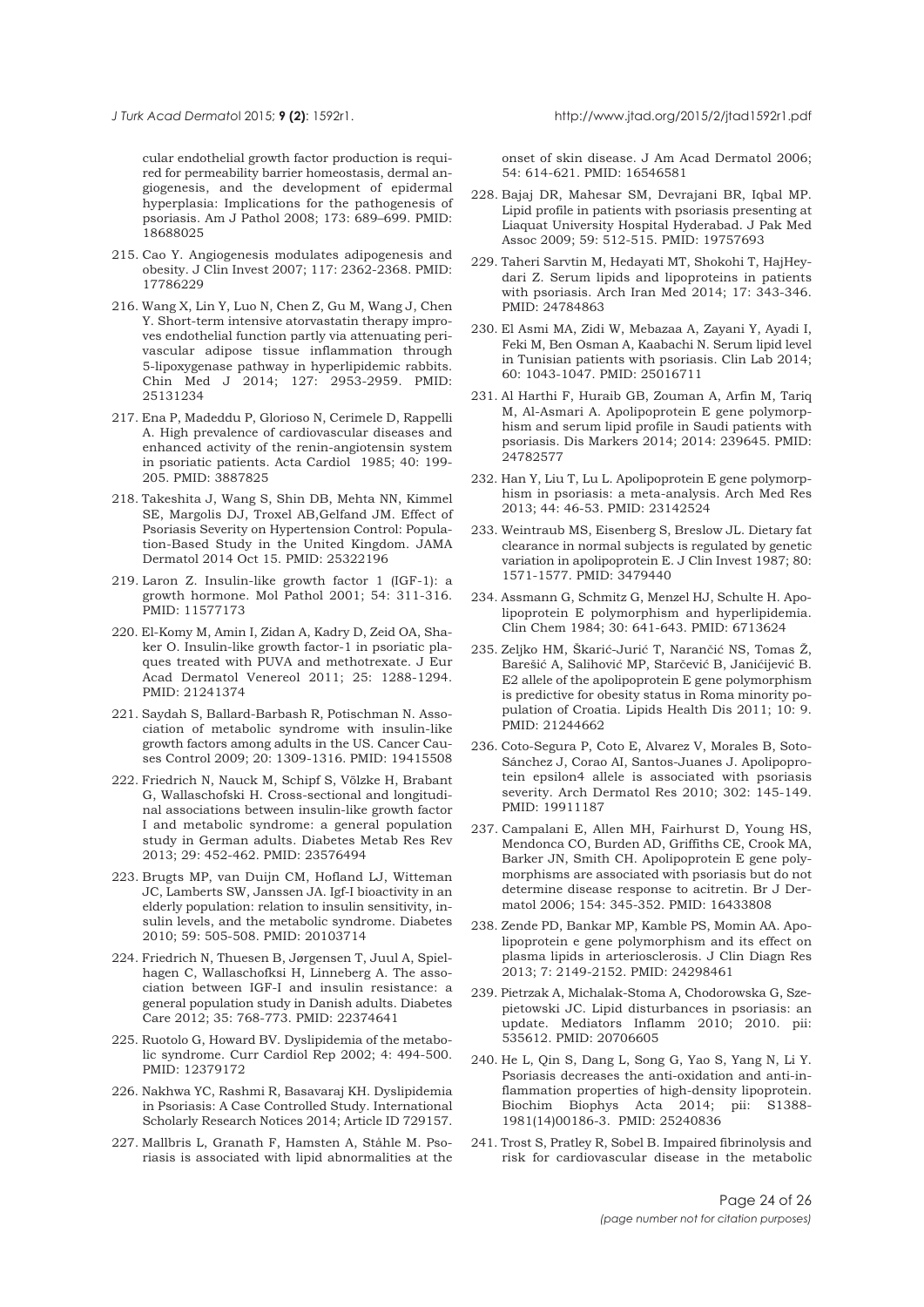syndrome and type 2 diabetes. Curr Diab Rep 2006; 6: 47-54. PMID: 16522281

- 242. Brogren H, Sihlbom C, Wallmark K, Lönn M, Deinum J, Karlsson L, Jern S. Heterogeneous glycosylation patterns of human PAI-1 may reveal its cellular origin. Thromb Res 2008; 122: 271-281. PMID: 18508114
- 243. Russo I. The prothrombotic tendency in metabolic syndrome: focus on the potential mechanisms involved in impaired haemostasis and fibrinolytic balance. Scientifica 2012; 2012: 525374. PMID: 24278711
- 244. Ludwig RJ, Schultz JE, Boehncke WH, Podda M, Tandi C, Krombach F, Baatz H, Kaufmann R, von Andrian UH, Zollner TM. Activated, not resting, platelets increase leukocyte rolling in murine skin utilizing a distinct set of adhesion molecules. J Invest Dermatol 2004; 122: 830-836. PMID: 15086572
- 245. Saleh HM, Attia EA, Onsy AM, Saad AA, Abd Ellah MM. Platelet activation: a link between psoriasis per se and subclinical atherosclerosis--a case-control study. Br J Dermatol 2013; 169: 68-75. PMID: 23448140
- 246. Takeshita J, Mohler ER, Krishnamoorthy P, Moore J, Rogers WT, Zhang L, Gelfand JM, Mehta NN. Endothelial cell-, platelet-, and monocyte/macrophage-derived microparticles are elevated in psoriasis beyond cardiometabolic risk factors. J Am Heart Assoc 2014; 3: e000507. PMID: 24584739
- 247. Vanizor Kural B, Orem A, Cimşit G, Uydu HA, Yandi YE, Alver A. Plasma homocysteine and its relationships with atherothrombotic markers in psoriatic patients. Clin Chim Acta 2003; 332: 23-30. PMID: 12763276
- 248. Lima Ede A, Lima MM, Marques CD, Duarte AL, Pita Ida R, Pita MG. Peroxisome proliferator-activated receptor agonists (PPARs): a promising prospect in the treatment of psoriasis and psoriatic arthritis. An Bras Dermatol 2013; 88: 1029-1035. PMID: 24474126
- 249. Mao-Qiang M, Fowler AJ, Schmuth M, Lau P, Chang S, Brown BE, Moser AH, Michalik L, Desvergne B, Wahli W, Li M, Metzger D, Chambon PH, Elias PM, Feingold KR. Peroxisome-proliferator-activated receptor (PPAR)-gamma activation stimulates keratinocyte differentiation. J Invest Dermatol 2004; 123: 305-312. PMID: 15245430
- 250. Wang YX. PPARs: diverse regulators in energy metabolism and metabolic diseases. Cell Res 2010; 20: 124-137. PMID: 20101262
- 251. Savage DB, Petersen KF, Shulman GI. Disordered lipid metabolism and the pathogenesis of insulin resistance. Physiol Rev 2007; 87: 507–520. PMID: 17429039
- 252. Schenk S, Saberi M, Olefsky JM. Insulin sensitivity: modulation by nutrients and inflammation. J Clin Invest 2008; 118: 2992–3002. PMID: 18769626
- 253. Chen L, Jia Z, Yang G. PPARs and Metabolic Syndrome. PPAR Res 2014; 2014: 832606. Mansour M. The roles of peroxisome proliferator-activated receptors in the metabolic syndrome. Prog Mol Biol Transl Sci 2014; 121: 217-266. PMID: 24373239
- 254. Hegazy RA, Abdel Hay RM, Shaker O, Sayed SS, Abdel Halim DA. Psoriasis and metabolic syndrome: is peroxisome proliferator-activated receptor-γ part of the missing link? Eur J Dermatol 2012; 22: 622- 628. PMID: 22853971
- 255. Klotz L, Burgdorf S, Dani I, Saijo K, Flossdorf J, Hucke S, Alferink J, Nowak N, Beyer M, Mayer G, Langhans B, Klockgether T, Waisman A, Eberl G, Schultze J, Famulok M, Kolanus W, Glass C, Kurts C, Knolle PA. The nuclear receptor PPAR gamma selectively inhibits Th17 differentiation in a T cell-intrinsic fashion and suppresses CNS autoimmunity. J Exp Med 2009; 206: 2079-2078. PMID:19737866
- 256. Liu M, He Y, Jiang B, Wu L, Yang S, Wang Y, Li X. Association between Serum Uric Acid Level and Metabolic Syndrome and Its Sex Difference in a Chinese Community Elderly Population. Int J Endocrinol 2014; 2014: 754678. PMID: 25136366
- 257. Lee YJ, Cho S, Kim SR. A Possible Role of Serum Uric Acid as a Marker of Metabolic Syndrome. Intern Med J 2014 Sep 16. PMID: 25228498
- 258. Billiet L, Doaty S, Katz JD, Velasquez MT. Review of hyperuricemia as new marker for metabolic syndrome. ISRN Rheumatol. 2014 Feb 16; 2014: 852954. PMID: 24693449
- 259. Bonora E, Targher G, Zenere MB, Saggiani F, Cacciatori V, Tosi F, Travia D, Zenti MG, Branzi P, Santi L, Muggeo M. Relationship of uric acid concentration to cardiovascular risk factors in young men. Role of obesity and central fat distribution. The Verona Young Men Atherosclerosis Risk Factors Study. Int J Obes Relat Metab Disord 1996; 20: 975-980. PMID: 8923153
- 260. Lyngdoh T, Marques-Vidal P, Paccaud F, Preisig M, Waeber G, Bochud M, Vollenweider P. Elevated serum uric acid is associated with high circulating inflammatory cytokines in the population-based Colaus study. PLoS One 2011; 6: e19901. PMID: 21625475
- 261. Kirilmaz B, Asgun F, Alioglu E, Ercan E, Tengiz I, Turk U, Saygi S, Ozerkan F. High inflammatory activity related to the number of metabolic syndrome components. J Clin Hypertens 2010; 12: 136-144. PMID: 20167041
- 262. Giovine FS, Malawista SE, Thornton E, Duff GW. Urate crystals stimulate production of tumor necrosis factor alpha from human blood monocytes and synovial cells. Cytokine mRNA and protein kinetics, and cellular distribution. J Clin Invest 1991; 87: 1375-1381. PMID: 2010550
- 263. Eleftheriadis T, Pissas G, Karioti A, Antoniadi G, Golfinopoulos S, Liakopoulos V, Mamara A, Speletas M, Koukoulis G, Stefanidis I. Uric acid induces caspase-1 activation, IL-1β secretion and P2X7 receptor dependent proliferation in primary human lymphocytes. Hippokratia 2013; 17: 141-145. PMID: 24376319
- 264. Conforti-Andreoni C, Spreafico R, Qian HL, Riteau N, Ryffel B, Ricciardi-Castagnoli P, Mortellaro A. Uric acid-driven Th17 differentiation requires inflammasome-derived IL-1 and IL-18. J Immunol 2011; 187: 5842-5850. PMID: 22058415

<span id="page-24-0"></span>